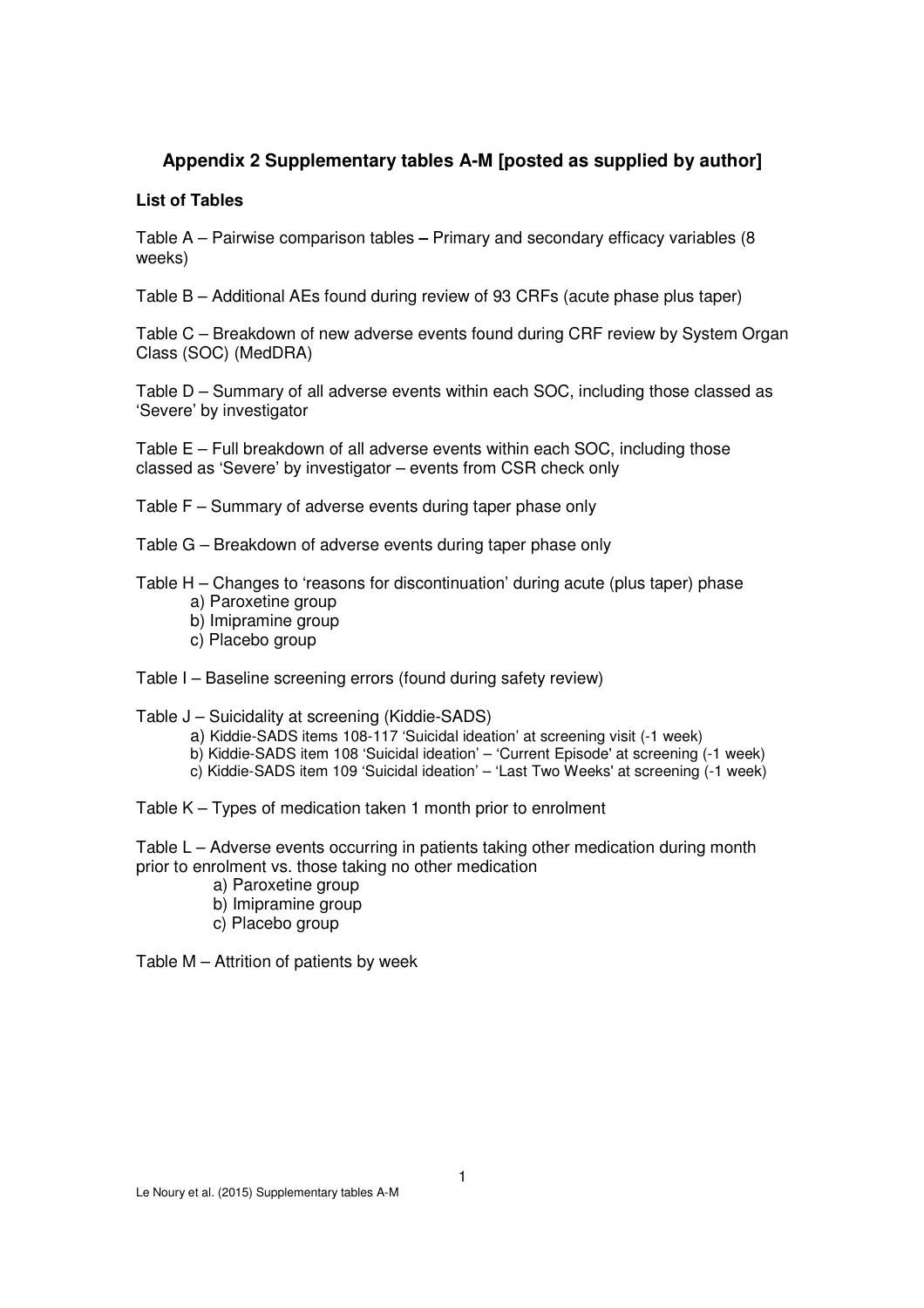#### **Table A – Pairwise comparison tables – Primary and secondary efficacy variables (8 weeks)**

|                             | <b>Primary Efficacy Variables [8 Weeks]</b> |                |                                 |                          |                                    |  |  |
|-----------------------------|---------------------------------------------|----------------|---------------------------------|--------------------------|------------------------------------|--|--|
|                             |                                             | <b>Omnibus</b> | <b>Paroxetine</b><br>v. Placebo | Imipramine<br>v. Placebo | <b>Paroxetine</b><br>v. Imipramine |  |  |
|                             |                                             |                | <b>Analysis of Variance</b>     |                          |                                    |  |  |
|                             | <b>OC</b>                                   | 0.255          | 0.106                           | 0.673                    | 0.261                              |  |  |
| <b>HAM-D Change</b>         | <b>LOCF</b>                                 | 0.204          | 0.153                           | 0.895                    | 0.109                              |  |  |
|                             |                                             |                | <b>Logistical Regression</b>    |                          |                                    |  |  |
| <b>HAM-D Response</b>       | <b>OC</b>                                   | 0.131          | 0.044                           | 0.337                    | 0.332                              |  |  |
| $\geq$ 50% drop or $\leq$ 8 | LOCF                                        | 0.269          | 0.117                           | 0.651                    | 0.253                              |  |  |

#### **Secondary Efficacy Variables [8 Weeks]**

|                                |             | <b>Omnibus</b> | <b>Paroxetine</b><br>v. Placebo | Imipramine<br>v. Placebo | <b>Paroxetine</b><br>v. Imipramine |
|--------------------------------|-------------|----------------|---------------------------------|--------------------------|------------------------------------|
|                                |             |                | <b>Analysis of Variance</b>     |                          |                                    |
| <b>K-SADS-L Change</b>         | OC.         | 0.459          | 0.209                           | 0.679                    | 0.447                              |
|                                | <b>LOCF</b> | 0.131          | 0.072                           | 0.902                    | 0.084                              |
| <b>CGI Mean Score</b>          | <b>OC</b>   | 0.086          | 0.034                           | 0.269                    | 0.289                              |
|                                | <b>LOCF</b> | 0.155          | 0.084                           | 0.836                    | 0.124                              |
| <b>Autonomous Function</b>     | OC.         | 0.325          | 0.166                           | 0.243                    | 0.903                              |
| <b>Check List Change</b>       | <b>LOCF</b> | 0.367          | 0.145                           | 0.498                    | 0.490                              |
| <b>Self Perception Profile</b> | <b>OC</b>   | 0.875          | 0.904                           | 0.702                    | 0.619                              |
| Change                         | <b>LOCF</b> | 0.788          | 0.711                           | 0.489                    | 0.761                              |
| <b>Sickness Impact</b>         | OC.         | 0.244          | 0.752                           | 0.070                    | 0.191                              |
| <b>Profile Change</b>          | <b>LOCF</b> | 0.233          | 0.504                           | 0.055                    | 0.302                              |

**Analysis of Variance** - with Treatment and Site Effects in the model **Logistical Regression** - with Treatment and Site Effects in the model

**OC** – Observed Cases

**LOCF** – Last Observation Carried Forward

**Note** - All p values uncorrected for multiple variable sampling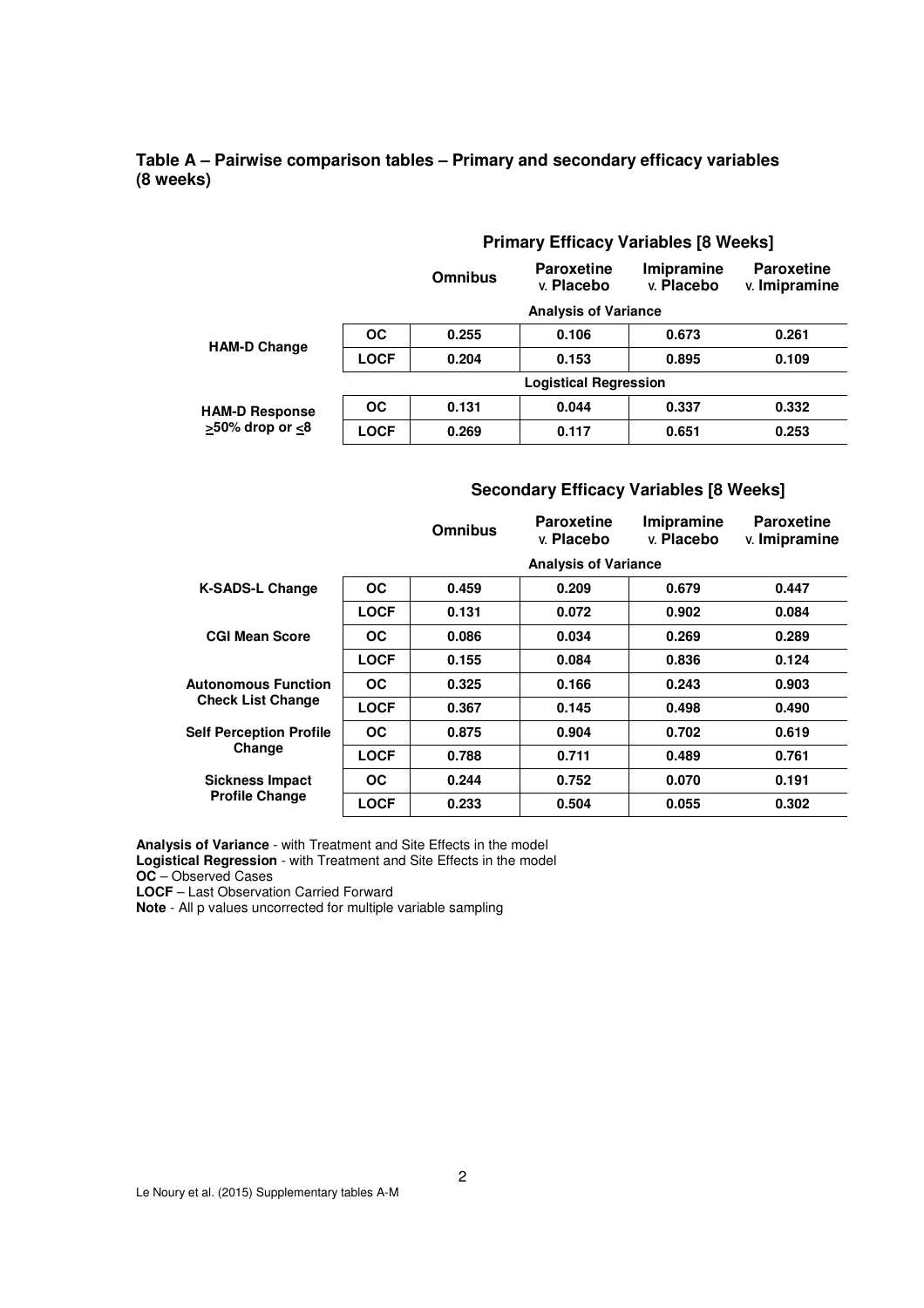| SOC Type         | Paroxetine<br>$(n=31)$ | Imipramine<br>$(n=40)$ | Placebo<br>$(n=22)$ |
|------------------|------------------------|------------------------|---------------------|
| Cardiovascular   | $\mathbf 0$            | 5                      | 0                   |
| Gastrointestinal | 4                      | 4                      | 2                   |
| Psychiatric      | 12                     | 1                      | 4                   |
| Respiratory      | $\mathbf 0$            |                        |                     |
| Other            | 7                      | 6                      | 3                   |
| Total            | 23                     | 17                     | 10                  |

**Table B – Additional AEs found during review of 93 CRFs (acute phase plus taper)**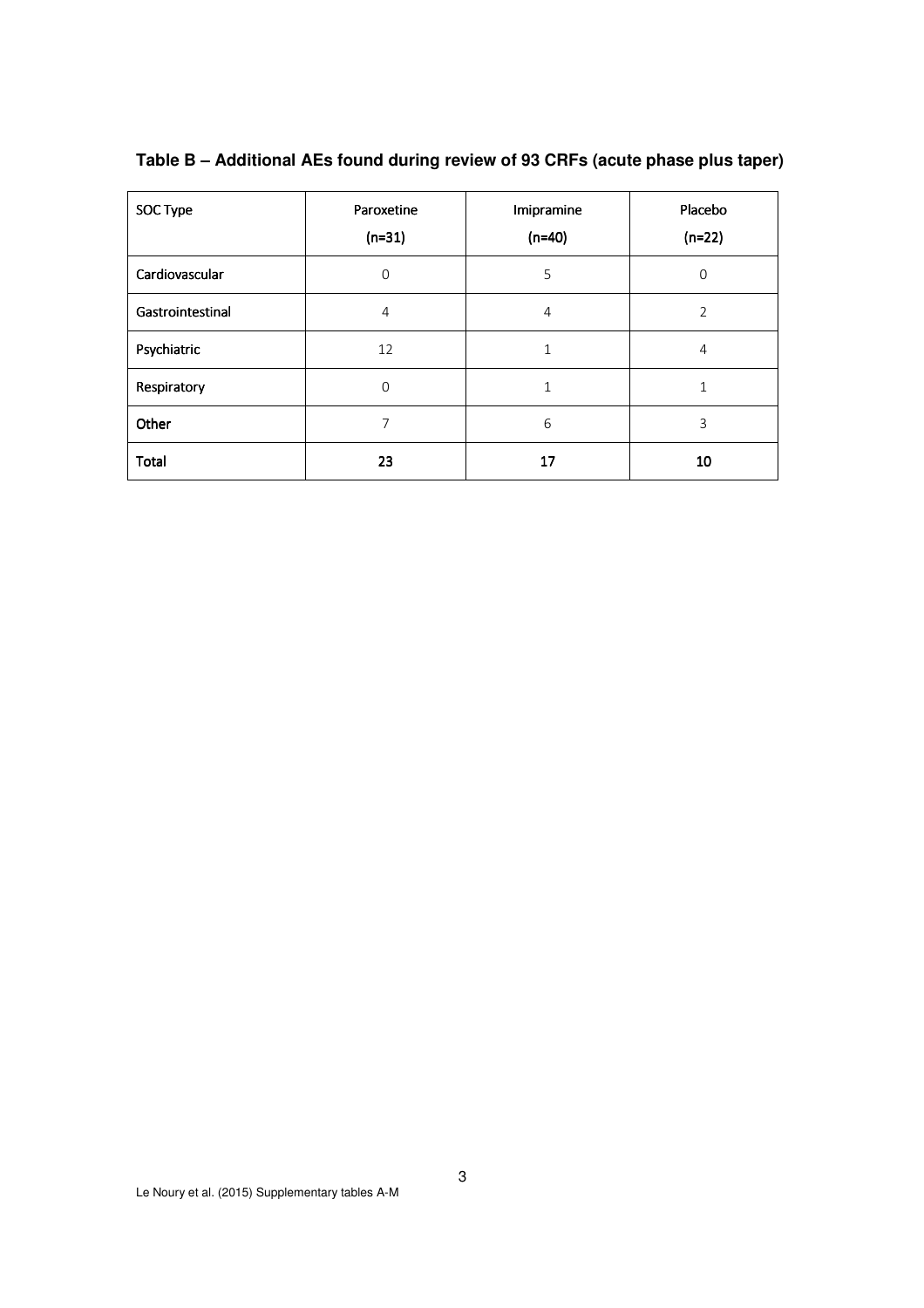| <b>SOC</b>                         | <b>Adverse Event</b>           | <b>Paroxetine</b><br>$N = 31$     | Imipramine<br>$N=40$              | Placebo<br>$n=22$                 |
|------------------------------------|--------------------------------|-----------------------------------|-----------------------------------|-----------------------------------|
|                                    |                                | No. found in<br><b>CRF</b> review | No. found in<br><b>CRF</b> review | No. found in<br><b>CRF</b> review |
| <b>Psychiatric disorders</b>       | Suicidal ideation              | $\overline{c}$                    | 0                                 | 1                                 |
|                                    | Feelings of hopelessness       | 1                                 | 0                                 | 0                                 |
|                                    | Self harm/suicidal             | 1                                 | $\mathbf 0$                       | $\mathbf 0$                       |
|                                    | gesture                        |                                   |                                   |                                   |
|                                    | Depression worsening           | $\overline{c}$                    | 0                                 | 1                                 |
|                                    | Psychosis                      | 1                                 | 0                                 | 0                                 |
|                                    | Increased                      | 1                                 | 0                                 | $\Omega$                          |
|                                    | anger/aggression               |                                   |                                   |                                   |
|                                    | Insomnia                       |                                   | 0                                 | $\mathbf 0$                       |
|                                    | Agitation                      |                                   | 0                                 | 0                                 |
|                                    | Somnolence                     | $\pmb{0}$                         | 0                                 | 0                                 |
|                                    | Nervousness                    | $\mathbf 0$                       | 1                                 | 0                                 |
|                                    | Decreased concentration        | 0                                 | 0                                 | 1                                 |
|                                    | Mutism/soft speech             | 2                                 | 0                                 | 0                                 |
|                                    | Increased anxiety              | $\pmb{0}$                         | 0                                 |                                   |
|                                    | Total                          | $\overline{12}$                   | 1                                 | 4                                 |
| Gastrointestinal                   | Nausea                         | 1                                 | 1                                 | $\overline{c}$                    |
| disorders                          | Gastrointestinal<br>complaints | 1                                 | $\mathbf 0$                       | $\mathbf 0$                       |
|                                    | Increased sickness             |                                   | 0                                 | 0                                 |
|                                    | Diarrhoea                      | 1                                 | 1                                 | $\mathbf 0$                       |
|                                    | Vomiting                       | 0                                 | 1                                 | 0                                 |
|                                    | Heartburn                      | 0                                 | 1                                 | 0                                 |
|                                    | Total                          | 4                                 | 4                                 | $\mathbf 2$                       |
| <b>Metabolism and</b>              | Loss of appetite               | $\mathbf{1}$                      | $\mathbf 0$                       | 0                                 |
| nutrition disorders                | <b>Weight loss</b>             | $\overline{2}$                    | 0                                 | $\mathbf 0$                       |
|                                    | Dehydration                    | 0                                 | 1                                 | 0                                 |
|                                    | Total                          | $\overline{\mathbf{3}}$           | 1                                 | 0                                 |
| Musculoskeletal and                | Neck pain                      | $\mathbf 0$                       | 0                                 | 1                                 |
| connective tissue                  | Joint pain                     | $\mathbf 0$                       | 0                                 | 1                                 |
| disorders                          | <b>Total</b>                   | 0                                 | 0                                 | 2                                 |
| General disorders and              | Fatigue                        | $\overline{4}$                    | 1                                 | 0                                 |
| administration site                | Body shakes                    | $\mathbf 0$                       | 1                                 | 0                                 |
| conditions                         | Fever                          | $\mathbf 0$                       | 0                                 | 1                                 |
|                                    | <b>Total</b>                   | 4                                 | 4                                 | 1                                 |
| <b>Nervous systems</b>             | Headache                       | 0                                 | 2                                 | 0                                 |
| disorders                          | Total                          | $\overline{\mathbf{0}}$           | $\overline{2}$                    | 0                                 |
| Respiratory, thoracic              | Chest congestion               | $\mathbf 0$                       | 1                                 | $\mathbf{0}$                      |
| and mediastinal                    | Cough                          | 0                                 | 0                                 | 1                                 |
| disorders                          | <b>Total</b>                   | $\overline{\mathbf{0}}$           | 1                                 | 1                                 |
| <b>Cardiac disorders</b>           | Tachycardia                    | $\mathbf 0$                       | 0                                 | 0                                 |
|                                    | <b>Dizziness</b>               | $\overline{0}$                    | 3                                 | $\pmb{0}$                         |
|                                    | Low systolic BP                | 0                                 | 1                                 | 0                                 |
|                                    | <b>High BP</b>                 | $\pmb{0}$                         | 1                                 | 0                                 |
|                                    | Total                          | 0                                 | 5                                 | 0                                 |
| <b>Skin and subcutaneous</b>       | Sweating                       | $\mathbf 0$                       | 1                                 | $\mathbf 0$                       |
| tissue disorders                   |                                |                                   |                                   |                                   |
|                                    | <b>Total</b>                   | $\overline{\mathbf{0}}$           | 1                                 | 0                                 |
| <b>Total Psychiatric disorders</b> |                                | 12                                | 1                                 | 4                                 |
| TOTAL ALL OTHER AES                |                                | 11                                | 16                                | 6                                 |
| <b>GRAND TOTAL</b>                 |                                | 23                                | 17                                | 10                                |

### **Table C – Breakdown of new adverse events found during CRF review by System Organ Class (SOC) (MedDRA)**

NB. All AEs found for the paroxetine and imipramine patients were reported during the acute phase. For the placebo group, 2 additional AEs ('depression worsening' & 'increased irritability') were found during the continuation phase.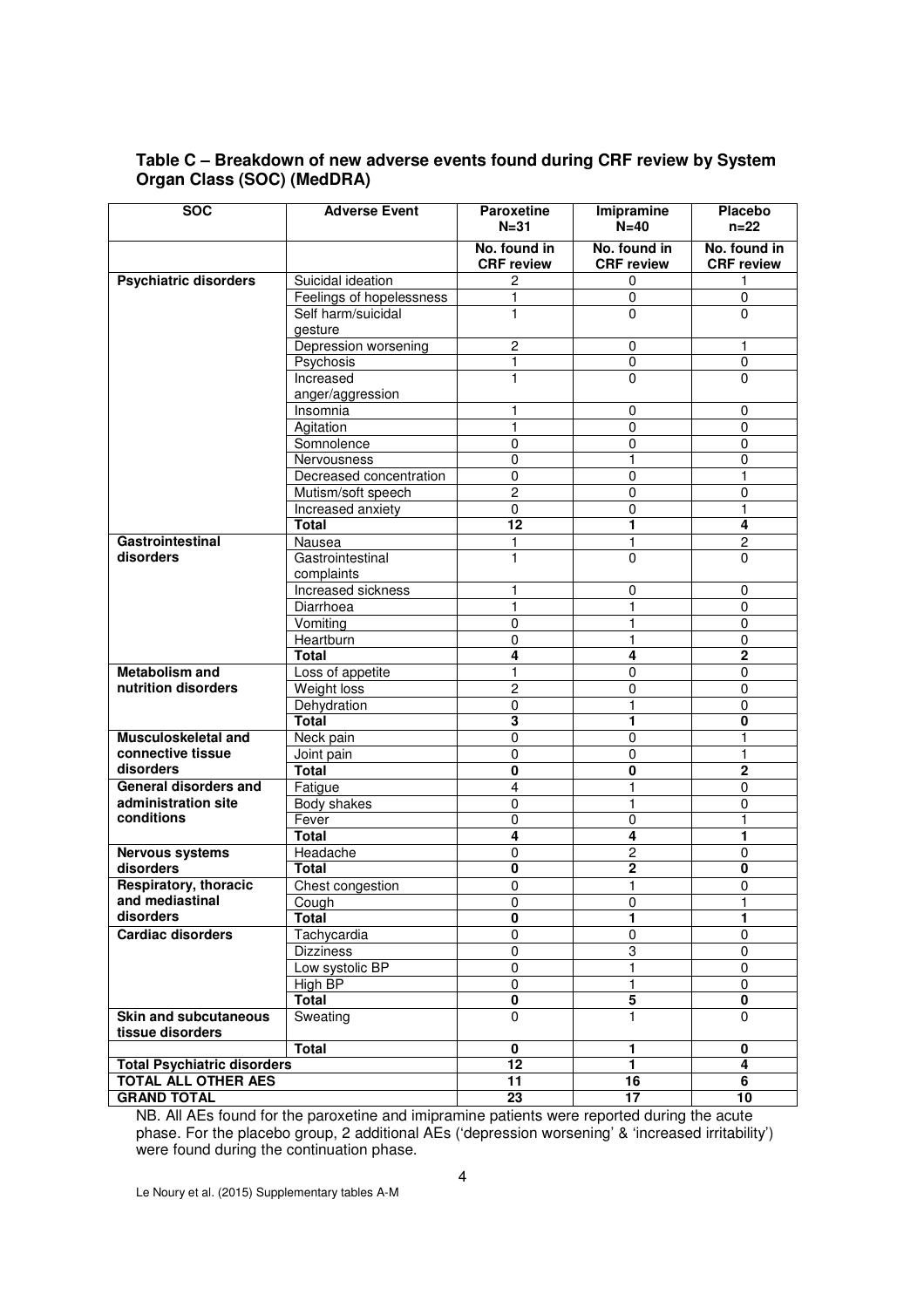| <b>SOC</b>                                                   | <b>Paroxetine</b><br>$N=93$           |                                        |                                       | Imipramine<br>$N = 95$                 | <b>Placebo</b><br>$N=87$              |                                        |
|--------------------------------------------------------------|---------------------------------------|----------------------------------------|---------------------------------------|----------------------------------------|---------------------------------------|----------------------------------------|
|                                                              | No. AEs<br>reported<br>(CSR<br>check) | No.<br>reported<br>as<br><b>SEVERE</b> | No. AEs<br>reported<br>(CSR<br>check) | No.<br>reported<br>as<br><b>SEVERE</b> | No. AEs<br>reported<br>(CSR<br>check) | No.<br>reported<br>as<br><b>SEVERE</b> |
| <b>Cardiac and vascular</b><br>disorders                     | 44                                    | 1<br>(2.3%)                            | 130                                   | 3<br>(2.3%)                            | 32                                    | 0                                      |
| <b>Gastrointestinal</b><br>disorders                         | 112                                   | 25<br>(22.3%)                          | 147                                   | 20<br>(13.6%)                          | 79                                    | $\overline{\mathbf{4}}$<br>$(5.1\%)$   |
| <b>Psychiatric disorders</b>                                 | 103                                   | 32<br>$(31.1\%)$                       | 63                                    | 4<br>(6.3%)                            | 24                                    | 6<br>(25%)                             |
| <b>Nervous system</b><br>disorders                           | 101                                   | 7<br>(6.9%                             | 114                                   | 14<br>(12.3%)                          | 77                                    | 7<br>$(9.1\%)$                         |
| <b>Respiratory, thoracic</b><br>and mediastinal<br>disorders | 42                                    | $\mathcal{P}$<br>(4.8%)                | 22                                    | 1<br>(4.5%)                            | 39                                    | 4<br>(10.3%)                           |
| <b>General disorders</b>                                     | 15                                    | $\overline{2}$<br>(13.3%)              | 10                                    | 1<br>$(10.0\%)$                        | 17                                    | 1<br>(5.9%)                            |
| <b>Skin and subcutaneous</b><br>tissue disorders             | 10                                    | 0                                      | 17                                    | 1<br>(5.9%)                            | 10                                    | 1.<br>(10%)                            |
| <b>Renal and urinary</b><br>disorders                        | $\overline{5}$                        | $\mathbf{0}$                           | 9                                     | 1<br>$(11.1\%)$                        | $\overline{4}$                        | 0                                      |
| Immune system<br>disorders                                   | $\overline{c}$                        | 0                                      | 2                                     | 0                                      | 3                                     | $\mathbf 0$                            |
| <b>Endocrine disorders</b>                                   | $\mathbf{1}$                          | $\mathbf 0$                            | $\mathbf{1}$                          | $\mathbf{1}$<br>$(100\%)$              | 1                                     | $\mathbf 0$                            |
| <b>Blood and lymphatic</b><br>disorders                      | 1                                     | 0                                      | $\overline{4}$                        | 0                                      | 3                                     | 0                                      |
| Musculoskeletal and<br>connective tissue<br>disorders        | 8                                     | 0                                      | $\overline{7}$                        | 0                                      | 16                                    | $\Omega$                               |
| <b>Reproductive system</b><br>and breast disorder            | $\overline{4}$                        | 0                                      | $\overline{4}$                        | $\mathbf{1}$<br>(25%)                  | 4                                     | 1<br>(25%)                             |
| <b>Infections</b>                                            | 6                                     | 1<br>(16.7%)                           | $\overline{5}$                        | 1<br>(20%)                             | 4                                     | 1<br>(25%)                             |
| Eye disorders                                                | $\overline{5}$                        | 0                                      | 4                                     | U                                      | 1                                     | 0                                      |
| <b>Metabolism and</b><br>nutritional disorders               | 17                                    | $\mathbf 0$                            | 6                                     | 0                                      | 10                                    | 1<br>(10%)                             |
| <b>Ear and labyrinth</b><br><b>Disorders</b>                 | $\mathbf{1}$                          | $\mathbf 0$                            | $\mathbf 0$                           | $\overline{a}$                         | $\mathbf 0$                           |                                        |
| Injuries, poisoning &<br>procedural<br>complications         | 3                                     | $\mathbf 0$                            | 3                                     | 1<br>(33.3%)                           | 6                                     | 0                                      |
| Pregnancy, puerperium<br>and perinatal<br>conditions         | 0                                     | $\overline{\phantom{0}}$               | $\overline{c}$                        | 1.<br>(50%)                            | $\mathbf 0$                           |                                        |
| <b>Surgical and medical</b><br>procedures                    | $\mathbf{1}$                          | $\mathbf 0$                            | $\overline{2}$                        | 0                                      | $\mathbf 0$                           | $\overline{\phantom{a}}$               |
| <b>TOTAL NUMBER OF</b><br>AEs                                | 481                                   | 70<br>(14.6%)                          | 552                                   | 50<br>(9.1%)                           | 330                                   | 26<br>(7.9%)                           |

#### **Table D – Summary of all adverse events within each SOC, including those classed as 'Severe' by investigator**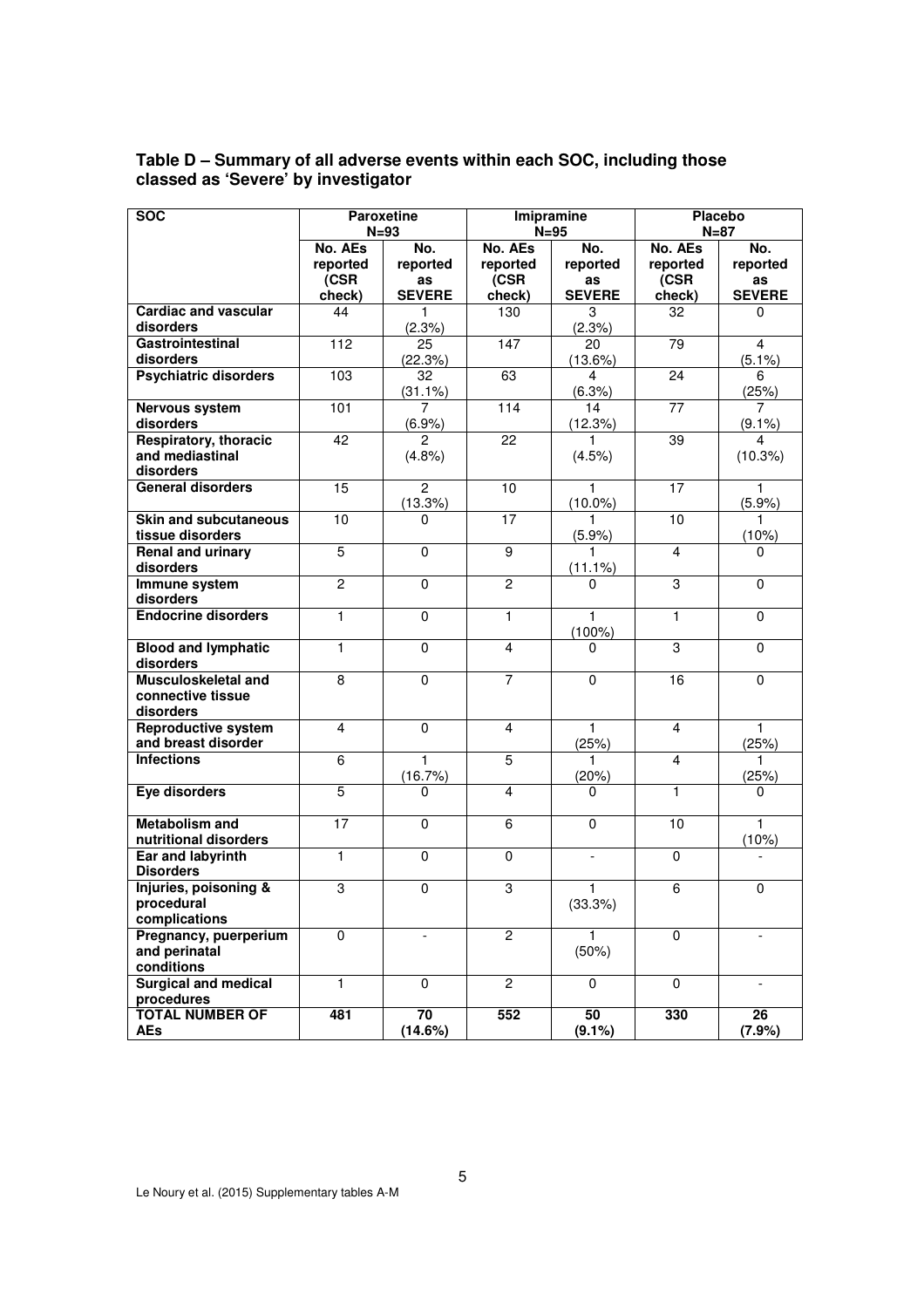| <b>SOC</b>         | <b>MedDRA</b>                  | <b>Paroxetine</b> |                          | Imipramine          |                                          | <b>Placebo</b>  |                              |
|--------------------|--------------------------------|-------------------|--------------------------|---------------------|------------------------------------------|-----------------|------------------------------|
|                    | preferred term                 |                   | $N = 93$                 | $N=95$              |                                          |                 | $N=87$                       |
|                    |                                | No. AEs           | No.                      | No. AEs             | No.                                      | No. AEs         | No.                          |
|                    |                                | reported          | reported                 | reported            | reported                                 | reported        | reported                     |
|                    |                                | (CSR              | as                       | (CSR                | as                                       | (CSR            | as                           |
|                    |                                | check)            | <b>Severe</b>            | check)              | <b>Severe</b>                            | check)          | <b>Severe</b>                |
| <b>Cardiac and</b> | Arrhythmia                     | 0                 | $\overline{\phantom{0}}$ | 1                   | 0                                        | 1               | 0                            |
| vascular           | Atrial ectopic                 | 0                 |                          | 0                   |                                          | 1               | $\mathbf 0$                  |
| disorders          | AV block                       | $\mathbf{1}$      | $\overline{0}$           | $\overline{2}$      | $\overline{0}$                           | $\overline{2}$  | $\pmb{0}$                    |
|                    | Bradycardia                    | $\pmb{0}$         | $\blacksquare$           | 1                   | 0                                        | $\mathbf{1}$    | $\pmb{0}$                    |
|                    | <b>Bundle</b> branch           | $\mathbf 0$       | $\overline{a}$           | 1                   | 0                                        | $\mathbf{1}$    | $\mathbf 0$                  |
|                    | block                          |                   |                          |                     |                                          |                 |                              |
|                    | Chest pain                     | $\overline{2}$    | $\mathbf{1}$             | $\overline{5}$      | $\mathbf{1}$                             | $\overline{2}$  | $\pmb{0}$                    |
|                    | <b>Dizziness</b>               | 35                | 0                        | 57                  | 1                                        | 18              | $\pmb{0}$                    |
|                    | ECG/T-ECG                      | $\Omega$          | $\overline{\phantom{a}}$ | 7                   | 0                                        | $\overline{c}$  | $\Omega$                     |
|                    | abnormal                       |                   |                          |                     |                                          |                 |                              |
|                    | Hot flush                      | $\overline{0}$    | $\overline{\phantom{a}}$ | $\overline{6}$      | $\overline{0}$                           | $\overline{2}$  | $\pmb{0}$                    |
|                    | Postural                       | 3                 | $\mathbf{0}$             | 17                  | 0                                        | 1               | $\mathbf{0}$                 |
|                    | hypotension/                   |                   |                          |                     |                                          |                 |                              |
|                    | hypotension                    |                   |                          |                     |                                          |                 |                              |
|                    | <b>QT</b> interval             | $\mathbf 0$       | $\frac{1}{2}$            | $\overline{3}$      | $\overline{0}$                           | $\mathbf 0$     | $\overline{\phantom{a}}$     |
|                    | prolonged                      |                   |                          |                     |                                          |                 |                              |
|                    | Tachycardia                    | 3                 | 0                        | 28                  | 1                                        | 1               | 0                            |
|                    | Hypertension                   | $\overline{0}$    | $\blacksquare$           | $\mathbf{2}$        | $\overline{0}$                           | $\mathbf 0$     | $\bar{\phantom{a}}$          |
|                    | <b>TOTAL</b>                   | 44                | 1                        | 130                 | 3                                        | 32              | 0                            |
|                    |                                |                   |                          |                     |                                          |                 |                              |
| Gastrointestin     | Abdominal pain                 | $\overline{0}$    |                          | 0                   | $\overline{\phantom{a}}$                 | $\overline{2}$  | $\mathbf 0$                  |
| al disorders       | Constipation                   | $\overline{7}$    | $\pmb{0}$                | 10                  | $\overline{c}$                           | $\overline{4}$  | $\pmb{0}$                    |
|                    | Cramps                         | $\overline{14}$   | $\mathbf{1}$             | $\overline{11}$     | 0                                        | 14              | $\overline{0}$               |
|                    | Diarrhea                       | $\overline{12}$   | 6                        | 8                   | 3                                        | 9               | $\pmb{0}$                    |
|                    | Dry Mouth                      | $\overline{20}$   | $\overline{0}$           | $\overline{48}$     | $\overline{2}$                           | $\overline{12}$ | 1                            |
|                    | Dyspepsia/                     | 8                 | 0                        | 12                  | 0                                        | 4               | $\mathbf 0$                  |
|                    | heartburn                      |                   |                          |                     |                                          |                 |                              |
|                    | Food poisoning                 | 1                 | 0                        | $\pmb{0}$           | $\Box$                                   | $\mathbf{1}$    | 1                            |
|                    | Gastroenteritis/               | $\overline{0}$    | $\overline{a}$           | $\overline{1}$      | $\mathbf{1}$                             | $\overline{0}$  | $\overline{a}$               |
|                    | GI complaints                  |                   |                          |                     |                                          |                 |                              |
|                    | Nausea/                        | $\overline{37}$   | 10                       | 43                  | 5                                        | $\overline{27}$ | $\mathbf{2}$                 |
|                    | sickness                       |                   |                          |                     |                                          |                 |                              |
|                    | Reflux                         | 1                 | $\overline{0}$           | 0                   | $\overline{\phantom{a}}$                 | $\pmb{0}$       |                              |
|                    | Retching                       | $\overline{0}$    | $\blacksquare$           | 1                   | $\overline{0}$                           | $\overline{0}$  | $\overline{\phantom{a}}$     |
|                    | Sores                          | 0                 | $\overline{\phantom{a}}$ |                     | $\overline{\phantom{a}}$                 | 1               | 0                            |
|                    | Stomatitis                     | $\overline{0}$    | $\overline{\phantom{a}}$ | 0<br>$\overline{2}$ | $\overline{2}$                           | $\overline{0}$  | $\overline{\phantom{a}}$     |
|                    | Ulcer                          | 1                 | 1                        | 0                   | 0                                        | $\mathbf 0$     | $\mathbf 0$                  |
|                    |                                |                   | 7                        |                     |                                          | 5               |                              |
|                    | Vomiting<br><b>TOTAL</b>       | 11<br>112         | $\overline{25}$          | 11<br>147           | 5<br>20                                  | $\overline{79}$ | 0<br>$\overline{\mathbf{4}}$ |
|                    |                                |                   |                          |                     |                                          |                 |                              |
| <b>Psychiatric</b> |                                | 3                 | 0                        | $\overline{5}$      | 0                                        | $\overline{c}$  | $\mathbf 0$                  |
| disorders          | Abnormal<br>dreams             |                   |                          |                     |                                          |                 |                              |
|                    | Aggravated                     | $\overline{5}$    | 3                        | $\overline{3}$      | $\overline{0}$                           | $\overline{2}$  | $\overline{2}$               |
|                    |                                |                   |                          |                     |                                          |                 |                              |
|                    | depression                     | $\overline{7}$    | 3                        | 3                   | $\overline{c}$                           |                 | $\overline{\phantom{a}}$     |
|                    | Aggression/<br>increased anger |                   |                          |                     |                                          | $\pmb{0}$       |                              |
|                    |                                | 1                 |                          | 1                   |                                          |                 |                              |
|                    | Agitation                      |                   | -                        |                     | $\pmb{0}$                                | $\pmb{0}$       |                              |
|                    | Akathisia                      | $\overline{18}$   | 1                        | $\overline{12}$     | $\mathbf{1}$<br>$\overline{\phantom{a}}$ | $\overline{8}$  | $\mathbf 0$                  |
|                    | Anorgasmia                     | $\mathbf{1}$      | $\mathbf{1}$             | 0                   |                                          | $\pmb{0}$       |                              |
|                    | Anxiety                        | $\overline{2}$    | 1                        | 0                   | $\overline{\phantom{a}}$                 | $\mathbf{1}$    | 1                            |
|                    | Concentration                  | $\mathbf{2}$      | $\mathbf 0$              | 1.                  | 0                                        | 0               | $\overline{\phantom{a}}$     |
|                    | low                            |                   |                          |                     |                                          |                 |                              |

#### **Table E – Full breakdown of all adverse events within each SOC, including those classed as 'Severe' by investigator – events from CSR check only**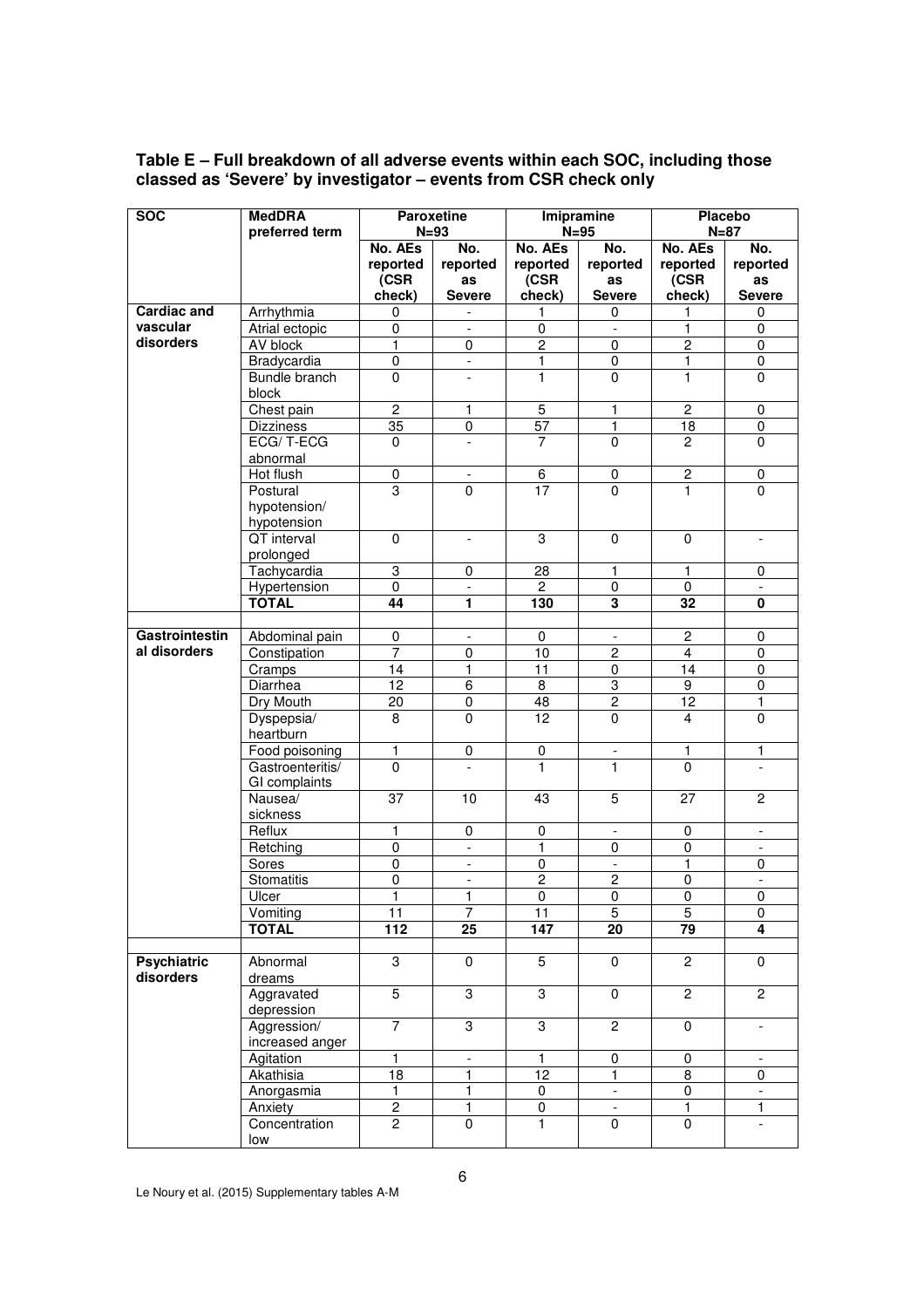|                        | Depersonalisatio                           | 0                       | $\overline{\phantom{a}}$  | $\mathbf{1}$                     | 0                              | 1                              | $\mathbf 0$                                |
|------------------------|--------------------------------------------|-------------------------|---------------------------|----------------------------------|--------------------------------|--------------------------------|--------------------------------------------|
|                        | n<br><b>Disinhibition</b>                  | $\overline{4}$          | $\ensuremath{\mathsf{3}}$ | 1                                | $\pmb{0}$                      | $\boldsymbol{2}$               | $\mathbf{1}$                               |
|                        | Drug withdrawal                            | $\overline{2}$          | 1                         | $\pmb{0}$                        | $\overline{\phantom{0}}$       | $\mathbf 0$                    | $\overline{\phantom{0}}$                   |
|                        | syndrome                                   |                         |                           |                                  |                                |                                |                                            |
|                        | <b>Hallucinations</b>                      | 1                       | 1                         | 1                                | 1                              | $\mathbf 0$                    | $\overline{\phantom{0}}$                   |
|                        | <b>Hopelessness</b>                        | 0                       | $\overline{a}$            | $\overline{0}$                   | $\frac{1}{2}$                  | $\mathbf{0}$                   | $\overline{\phantom{0}}$                   |
|                        | (feelings of)                              |                         |                           |                                  |                                |                                |                                            |
|                        | Impulsive                                  | 1                       | $\frac{1}{2}$             | $\overline{0}$                   | $\overline{\phantom{a}}$       | $\mathbf 0$                    | $\overline{\phantom{a}}$                   |
|                        | behaviour                                  |                         |                           |                                  |                                |                                |                                            |
|                        | Insomnia                                   | $\overline{16}$         | $\overline{2}$            | 14                               | $\mathbf 0$                    | $\overline{4}$                 | 1                                          |
|                        | Nervousness                                | 0                       |                           | 0                                | $\overline{\phantom{a}}$       | 0                              | $\overline{\phantom{a}}$                   |
|                        | Paranoia                                   | 1                       | $\pmb{0}$                 | $\mathbf 0$                      | $\overline{\phantom{a}}$       | $\mathbf 0$                    | $\overline{\phantom{a}}$                   |
|                        | Psychosis                                  | 1                       | $\mathbf{1}$              | $\mathbf 0$                      | $\overline{\phantom{a}}$       | $\mathbf 0$                    | $\overline{\phantom{a}}$                   |
|                        | Somnolence                                 | 24                      | $\overline{6}$<br>1       | 14                               | $\overline{0}$<br>$\mathbf{0}$ | $\overline{3}$<br>$\mathbf{0}$ | $\overline{0}$                             |
|                        | Substance<br>abuse                         | 1                       |                           | 1                                |                                |                                |                                            |
|                        | Suicidal                                   | 5                       | $\overline{\mathbf{4}}$   | 3                                | $\mathbf 0$                    | $\mathbf{1}$                   | $\mathbf{1}$                               |
|                        | ideation/gesture                           |                         |                           |                                  |                                |                                |                                            |
|                        | Suicide attempt                            | $\overline{\mathbf{8}}$ | $\overline{4}$            | $\overline{3}$                   | 0                              | $\pmb{0}$                      | $\overline{\phantom{a}}$                   |
|                        | <b>TOTAL</b>                               | 103                     | 32                        | 63                               | 4                              | 24                             | 6                                          |
|                        |                                            |                         |                           |                                  |                                |                                |                                            |
| <b>Nervous</b>         | Bad taste                                  | 0                       | $\overline{\phantom{a}}$  | 3                                | 0                              | $\pmb{0}$                      | $\overline{\phantom{a}}$                   |
| system                 | Convulsion                                 | 0                       | $\overline{\phantom{a}}$  | 1                                | $\mathbf{1}$                   | $\pmb{0}$                      | $\overline{\phantom{a}}$                   |
| disorders              | Dystonia                                   | $\overline{5}$          | $\overline{0}$            | $\overline{7}$                   | $\overline{0}$                 | $\overline{3}$                 | $\pmb{0}$                                  |
|                        | Headache                                   | 59                      | $\overline{3}$            | 59                               | $\overline{9}$                 | $\overline{56}$                | $\overline{\mathbf{4}}$                    |
|                        | Laryngitis                                 | 1                       | $\overline{0}$            | $\overline{0}$                   | $\overline{\phantom{a}}$       | $\pmb{0}$                      | $\overline{\phantom{a}}$                   |
|                        | Memory loss                                | 0                       | $\overline{\phantom{0}}$  | 1                                | $\pmb{0}$                      | $\mathbf 0$                    | $\overline{\phantom{a}}$                   |
|                        | Migraine                                   | 1                       | $\pmb{0}$                 | 1                                | $\mathbf{1}$                   | $\pmb{0}$                      | $\overline{\phantom{a}}$                   |
|                        | Myoclonus                                  | 4                       | 1                         | 1                                | $\pmb{0}$                      | $\mathbf 0$                    | $\overline{\phantom{m}}$                   |
|                        | Paresthesia<br>Sore throat                 | 1<br>$\overline{10}$    | $\pmb{0}$<br>1            | 1<br>$\overline{12}$             | $\pmb{0}$<br>1                 | $\mathbf 0$<br>11              | $\overline{\phantom{a}}$<br>$\overline{c}$ |
|                        | <b>Tics</b>                                | 1                       | $\pmb{0}$                 | 1                                | $\pmb{0}$                      | $\pmb{0}$                      | $\blacksquare$                             |
|                        | Tinnitus                                   | 0                       | $\overline{a}$            | $\overline{2}$                   | $\pmb{0}$                      | $\overline{0}$                 |                                            |
|                        | Toothache                                  | $\overline{6}$          | $\mathbf{1}$              | $\overline{0}$                   | $\overline{\phantom{a}}$       | 3                              | $\mathbf{1}$                               |
|                        | Tremor                                     | 11                      | 1                         | 20                               | 1                              | $\overline{c}$                 | $\pmb{0}$                                  |
|                        | Vision blurred                             | $\overline{2}$          | $\overline{0}$            | $\overline{5}$                   | 1                              | $\overline{2}$                 | $\pmb{0}$                                  |
|                        | <b>TOTAL</b>                               | 101                     | $\overline{\mathbf{z}}$   | 114                              | 14                             | $\overline{77}$                | $\overline{7}$                             |
|                        |                                            |                         |                           |                                  |                                |                                |                                            |
| Respiratory,           | Chest cold/                                | 11                      | 1                         | 6                                | 0                              | 14                             | 1                                          |
| thoracic and           | congestion                                 |                         |                           |                                  |                                |                                |                                            |
| mediastinal            | Coughing                                   | 6                       | $\pmb{0}$                 | 4                                | $\pmb{0}$                      | 6                              | $\pmb{0}$                                  |
| disorders              | Dyspnea                                    | 3                       | 1                         | $\overline{5}$                   | 1                              | $\overline{2}$                 | $\overline{0}$                             |
|                        | Epistaxis<br>Nasopharyngitis               | 1                       | 0                         | 1                                | 0<br>$\blacksquare$            | 0                              | $\blacksquare$                             |
|                        | Respiratory                                | 3<br>$\Omega$           | 0                         | 0<br>0                           |                                | 1<br>$\overline{2}$            | 0<br>$\Omega$                              |
|                        | disorder                                   |                         |                           |                                  |                                |                                |                                            |
|                        | Rhinitis                                   | 10                      | 0                         | 3                                | 0                              | 5                              | 1                                          |
|                        | Sinusitis                                  | 8                       | $\pmb{0}$                 | $\overline{3}$                   | 0                              | $\overline{8}$                 | $\overline{2}$                             |
|                        | Sneezing                                   | 0                       |                           | $\pmb{0}$                        |                                | 1                              | $\pmb{0}$                                  |
|                        | <b>TOTAL</b>                               | 42                      | $\overline{2}$            | $\overline{22}$                  | 1                              | 39                             | 4                                          |
|                        |                                            |                         |                           |                                  |                                |                                |                                            |
| General                | <b>Body Shakes</b>                         | 0                       | $\overline{\phantom{a}}$  | $\pmb{0}$                        | $\overline{\phantom{a}}$       | 0                              | $\overline{\phantom{a}}$                   |
| disorders and          | Fatigue                                    | $\overline{15}$         | $\overline{2}$            | $\overline{8}$                   | 1                              | 11                             | 1                                          |
| administration         | Fever                                      | $\pmb{0}$               | ÷.                        | $\overline{c}$                   | 0                              | $\overline{4}$                 | $\pmb{0}$                                  |
| site conditions        | Pain                                       | 0                       | $\blacksquare$            | 0                                | $\overline{\phantom{a}}$       | $\overline{c}$                 | 0                                          |
|                        | <b>TOTAL</b>                               | 15                      | $\mathbf 2$               | 10                               | 1                              | 17                             | 1                                          |
|                        |                                            |                         |                           |                                  |                                |                                |                                            |
| <b>Skin and</b>        | Acne                                       | 3                       | $\overline{0}$            | $\overline{2}$<br>$\overline{2}$ | 0                              | 1                              | $\pmb{0}$                                  |
| subcutaneous<br>tissue | Dermatitis<br>$\overline{\mathsf{It}}$ chy | 1<br>0                  | $\overline{0}$            | $\mathbf{1}$                     | 0                              | 1<br>1                         | $\pmb{0}$<br>$\mathbf{1}$                  |
| disorders              | Rash                                       | 4                       | -<br>0                    | $\overline{5}$                   | 0<br>$\mathbf{1}$              | 4                              | 0                                          |
|                        |                                            |                         |                           |                                  |                                |                                |                                            |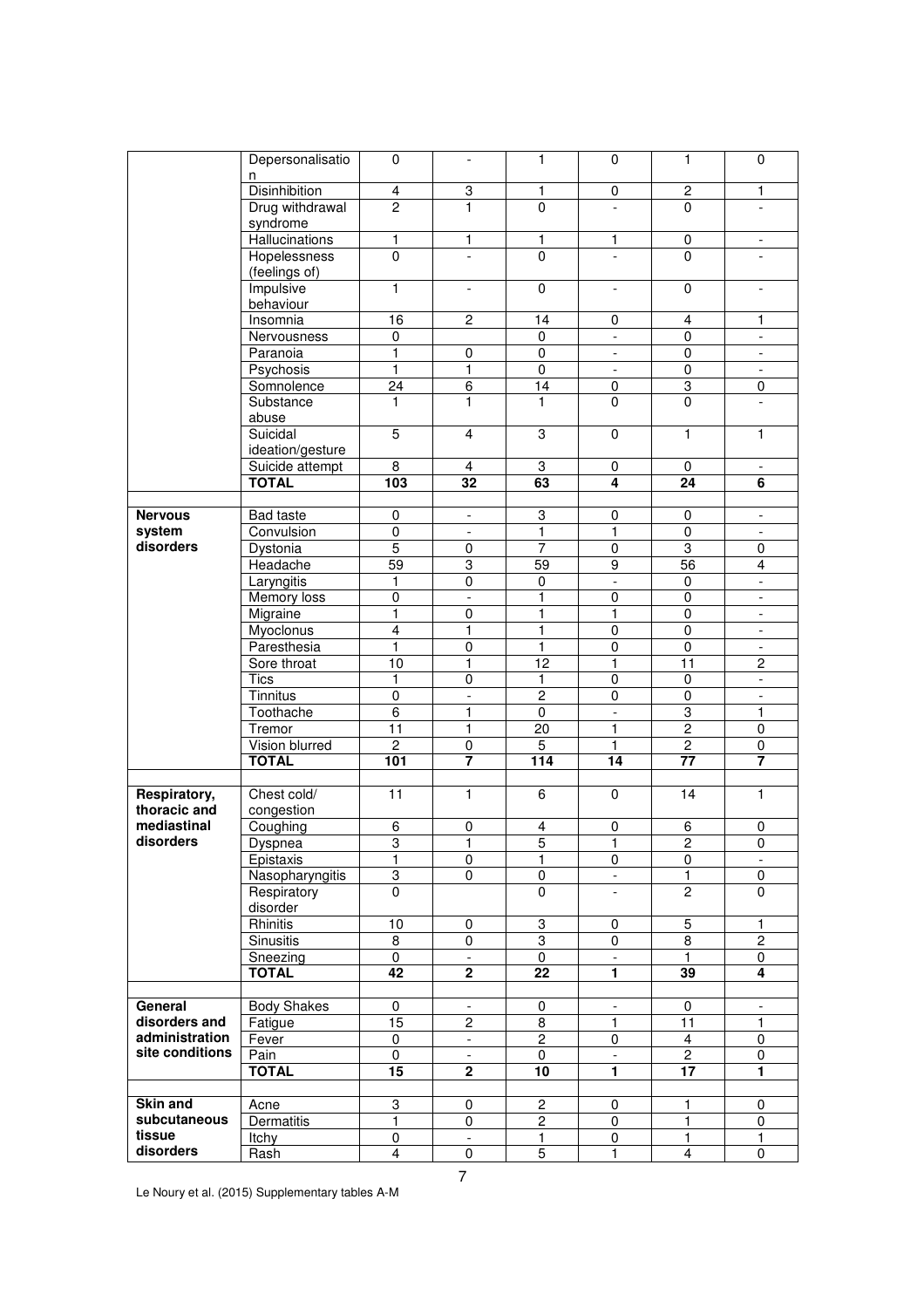|                      | Scabies                   | 0                       | $\overline{\phantom{a}}$ | 0                       | $\overline{\phantom{a}}$ | $\mathbf{1}$            | $\pmb{0}$                |
|----------------------|---------------------------|-------------------------|--------------------------|-------------------------|--------------------------|-------------------------|--------------------------|
|                      | Sweating                  | $\overline{2}$          | 0                        | 7                       | $\mathbf 0$              | $\mathbf{1}$            | $\mathbf 0$              |
|                      | Syncope                   | $\mathbf 0$             | $\overline{a}$           | $\mathbf 0$             | $\overline{\phantom{a}}$ | 1                       | $\mathbf 0$              |
|                      | <b>TOTAL</b>              | 10                      | 0                        | $\overline{17}$         | 1                        | 10                      | 1                        |
|                      |                           |                         |                          |                         |                          |                         |                          |
|                      |                           |                         |                          |                         |                          |                         |                          |
| <b>Renal and</b>     | Albuminuria               | 0                       | $\frac{1}{2}$            | 0                       | $\overline{\phantom{a}}$ | $\overline{4}$          | $\pmb{0}$                |
| urinary              | Cystitis                  | 1                       | $\mathbf 0$              | $\mathbf 0$             |                          | $\mathbf 0$             |                          |
| disorders            | Nocturia                  | $\pmb{0}$               | $\blacksquare$           | 1                       | $\mathbf 0$              | $\mathbf 0$             | $\overline{\phantom{a}}$ |
|                      | Polyuria                  | 0                       | $\overline{\phantom{a}}$ | 1                       | $\mathbf 0$              | $\mathbf 0$             | $\overline{\phantom{a}}$ |
|                      |                           | $\overline{0}$          |                          |                         | $\overline{0}$           | $\overline{0}$          |                          |
|                      | Pyuria                    |                         | $\blacksquare$           | $\mathbf{1}$            |                          |                         | $\overline{\phantom{a}}$ |
|                      | <b>Urinary</b>            | 3                       | $\mathbf{0}$             | $\mathbf 0$             | $\overline{\phantom{0}}$ | $\Omega$                |                          |
|                      | abnormality               |                         |                          |                         |                          |                         |                          |
|                      | Urinary retention         | 0                       | $\blacksquare$           | 6                       | 1                        | $\mathbf 0$             | $\overline{\phantom{a}}$ |
|                      | UTI                       | 1                       | $\pmb{0}$                | $\pmb{0}$               | $\blacksquare$           | $\mathbf 0$             | $\overline{\phantom{a}}$ |
|                      | <b>TOTAL</b>              | 5                       | 0                        | 9                       | 1                        | 4                       | 0                        |
|                      |                           |                         |                          |                         |                          |                         |                          |
|                      |                           |                         |                          |                         |                          |                         |                          |
| <b>Immune</b>        | Allergy                   | 1                       | 0                        | 1                       | 0                        | 3                       | $\mathbf 0$              |
| system               | Urticaria                 | 1                       | $\overline{0}$           | $\mathbf{1}$            | $\mathbf 0$              | $\overline{0}$          | $\overline{\phantom{a}}$ |
| disorders            | <b>TOTAL</b>              | $\overline{2}$          | $\mathbf{0}$             | $\overline{2}$          | $\mathbf{0}$             | $\overline{\mathbf{3}}$ | $\mathbf 0$              |
|                      |                           |                         |                          |                         |                          |                         |                          |
|                      |                           |                         |                          |                         |                          |                         |                          |
| <b>Endocrine</b>     | Amenorrhea                | 1                       | 0                        | 0                       | $\overline{\phantom{a}}$ | 0                       | $\overline{\phantom{a}}$ |
| disorders            | Hyperglycemia             | $\pmb{0}$               | $\overline{a}$           | 1                       | 1                        | $\mathbf{1}$            | $\pmb{0}$                |
|                      | <b>TÖTAL</b>              | 1                       | $\overline{\mathbf{0}}$  | 1                       | 1                        | 1                       | $\overline{\mathbf{0}}$  |
|                      |                           |                         |                          |                         |                          |                         |                          |
| <b>Blood and</b>     |                           |                         |                          |                         |                          |                         |                          |
|                      | Anaemia                   | 1                       | 0                        | 1                       | 0                        | 0                       | $\overline{\phantom{a}}$ |
| lymphatic            | Eosinophilia              | 0                       | $\blacksquare$           | 1                       | 0                        | 1                       | $\pmb{0}$                |
| disorders            | Leukopenia                | $\pmb{0}$               | $\overline{\phantom{a}}$ | $\overline{2}$          | $\mathbf 0$              | $\pmb{0}$               | $\overline{\phantom{a}}$ |
|                      | Lymphadenopat             | 0                       | $\frac{1}{2}$            | $\mathbf 0$             | $\overline{a}$           | 1                       | $\mathbf 0$              |
|                      | hy                        |                         |                          |                         |                          |                         |                          |
|                      | Thrombocythemi            | 0                       | $\frac{1}{2}$            | 0                       | $\overline{\phantom{a}}$ | 1                       | $\mathbf 0$              |
|                      |                           |                         |                          |                         |                          |                         |                          |
|                      | а                         |                         |                          |                         |                          |                         |                          |
|                      |                           |                         |                          |                         |                          |                         |                          |
|                      | <b>TOTAL</b>              | 1                       | 0                        | $\overline{4}$          | $\mathbf 0$              | $\overline{\mathbf{3}}$ | $\mathbf{0}$             |
|                      |                           |                         |                          |                         |                          |                         |                          |
|                      |                           | 1                       |                          | 1                       |                          | $\overline{4}$          |                          |
| <b>Musculoskelet</b> | Arthralgia                |                         | $\overline{0}$           |                         | $\overline{0}$           |                         | $\pmb{0}$                |
| al and               | Back pain                 | 5                       | $\mathbf 0$              | $\overline{2}$          | $\pmb{0}$                | 10                      | $\mathbf 0$              |
| connective           | Chills                    | $\overline{0}$          | $\overline{\phantom{a}}$ | $\overline{3}$          | $\pmb{0}$                | $\mathbf 0$             | $\Box$                   |
| tissue               | Myalgia                   | $\overline{\mathbf{c}}$ | 0                        | 1                       | 0                        | $\overline{c}$          | 0                        |
| disorders            | <b>TÔTĂL</b>              | $\overline{\mathbf{8}}$ | $\overline{\mathbf{0}}$  | 7                       | $\overline{\mathbf{0}}$  | 16                      | $\overline{\mathbf{0}}$  |
|                      |                           |                         |                          |                         |                          |                         |                          |
|                      |                           |                         |                          |                         |                          |                         | $\blacksquare$           |
| Reproductive         | <b>Breast</b>             | $\mathbf{1}$            | $\overline{0}$           | $\overline{0}$          | $\overline{\phantom{a}}$ | $\pmb{0}$               |                          |
| system and           | enlargement               |                         |                          |                         |                          |                         |                          |
| breast               | Dysmenorrhea              | 3                       | $\overline{0}$           | 4                       | $\mathbf{1}$             | $\overline{4}$          | 1                        |
| disorder             | <b>TOTAL</b>              | 4                       | $\overline{\mathbf{0}}$  | 4                       | 1                        | 4                       | 1                        |
|                      |                           |                         |                          |                         |                          |                         |                          |
| <b>Infections</b>    |                           | 0                       | $\overline{\phantom{0}}$ | 0                       | $\overline{\phantom{a}}$ | 1                       | 0                        |
|                      | Herpes zoster             |                         |                          |                         |                          |                         |                          |
|                      | Infection                 | 4                       | 0                        | 3                       | 1                        | 3                       | 1                        |
|                      | Otitis media              | $\overline{2}$          | 1                        | $\overline{2}$          | 0                        | $\pmb{0}$               |                          |
|                      | <b>TOTAL</b>              | $\overline{\mathbf{6}}$ | $\overline{\mathbf{1}}$  | $\overline{\mathbf{5}}$ | 1                        | 4                       | $\overline{\mathbf{1}}$  |
|                      |                           |                         |                          |                         |                          |                         |                          |
| Eye disorders        |                           |                         | 0                        | 0                       | $\overline{\phantom{a}}$ | 1                       | 0                        |
|                      | Conjunctivitis            | $\overline{\mathbf{c}}$ |                          |                         |                          |                         |                          |
|                      | Itchy eyes                | $\overline{2}$          | $\mathbf 0$              | $\overline{1}$          | $\mathbf 0$              | $\overline{0}$          |                          |
|                      | Mydriasis                 | 0                       | $\overline{a}$           | 1                       | 0                        | $\mathbf 0$             | ÷,                       |
|                      | Photosensitivity          | 1                       | 0                        | 1                       | 0                        | $\pmb{0}$               | $\overline{\phantom{a}}$ |
|                      | Photopsia                 | $\overline{0}$          | $\overline{\phantom{0}}$ | $\overline{1}$          | 0                        | $\pmb{0}$               | $\overline{\phantom{a}}$ |
|                      | <b>TOTAL</b>              | $\overline{\mathbf{5}}$ | 0                        | $\overline{4}$          | 0                        | 1                       | $\mathbf 0$              |
|                      |                           |                         |                          |                         |                          |                         |                          |
|                      |                           |                         |                          |                         |                          |                         |                          |
| Metabolism           | Decreased                 | $\overline{9}$          | $\mathbf 0$              | $\overline{2}$          | 0                        | $\overline{4}$          | $\mathbf 0$              |
| and nutritional      | appetite                  |                         |                          |                         |                          |                         |                          |
| disorders            | Dehydration               | 0                       |                          | 0                       |                          | 0                       |                          |
|                      | Increased                 | 4                       | $\mathbf 0$              | 1                       | $\mathbf 0$              | 1                       | $\Omega$                 |
|                      |                           |                         |                          |                         |                          |                         |                          |
|                      | appetite<br><b>Thirst</b> | 0                       | $\overline{a}$           | $\overline{2}$          | $\pmb{0}$                | 3                       | $\pmb{0}$                |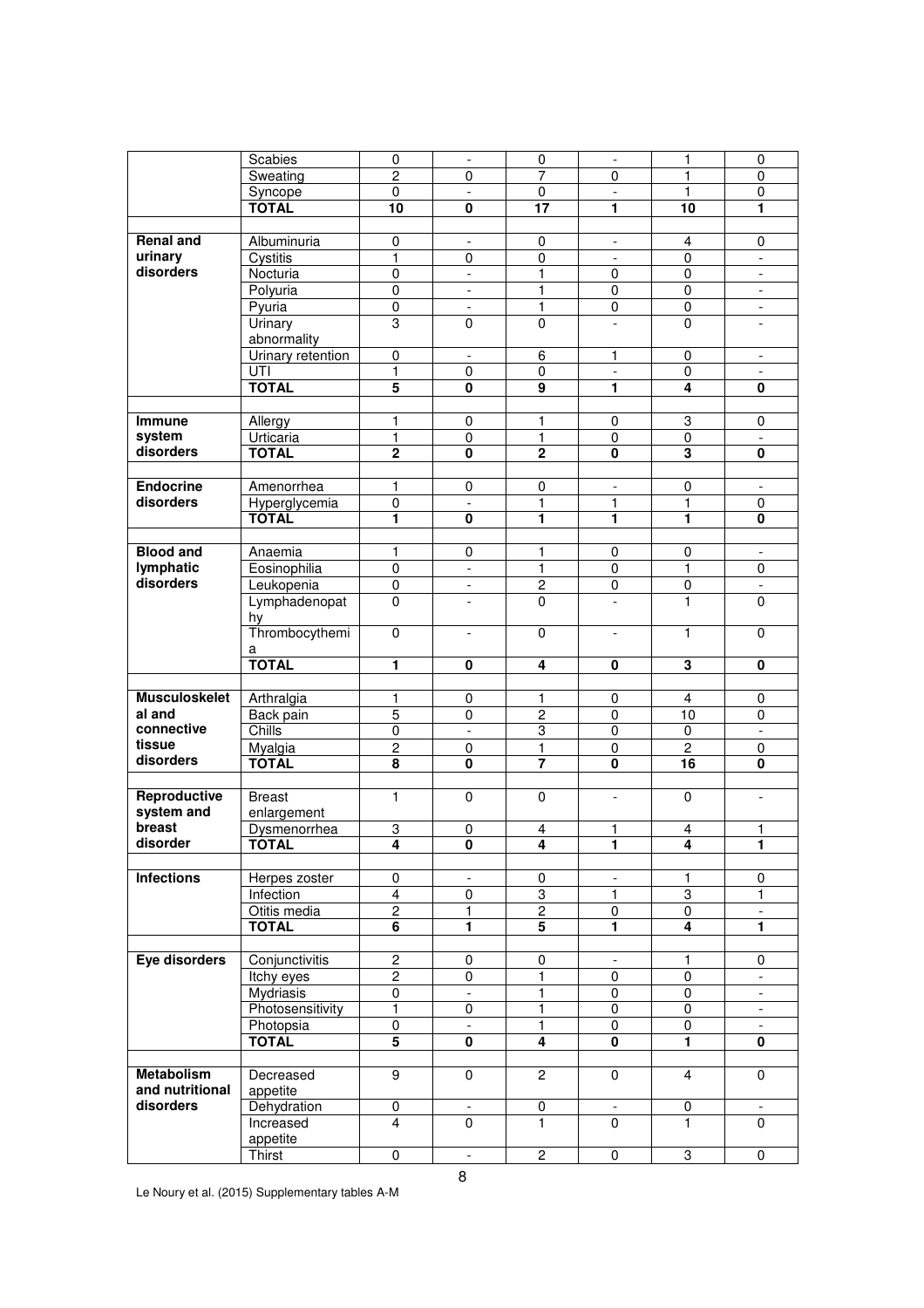|                            | Weight gain      | $\overline{c}$  | $\pmb{0}$                | 0              | $\overline{\phantom{a}}$ | $\mathbf 0$    | $\overline{a}$           |
|----------------------------|------------------|-----------------|--------------------------|----------------|--------------------------|----------------|--------------------------|
|                            | Weight loss      | $\overline{2}$  | $\mathbf 0$              | 1              | $\mathbf 0$              | $\overline{c}$ | 1                        |
|                            | <b>TOTAL</b>     | $\overline{17}$ | $\overline{\mathbf{0}}$  | $\overline{6}$ | $\overline{\mathbf{0}}$  | 10             | 1                        |
|                            |                  |                 |                          |                |                          |                |                          |
| Ear and                    | Ear pain         | 1               | 0                        | 0              | $\overline{\phantom{a}}$ | $\mathbf 0$    | $\overline{\phantom{a}}$ |
| labyrinth                  | <b>TOTAL</b>     | 1               | $\mathbf{0}$             | 0              | $\blacksquare$           | $\mathbf 0$    | $\blacksquare$           |
| disorders                  |                  |                 |                          |                |                          |                |                          |
|                            |                  |                 |                          |                |                          |                |                          |
| Injuries,                  | Head injury      | $\pmb{0}$       | $\overline{\phantom{a}}$ | 1              | $\pmb{0}$                | 0              | $\overline{a}$           |
| poisoning and              | Overdose         | $\mathbf 0$     |                          | 1              | 1                        | $\mathbf 0$    |                          |
| procedural                 | Trauma           | 3               | $\mathbf 0$              | 1              | $\pmb{0}$                | 6              | $\mathbf 0$              |
| complications              | <b>TOTAL</b>     | 3               | $\bf{0}$                 | 3              | 1                        | 6              | 0                        |
|                            |                  |                 |                          |                |                          |                |                          |
| Pregnancy,                 | Pregnancy        | 0               | $\overline{\phantom{a}}$ | $\overline{2}$ | 1                        | $\pmb{0}$      | $\overline{\phantom{a}}$ |
| puerperium                 | <b>TOTAL</b>     | $\Omega$        |                          | $\overline{2}$ | 1                        | $\mathbf{0}$   |                          |
| and perinatal              |                  |                 |                          |                |                          |                |                          |
| conditions                 |                  |                 |                          |                |                          |                |                          |
|                            |                  |                 |                          |                |                          |                |                          |
| <b>Surgical and</b>        | Tooth extraction | 1               | 0                        | $\overline{c}$ | $\mathbf 0$              | $\mathbf 0$    | $\overline{\phantom{a}}$ |
| medical                    | <b>TOTAL</b>     | 1               | $\mathbf{0}$             | $\overline{2}$ | $\mathbf{0}$             | $\mathbf{0}$   | $\blacksquare$           |
| procedures                 |                  |                 |                          |                |                          |                |                          |
|                            |                  | <b>Total</b>    | <b>TOTAL</b>             | <b>Total</b>   | <b>TOTAL</b>             | <b>Total</b>   | <b>TOTAL</b>             |
|                            |                  | <b>AEs</b>      | <b>SAEs</b>              | <b>AEs</b>     | <b>SAEs</b>              | <b>AEs</b>     | <b>SAEs</b>              |
|                            |                  |                 |                          |                |                          |                |                          |
|                            |                  |                 |                          |                |                          |                |                          |
| <b>TOTAL NUMBER OF AES</b> |                  | 481             | 70                       | 552            | 50                       | 330            | 26                       |
|                            |                  |                 | (14.6%)                  |                | $(9.1\%)$                |                | (7.9%)                   |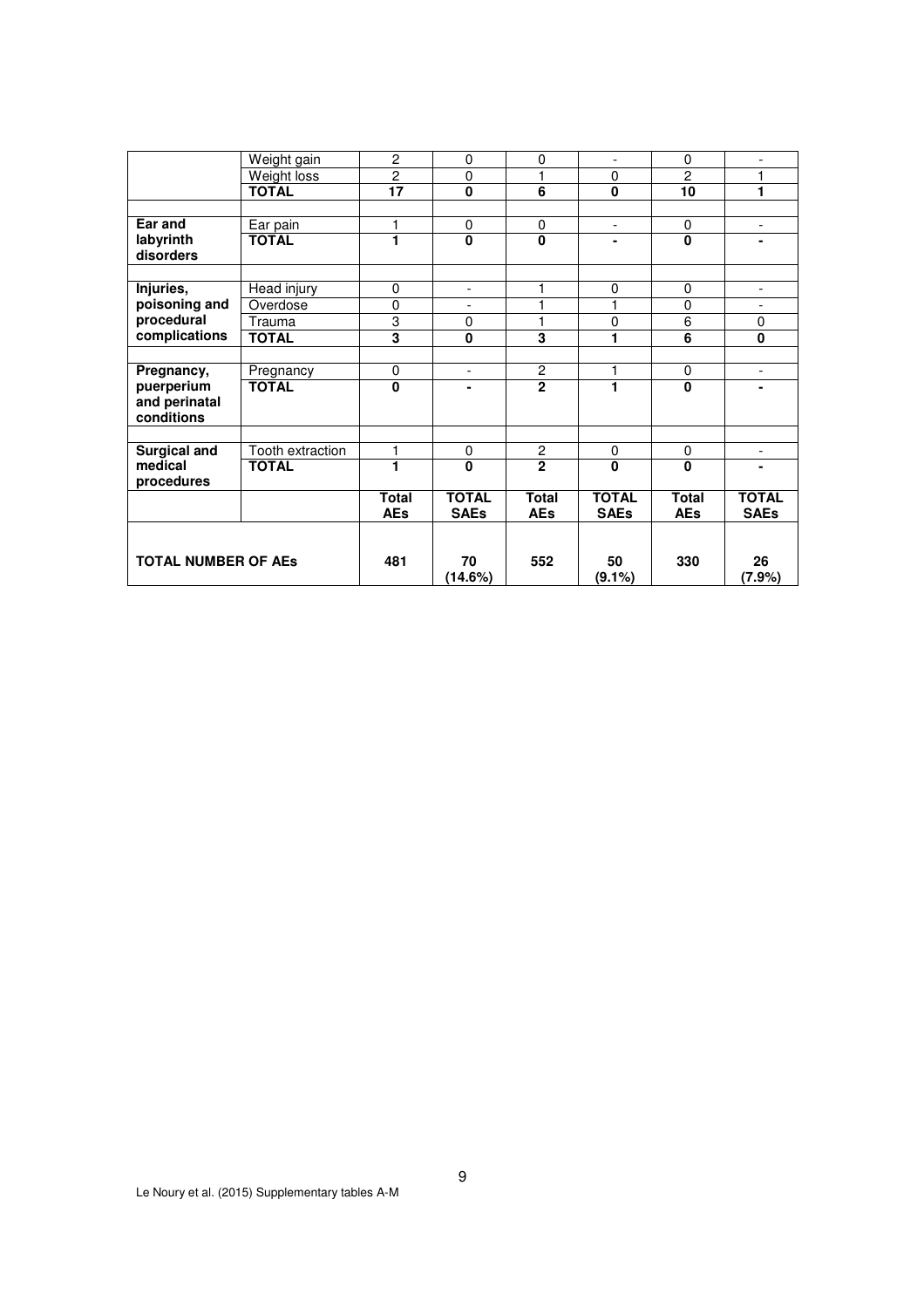| <b>SOC</b>                                                        |                             | <b>Paroxetine</b><br>$N=19$  |                             | <b>Imipramine</b><br>$N = 32$       | <b>Placebo</b><br>$N=9$     |                                     |  |
|-------------------------------------------------------------------|-----------------------------|------------------------------|-----------------------------|-------------------------------------|-----------------------------|-------------------------------------|--|
|                                                                   | No. AEs<br>reported<br>(CSR | No.<br>reported as<br>Severe | No. AEs<br>reported<br>(CSR | No.<br>reported as<br><b>Severe</b> | No. AEs<br>reported<br>(CSR | No.<br>reported as<br><b>Severe</b> |  |
| <b>Cardiac and</b><br>vascular Disorders                          | check)<br>4                 | 0                            | check)<br>9                 | 0                                   | check)<br>0                 | 0                                   |  |
| Gastrointestinal<br><b>Disorders</b>                              | 9                           | 4                            | 18                          | 4                                   | 4                           | $\mathbf 0$                         |  |
| <b>Psychiatric</b><br><b>Disorders</b>                            | $\overline{15}$             | $\overline{\mathbf{8}}$      | $\overline{2}$              | $\mathbf 0$                         | 1                           | 1                                   |  |
| Nervous system<br><b>Disorders</b>                                | $\overline{\mathbf{7}}$     | 1                            | $\overline{9}$              | $\overline{2}$                      | $\mathbf{0}$                | $\mathbf 0$                         |  |
| Respiratory,<br>thoracic and<br>mediastinal<br>disorders          | 3                           | 0                            | 1                           | $\bf{0}$                            | $\pmb{0}$                   | $\mathbf{0}$                        |  |
| <b>General disorders</b><br>and administration<br>site conditions | 1                           | 0                            | 1                           | 0                                   | 0                           | 0                                   |  |
| Renal and urinary<br><b>Disorders</b>                             | $\overline{\mathbf{3}}$     | 0                            | 1                           | $\mathbf 0$                         | $\mathbf 2$                 | $\mathbf{0}$                        |  |
| Immune system<br>disorders                                        | $\pmb{0}$                   | 0                            | 1                           | $\mathbf 0$                         | $\mathbf 0$                 | 0                                   |  |
| <b>Endocrine</b><br>disorders                                     | 0                           | 0                            | 1                           | 1                                   | $\mathbf{0}$                | $\mathbf 0$                         |  |
| <b>Blood and</b><br>lymphatic<br>disorders                        | 1                           | $\mathbf 0$                  | $\overline{2}$              | $\mathbf 0$                         | 1                           | $\mathbf{0}$                        |  |
| <b>Musculoskeletal</b><br>and connective<br>tissue disorders      | $\overline{\mathbf{0}}$     | $\overline{\mathbf{0}}$      | $\overline{2}$              | $\mathbf 0$                         | 1                           | 0                                   |  |
| Reproductive<br>system and breast<br>disorder                     | 1                           | $\overline{\mathbf{0}}$      | $\overline{\mathbf{0}}$     | $\overline{\mathbf{0}}$             | $\overline{\mathbf{0}}$     | $\overline{\mathbf{0}}$             |  |
| <b>Infections</b>                                                 | $\pmb{0}$                   | 0                            | 1                           | 0                                   | 0                           | 0                                   |  |
| <b>Metabolism and</b><br>nutritional<br>disorders                 | $\overline{\mathbf{3}}$     | 0                            | $\overline{\mathbf{0}}$     | 0                                   | 1                           | 0                                   |  |
| Injuries, poisoning<br>and procedural<br>complications            | $\overline{\mathbf{0}}$     | $\overline{\mathbf{0}}$      | 1                           | 1                                   | $\overline{\mathbf{0}}$     | $\mathbf 0$                         |  |
| Pregnancy,<br>puerperium and<br>perinatal<br>conditions           | $\Omega$                    | $\overline{0}$               | 1                           | 1                                   | $\Omega$                    | $\overline{0}$                      |  |
|                                                                   | <b>Total AEs</b>            | <b>TOTAL</b><br><b>SAEs</b>  | <b>Total AEs</b>            | <b>TOTAL</b><br><b>SAEs</b>         | <b>Total AEs</b>            | <b>TOTAL</b><br><b>SAEs</b>         |  |
| <b>TOTAL NUMBER</b><br>OF AEs                                     | 47                          | 13                           | 50                          | 9                                   | 10                          | $\mathbf{1}$                        |  |

# **Table F – Summary of adverse events during taper phase only**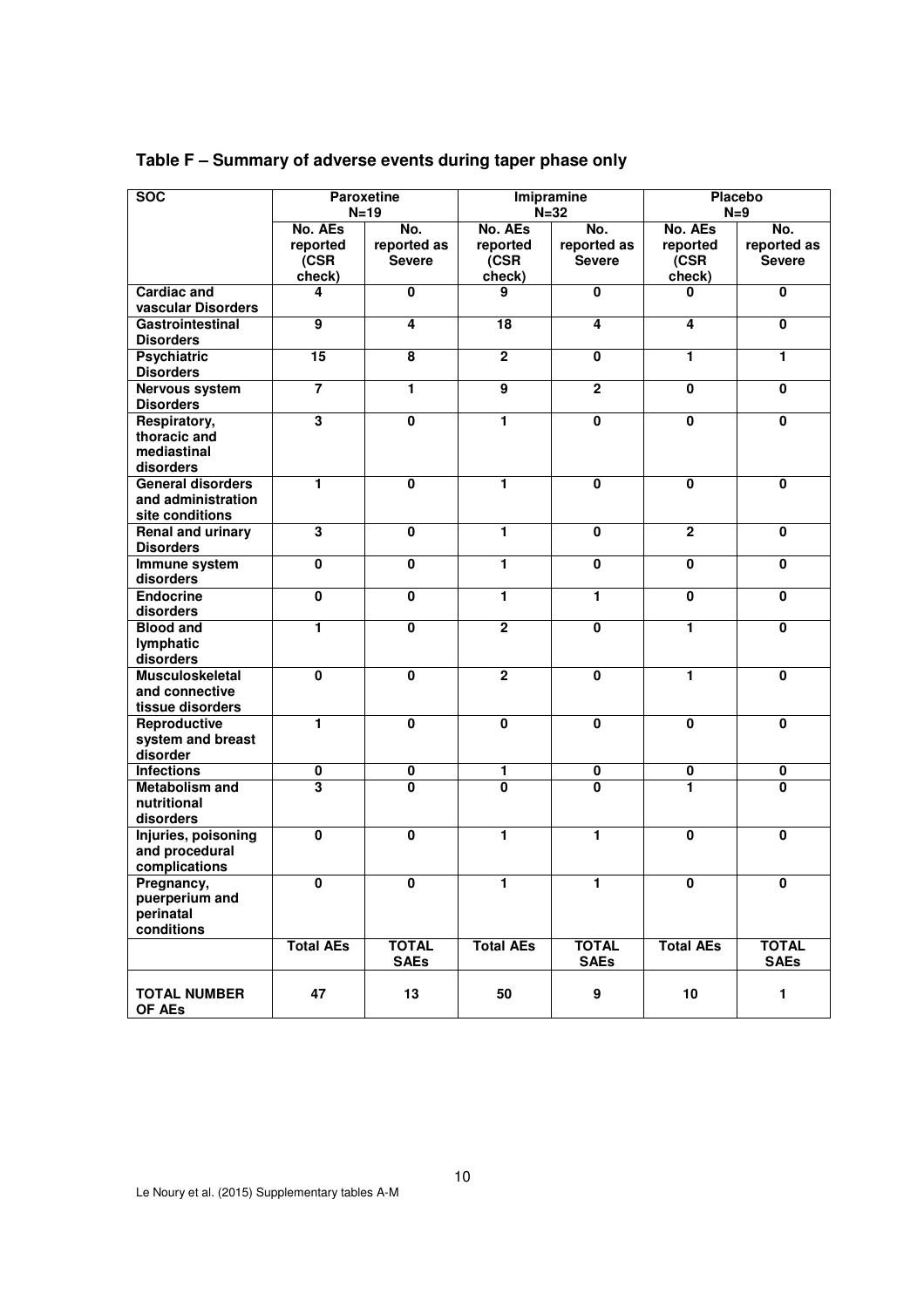|                    | <b>MedDRA</b>    |                  | <b>Paroxetine</b>       | Imipramine       |                            | <b>Placebo</b>          |                |
|--------------------|------------------|------------------|-------------------------|------------------|----------------------------|-------------------------|----------------|
| <b>SOC</b>         | preferred term   |                  | $N=19$                  |                  | $N=32$                     |                         | $N=9$          |
|                    |                  | No. AEs          | No.                     | No. AEs          | No.                        | No. AEs                 | No.            |
|                    |                  | reported         | reported                | reported         | reported                   | reporte                 | reported       |
|                    |                  | (CSR             | as                      | (CSR             | as                         | d (CSR                  | as             |
|                    |                  | check)           | <b>Severe</b>           | check)           | <b>Severe</b>              | check)                  | <b>Severe</b>  |
| <b>Cardiac and</b> | Arrythmia        | 0                | 0                       | 1                | 0                          | 0                       | 0              |
| vascular           | AV block         | 1                | 0                       | $\mathbf 0$      | $\mathbf 0$                | $\mathbf 0$             | 0              |
| disorders          | Bradycardia      | $\mathbf 0$      | $\mathbf 0$             | 1                | $\mathbf 0$                | $\pmb{0}$               | $\pmb{0}$      |
|                    | Chest pain       | 0                | 0                       | 1                | $\pmb{0}$                  | 0                       | 0              |
|                    | <b>Dizziness</b> | 3                | 0                       | $\overline{c}$   | 0                          | 0                       | 0              |
|                    | ECG/T-ECG        | $\overline{0}$   | $\overline{0}$          | $\mathbf{1}$     | $\mathbf{0}$               | $\Omega$                | $\overline{0}$ |
|                    | abnormal         |                  |                         |                  |                            |                         |                |
|                    | QT interval      | 0                | 0                       | $\mathbf{1}$     | $\pmb{0}$                  | $\pmb{0}$               | 0              |
|                    | prolonged        |                  |                         |                  |                            |                         |                |
|                    | Tachycardia      | $\overline{0}$   | $\overline{0}$          | $\overline{2}$   | $\pmb{0}$                  | 0                       | 0              |
|                    | <b>TOTAL</b>     | 4                | $\overline{\mathbf{0}}$ | $\overline{9}$   | $\mathbf 0$                | $\pmb{0}$               | $\bf{0}$       |
|                    |                  |                  |                         |                  |                            |                         |                |
| Gastrointestin     | Constipation     | 1                | 0                       | $\overline{c}$   | $\mathbf 0$                | 0                       | 0              |
| al disorders       | Dry mouth        | 0                | 0                       | 1                | $\mathbf 0$                | $\mathbf 0$             | $\pmb{0}$      |
|                    | Diarrhea         | $\overline{0}$   | 0                       | $\overline{c}$   | 0                          | 0                       | 0              |
|                    | Dysepsia         | 0                | 0                       | 3                | 0                          | $\pmb{0}$               | 0              |
|                    | Cramps           | 1                | $\pmb{0}$               | $\mathbf 0$      | $\pmb{0}$                  | 1                       | $\mathbf 0$    |
|                    | Gastroenteritis  | 0                | 0                       | $\mathbf{1}$     | 1                          | 0                       | $\pmb{0}$      |
|                    | Nausea/          | 4                | $\overline{c}$          | 6                | 1                          | $\mathbf{1}$            | $\mathbf 0$    |
|                    | sickness         |                  |                         |                  |                            |                         |                |
|                    | Sores<br>Ulcer   | 0<br>1           | 0<br>$\mathbf{1}$       | 0<br>$\mathbf 0$ | $\mathbf 0$<br>$\mathbf 0$ | 1<br>$\mathbf 0$        |                |
|                    | Vomiting         | $\overline{2}$   | 1                       | 3                | $\mathbf{2}$               | 1                       | 0<br>0         |
|                    | <b>TOTAL</b>     | 9                | 4                       | 18               | 4                          | $\overline{\mathbf{4}}$ | $\mathbf 0$    |
|                    |                  |                  |                         |                  |                            |                         |                |
| <b>Psychiatric</b> | Aggravated       | 0                | 0                       | 0                | $\mathbf 0$                | 1                       | 1              |
| disorders          | depression       |                  |                         |                  |                            |                         |                |
|                    | Aggression       | 2                | $\overline{c}$          | 0                | 0                          | 0                       | 0              |
|                    | Akathisia        | $\overline{2}$   | 1                       | $\mathbf{1}$     | 0                          | $\pmb{0}$               | $\mathbf 0$    |
|                    | Concentration    | 1                | 0                       | $\mathbf 0$      | $\mathbf{0}$               | $\mathbf{0}$            | $\mathbf 0$    |
|                    | low              |                  |                         |                  |                            |                         |                |
|                    | Drug withdrawal  | $\overline{2}$   | 1                       | $\pmb{0}$        | $\pmb{0}$                  | $\pmb{0}$               | 0              |
|                    | syndrome         |                  |                         |                  |                            |                         |                |
|                    | Insomnia         | 1                | 0                       | $\pmb{0}$        | $\pmb{0}$                  | 0                       | 0              |
|                    | Paranoia         | 1                | $\overline{0}$          | $\overline{0}$   | 0                          | 0                       | 0              |
|                    | Somnolence       | 1                | 0                       | 0                | 0                          | 0                       | 0              |
|                    | Substance        | 1                | $\mathbf{1}$            | $\mathbf 0$      | $\mathbf 0$                | $\mathbf 0$             | $\mathbf 0$    |
|                    | abuse            |                  |                         |                  |                            |                         |                |
|                    | Suicidal         | $\overline{2}$   | $\overline{2}$          | $\mathbf{1}$     | $\mathbf 0$                | $\mathbf 0$             | 0              |
|                    | ideation/gesture |                  |                         |                  |                            |                         |                |
|                    | Suicide attempt  | $\mathbf{2}$     | 1                       | 0                | 0                          | 0                       | 0              |
|                    | <b>TOTAL</b>     | 15               | 8                       | $\mathbf{2}$     | 0                          | 1                       | 1              |
|                    |                  |                  |                         |                  |                            |                         |                |
| <b>Nervous</b>     | Convulsion       | 0                | 0                       | 1                | 1                          | 0                       | 0              |
| system             | Headache         | $\overline{4}$   | 1                       | 7                | $\mathbf{1}$               | $\mathbf 0$             | $\mathbf 0$    |
| disorders          | Sore throat      | 1                | $\mathsf 0$             | $\overline{1}$   | $\mathbf 0$                | $\pmb{0}$               | $\pmb{0}$      |
|                    | Tremor           | 1                | 0                       | $\overline{0}$   | $\mathbf 0$                | 0                       | 0              |
|                    | Vision blurred   | 1                | 0                       | $\mathbf 0$      | 0                          | 0                       | $\mathbf 0$    |
|                    | <b>TOTAL</b>     | 7                | 1                       | 9                | $\mathbf 2$                | $\mathbf 0$             | $\mathbf 0$    |
|                    |                  |                  |                         |                  |                            |                         |                |
| Respiratory,       | Epistaxis        | 1                | 0                       | 0                | $\mathbf 0$                | $\mathbf 0$             | 0              |
| thoracic and       | Rhinitis         | $\boldsymbol{2}$ | 0                       | 0                | 0                          | 0                       | 0              |
| mediastinal        | Sinusitis        | 0                | 0                       | $\mathbf{1}$     | 0                          | 0                       | 0              |
| disorders          | <b>TOTAL</b>     | 3                | $\mathbf 0$             | 1                | $\mathbf 0$                | 0                       | 0              |

# **Table G – Breakdown of adverse events during taper phase only**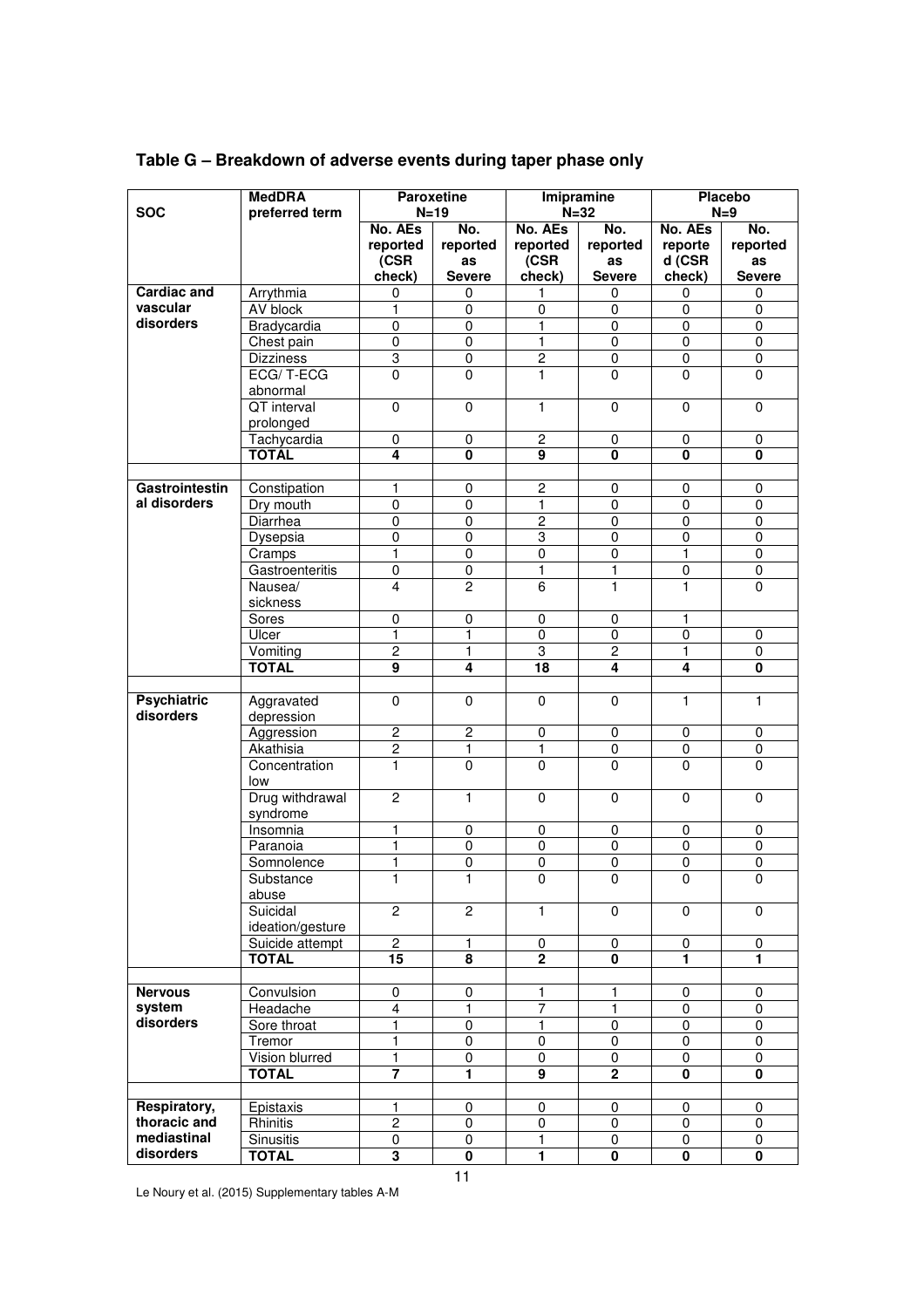| General                    | Fatigue        | 1                       | 0                       | 1                       | 0                       | 0                       | 0                       |
|----------------------------|----------------|-------------------------|-------------------------|-------------------------|-------------------------|-------------------------|-------------------------|
| disorders and              | <b>TOTAL</b>   | 1                       | $\overline{\mathbf{0}}$ | 1                       | 0                       | 0                       | 0                       |
| site                       |                |                         |                         |                         |                         |                         |                         |
| administration             |                |                         |                         |                         |                         |                         |                         |
| conditions                 |                |                         |                         |                         |                         |                         |                         |
|                            |                |                         |                         |                         |                         |                         |                         |
| <b>Renal and</b>           | Albuminuria    | 0                       | 0                       | 0                       | 0                       | $\overline{c}$          | 0                       |
| urinary                    | Pyuria         | 0                       | $\mathbf 0$             | $\mathbf{1}$            | $\mathbf 0$             | $\mathbf 0$             | $\mathbf 0$             |
| disorders                  | Urinary        | $\overline{c}$          | $\Omega$                | 0                       | 0                       | $\Omega$                | 0                       |
|                            | abnormality    |                         |                         |                         |                         |                         |                         |
|                            | UTI            | 1                       | 0                       | 0                       | 0                       | $\pmb{0}$               | 0                       |
|                            |                | 3                       | $\mathbf{0}$            | $\overline{1}$          | $\mathbf{0}$            | $\overline{2}$          | $\mathbf{0}$            |
|                            | <b>TOTAL</b>   |                         |                         |                         |                         |                         |                         |
|                            |                |                         |                         |                         |                         |                         |                         |
| <b>Immune</b>              | Urticaria      | 0                       | 0                       | 1                       | 0                       | 0                       | 0                       |
| system                     | <b>TOTAL</b>   | 0                       | 0                       | 1                       | 0                       | 0                       | $\bf{0}$                |
| disorders                  |                |                         |                         |                         |                         |                         |                         |
|                            |                |                         |                         |                         |                         |                         |                         |
| <b>Endocrine</b>           | Hyperglycemia  | 0                       | 0                       | 1                       | 1                       | 0                       | 0                       |
| disorders                  | <b>TOTAL</b>   | 0                       | 0                       | 1                       | 1                       | 0                       | $\mathbf 0$             |
|                            |                |                         |                         |                         |                         |                         |                         |
| <b>Blood and</b>           | Anaemia        | 1                       | 0                       | 1                       | 0                       | 0                       | 0                       |
| lymph                      | Eosinophilia   | 0                       | 0                       | 1                       | 0                       | 0                       | 0                       |
| disorders                  |                |                         | $\Omega$                | 0                       |                         | 1                       |                         |
|                            | Thrombocythemi | 0                       |                         |                         | 0                       |                         | 0                       |
|                            | а              |                         |                         |                         |                         |                         |                         |
|                            | <b>TOTAL</b>   | 1                       | $\mathbf{0}$            | $\overline{2}$          | 0                       | 1                       | 0                       |
|                            |                |                         |                         |                         |                         |                         |                         |
| <b>Musculoskelet</b>       | Arthralgia     | 0                       | 0                       | 1                       | 0                       | 0                       | 0                       |
| al and                     | Back pain      | 0                       | $\mathbf 0$             | 0                       | $\mathbf 0$             | 1                       | $\mathbf 0$             |
| connective                 | Myalgia        | 0                       | $\pmb{0}$               | 1                       | 0                       | $\pmb{0}$               | 0                       |
| tissue                     | <b>TOTAL</b>   | 0                       | 0                       | $\overline{2}$          | 0                       | 1                       | 0                       |
| disorders                  |                |                         |                         |                         |                         |                         |                         |
|                            |                |                         |                         |                         |                         |                         |                         |
| Reproductive               | Dysmenorrhea   | 1                       | 0                       | 0                       | 0                       | 0                       | 0                       |
| system and                 | <b>TOTAL</b>   | 1                       | $\overline{\mathbf{0}}$ | $\overline{\mathbf{0}}$ | $\overline{\mathbf{0}}$ | $\overline{\mathbf{0}}$ | $\mathbf{0}$            |
| breast                     |                |                         |                         |                         |                         |                         |                         |
| disorder                   |                |                         |                         |                         |                         |                         |                         |
|                            |                |                         |                         |                         |                         |                         |                         |
| <b>Infections</b>          | Otitis media   | 0                       | 0                       | 1                       | 0                       | 0                       | 0                       |
|                            | <b>TOTAL</b>   | $\overline{\mathbf{0}}$ | $\overline{\mathbf{0}}$ | 1                       | $\overline{\mathbf{0}}$ | $\overline{\mathbf{0}}$ | $\overline{\mathbf{0}}$ |
|                            |                |                         |                         |                         |                         |                         |                         |
|                            |                |                         |                         |                         |                         |                         |                         |
| <b>Metabolism</b>          | Decreased      | 0                       | $\mathbf 0$             | 0                       | $\mathbf 0$             | 1                       | $\mathbf 0$             |
| and nutritional            | appetite       |                         |                         |                         |                         |                         |                         |
| disorders                  | Increased      | 1                       | 0                       | 0                       | 0                       | 0                       | 0                       |
|                            | appetite       |                         |                         |                         |                         |                         |                         |
|                            | Weight gain    | $\overline{c}$          | $\overline{0}$          | $\overline{0}$          | 0                       | $\pmb{0}$               | $\mathbf 0$             |
|                            | <b>TOTAL</b>   | $\overline{\mathbf{3}}$ | $\mathbf{0}$            | 0                       | 0                       | 1                       | $\mathbf{0}$            |
|                            |                |                         |                         |                         |                         |                         |                         |
| Injuries,                  | Overdose       | 0                       | $\pmb{0}$               | 1                       | 1                       | 0                       | 0                       |
| poisoning and              | <b>TOTAL</b>   | $\mathbf{0}$            | $\mathbf{0}$            | 1                       | 1                       | $\bf{0}$                | $\bf{0}$                |
| procedural                 |                |                         |                         |                         |                         |                         |                         |
| complications              |                |                         |                         |                         |                         |                         |                         |
|                            |                |                         |                         |                         |                         |                         |                         |
| Pregnancy,                 | Pregnancy      | 0                       | 0                       | 1                       | 1                       | 0                       | 0                       |
| puerperium                 | <b>TOTAL</b>   | 0                       | 0                       | 1                       | 1                       | 0                       | 0                       |
| and perinatal              |                |                         |                         |                         |                         |                         |                         |
| conditions                 |                |                         |                         |                         |                         |                         |                         |
|                            |                |                         |                         |                         |                         |                         |                         |
|                            |                |                         |                         |                         |                         |                         |                         |
|                            |                | Total                   | <b>TOTAL</b>            | Total                   | <b>TOTAL</b>            | Total                   | <b>TOTAL</b>            |
|                            |                | AEs                     | <b>SAEs</b>             | <b>AEs</b>              | <b>SAEs</b>             | AEs                     | <b>SAEs</b>             |
| <b>TOTAL NUMBER OF AES</b> |                | 47                      | 13                      | 50                      | 9                       | 10                      | 1                       |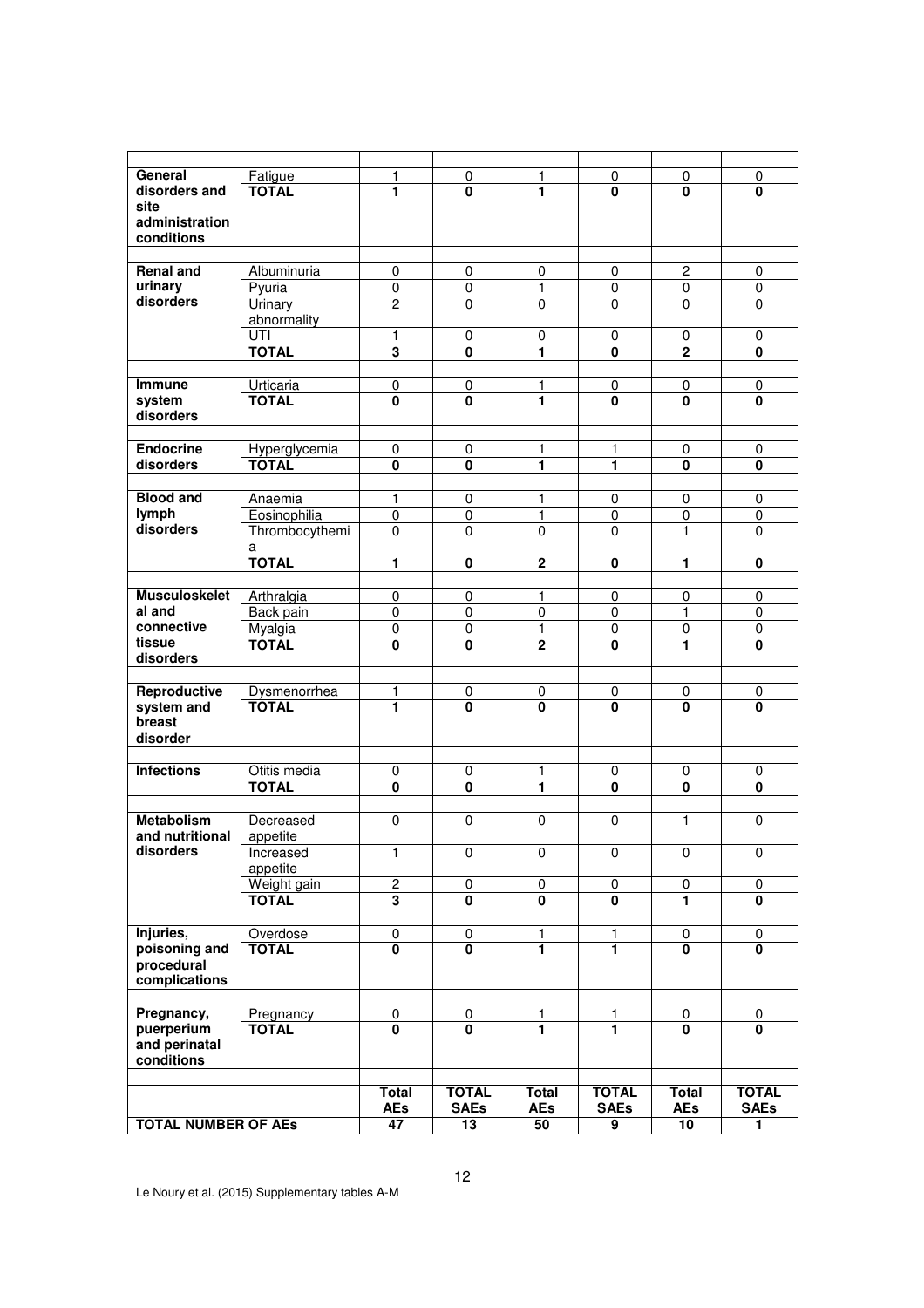### **Table H – Changes to 'reasons for discontinuation' during acute (plus taper) phase**

#### **a) Paroxetine group**

TAPER PHASE: In total 67 patients completed the 8 week acute phase. Of these, 16 were discontinued at the 8 week visit. The proposed changes to the reasons for discontinuation are given for each below:

| <b>Patient ID</b> | <b>GSK reason for</b><br>discontinuation | Proposed reason for<br>discontinuation | <b>Notes</b>                                                                                                                                                                                                                                                                                                                                                            |
|-------------------|------------------------------------------|----------------------------------------|-------------------------------------------------------------------------------------------------------------------------------------------------------------------------------------------------------------------------------------------------------------------------------------------------------------------------------------------------------------------------|
| 329.001.00068     | Lack of Efficacy                         | Lack of Efficacy                       | Non-responder (HAM-D)                                                                                                                                                                                                                                                                                                                                                   |
| 329.001.00206     | Lack of Efficacy                         | Lack of Efficacy                       | Non-responder (HAM-D)                                                                                                                                                                                                                                                                                                                                                   |
| 329.003.00081     | Lack of Efficacy                         | OTHER (misc)                           | HAM-D scores indicate<br>patient a 'Responder'                                                                                                                                                                                                                                                                                                                          |
| 329.003.00089     | Lack of Efficacy                         | AE (suicidal)                          | SAE narrative: "the patient<br>became agitated and said<br>she would kill herself<br>following threats of<br>punishment from her<br>mother to control her<br>behavior. The patient was<br>deemed at risk to herself<br>and was brought to the<br>crisis service. She was<br>hospitalized and the<br>decision was made she<br>would not enter the<br>continuation phase. |
| 329.003.00248     | Lack of Efficacy                         | Lack of Efficacy                       | Abnormal blood around<br>same time as down-<br>titration- but investigator<br>deemed 'mild' & 'unrelated'.<br>Experienced 'severe'<br>withdrawal symptoms.                                                                                                                                                                                                              |
| 329.003.00250     | AE (overdose)                            | AE (suicidal)                          | End of week 58 dose<br>reduced, while patient was<br>'waiting to start phase II<br>meds'. During this interim<br>period, patient was<br>hospitalised for attempted<br>suicide and subsequently<br>withdrawn.                                                                                                                                                            |
| 329.005.00258     | Other (going for general<br>surgery)     | Lost to FU                             | Patient eligible for<br>continuation but scheduled<br>for general surgery.                                                                                                                                                                                                                                                                                              |
| 329.005.00300     | Lack of Efficacy                         | Lost to FU                             | Patient never turned up for<br>final visit during down<br>titration (see page 222 of<br>CRF)                                                                                                                                                                                                                                                                            |
| 329.005.00336     | Other<br>(no study meds)                 | PV (investigator)                      | No meds                                                                                                                                                                                                                                                                                                                                                                 |
| 329.008.00188     | PV (non compliance)                      | PV (non compliance)                    | Migraine & Anxiety 9dys 48<br>& 52), 'over-compliance<br>128%' day 55.                                                                                                                                                                                                                                                                                                  |
| 329.009.00193     | Lack of Efficacy                         | Lack of Efficacy                       | Non-responder (HAM-D)                                                                                                                                                                                                                                                                                                                                                   |
| 329.009.00196     | <b>Withdrawn Consent</b>                 | Withdrawn Consent                      | No acute phase conclusion<br>page in CRF. Info from<br>Appendix G                                                                                                                                                                                                                                                                                                       |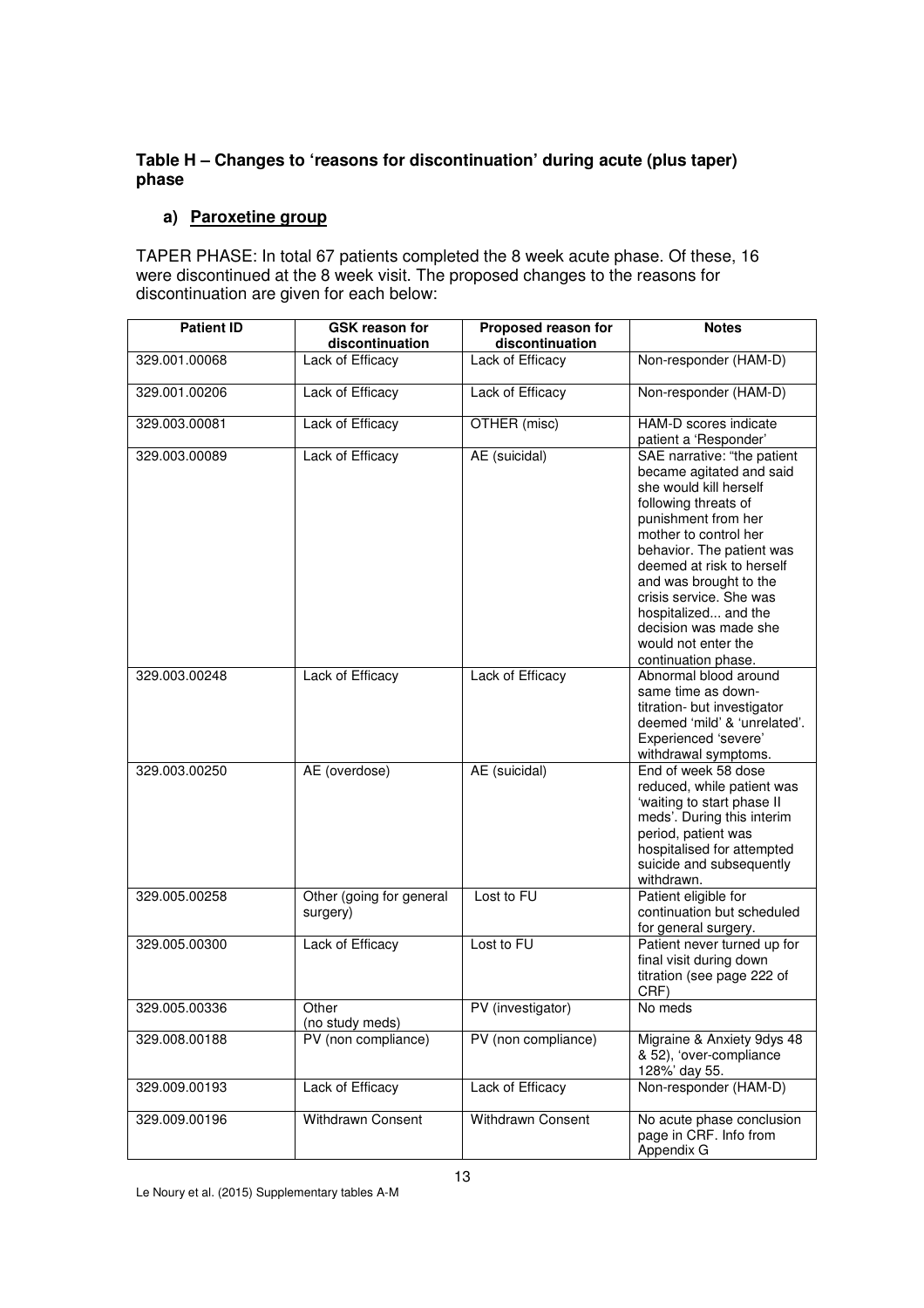| 329.009.00201 | AE (paranoia &<br>aggression) | AE (paranoia &<br>aggression) |                                                                                      |
|---------------|-------------------------------|-------------------------------|--------------------------------------------------------------------------------------|
| 329.009.00324 | AE (rash)                     | AE (rash)                     |                                                                                      |
| 329.009.00329 | Lack of Efficacy              | AE (depression<br>worsening)  | Worsening of depression<br>reported as AE just prior to<br>initiating down titration |
| 329.012.00025 | Lack of Efficacy              | Lack of Efficacy              | Non-responder (HAM-D)                                                                |

CRF REVIEW: Out of 31 reviewed CRFs, 9 changes to reasons for withdrawal were proposed:

|                                 | <b>Patient ID</b> | <b>GSK reason for</b><br>withdrawal<br>(as per Appendix G) | <b>RIAT reason for withdrawal</b>                                                                |
|---------------------------------|-------------------|------------------------------------------------------------|--------------------------------------------------------------------------------------------------|
| <b>Reason for</b><br>withdrawal | 329.001.00065     | AE (aggression)                                            | AE (suicidal)                                                                                    |
| changes                         | 329.002.00058     | AE (overdose)                                              | AE (suicidal gesture/attempt)<br>- OD (Tylenol x 80 pills) 3<br>days after discontinuing<br>meds |
|                                 | 329.003.00313     | AE (hospitalisation)                                       | AE (suicidal)                                                                                    |
|                                 | 329.004.00015 *   | Other (conflict with<br>school and study)                  | Withdrawn consent                                                                                |
|                                 | 329.004.00212     | PV (non compliance)                                        | AE (sedation)                                                                                    |
|                                 | 329.005.00333     | Lack of Efficacy                                           | AE (suicidal)                                                                                    |
|                                 | 329.009.00133     | Lost to Follow Up                                          | Lack of Efficacy                                                                                 |
|                                 | 329.011.00288     | Lack of Efficacy                                           | AE (agitation, possibly<br>suicidal)                                                             |
|                                 | 329.012.00228     | PV                                                         | Withdrawn consent                                                                                |

In addition a further 8 participants of those reviewed, who were originally described as having withdrawn for 'AE including intercurrent illness' according to Appendix G, were further defined. These were as follows:

|                                          | <b>Patient ID</b> | <b>GSK reason for</b><br>withdrawal<br>(as per Appendix G) | <b>RIAT reason for withdrawal</b>       |
|------------------------------------------|-------------------|------------------------------------------------------------|-----------------------------------------|
| <b>Adverse Events</b><br>further defined | 329.001.00063     | AE inc intercurrent<br>illness                             | AE (mania)                              |
|                                          | 329.002.00058     | AE inc intercurrent<br>illness                             | AE (suicidal)                           |
|                                          | 329.002.00245     | AE inc intercurrent<br>illness                             | AE (intentional overdose)               |
|                                          | 329.003.00250 *   | AE inc intercurrent<br>illness                             | AE (suicidal)                           |
|                                          | 329.005.00011 *   | AE inc intercurrent<br>illness                             | AE (suicidal)                           |
|                                          | 329.005.00152     | AE inc intercurrent<br>illness                             | $AE$ (GI $-$<br>nausea/vomit/diarrhoea) |
|                                          | 329.009.00240     | AE inc intercurrent<br>illness                             | AE (worsening depression)               |
|                                          | 329.012.00226     | AE inc intercurrent<br>illness                             | AE (cardiac)                            |

\* withdrawn during CONTINUATION phase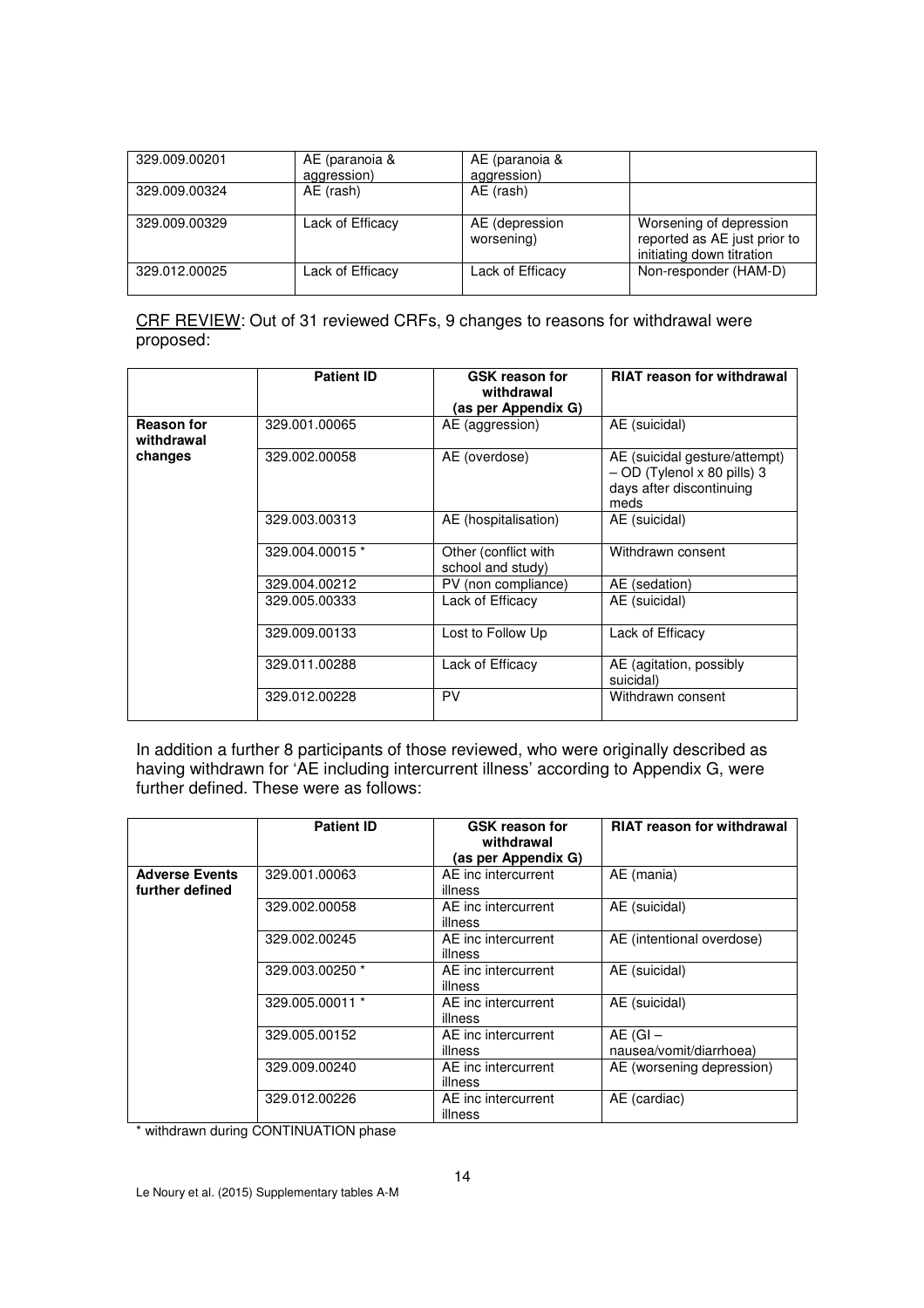# **b) Imipramine group**

TAPER PHASE: In total 56 patients completed the 8 week acute phase. Of these, 17 were discontinued at the 8 week visit. Proposed changes to the 'reasons for discontinuation' (if any) for these patients are given below:

| <b>Patient ID</b> | <b>GSK reason for</b><br>discontinuation | Proposed reason for<br>discontinuation | <b>Notes</b>                                                                                                                                               |
|-------------------|------------------------------------------|----------------------------------------|------------------------------------------------------------------------------------------------------------------------------------------------------------|
| 329.002.00098     | Lack of Efficacy                         | Adverse Event (dry<br>mouth)           | Patient reported ongoing<br>'dry mouth' and 'tremor'.<br>Note on pages 222 and<br>226 showing a dose<br>reduction/ down titration<br>due to these AEs.     |
| 329.002.00244     | Lack of Efficacy                         | PV (investigator)                      | Week 8 meds<br>unavailable. (p250)                                                                                                                         |
| 329.003.00090     | Lack of Efficacy                         | Lack of Efficacy                       | Non-responder (HAM-D)                                                                                                                                      |
| 329.003.00249     | Lack of Efficacy                         | Lack of Efficacy                       | Non-responder (HAM-D)                                                                                                                                      |
| 329.003.00314     | PV non compliance                        | PV non compliance                      |                                                                                                                                                            |
| 329.003.00317     | Lack of Efficacy                         | Lack of Efficacy                       | Non-responder (HAM-D)                                                                                                                                      |
| 329.005.00009     | Lack of Efficacy                         | Lack of Efficacy                       | Non-responder (HAM-D)                                                                                                                                      |
| 329.005.00117     | Lack of Efficacy                         | Other (misc)                           | HAM-D scores indicate<br>patient a 'Responder'                                                                                                             |
| 329.005.00255     | Lack of Efficacy                         | Lack of Efficacy                       | Non-responder (HAM-D)                                                                                                                                      |
| 329.005.00295     | <b>Adverse Event</b><br>(homicidal)      | <b>Adverse Event</b><br>(homicidal)    | Wanted to kill parents                                                                                                                                     |
| 329.005.00332     | Lack of Efficacy                         | Lack of Efficacy                       | Non-responder (HAM-D)                                                                                                                                      |
| 329.005.00335     | Lack of Efficacy                         | Lack of Efficacy                       | Non-responder (HAM-D)                                                                                                                                      |
| 329.008.00187     | Lack of Efficacy                         | AE (tachycardia)                       | Pt experiencing<br>'persistent side effects'<br>at time of withdrawal<br>(p222), including pulse<br>rate $>110$ for 2<br>consecutive weeks.                |
| 329.009.00134     | AE (tachycardia/ inc QT/<br>QTe          | AE (tachycardia/ inc QT/<br>QTc)       |                                                                                                                                                            |
| 329.009.00137     | Other (ADHD)                             | PV (investigator)                      | 'Team felt due to<br>continuing ADHD<br>symptoms pt needed<br>treatment with stimulant'.<br>Patient had 'severe'<br>symptoms of ADHD at<br>baseline (p69). |
| 329.009.00199     | PV non compliance                        | PV non compliance                      | 77% and 71%<br>compliance                                                                                                                                  |
| 329.009.00262     | Lack of Efficacy                         | Lack of Efficacy                       | Non-responder (HAM-D)                                                                                                                                      |

#### CRF REVIEW: Out of 40 reviewed CRFs, 3 changes to reasons for withdrawal were proposed:

|                                              | <b>Patient ID</b> | <b>GSK Reason for</b><br>withdrawal<br>(as per Appendix G) | <b>RIAT reason for withdrawal</b> |
|----------------------------------------------|-------------------|------------------------------------------------------------|-----------------------------------|
| <b>'Reason for</b><br>withdrawal'<br>changes | 329.002.00243     | AE (accident/trauma)                                       | AE (postural hypotension)         |
|                                              | 329.004.00211     | AE (dehydration)                                           | AE (nausea/vomiting)              |
|                                              | 329.012.00223     | Lack of Efficacy                                           | AE (suicidal gesture)             |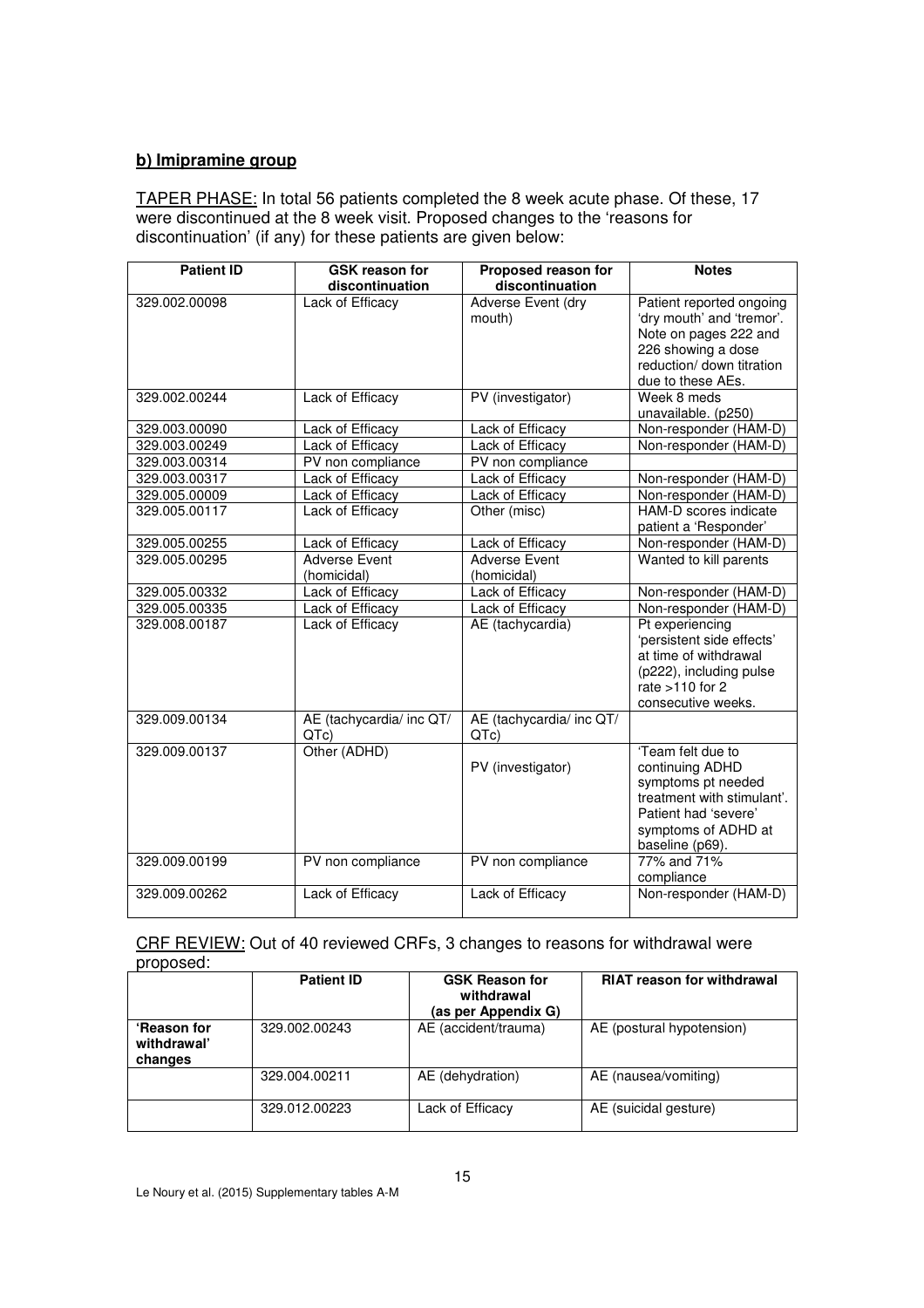A further 10 participants from the cohort of reviewed CRFs, who were described as having withdrawn for 'AE including intercurrent illness' according to Appendix G, were further defined. These were as follows:

|                                          | <b>Patient ID</b> | <b>GSK reason for</b><br>withdrawal<br>(as per Appendix G) | <b>RIAT reason for withdrawal</b>  |
|------------------------------------------|-------------------|------------------------------------------------------------|------------------------------------|
| <b>Adverse events</b><br>further defined | 329.001.00061     | AE inc intercurrent<br>illness                             | AE (widened QTc)                   |
|                                          | 329.001.00066     | AE inc intercurrent<br>illness                             | AE (tachycardia)                   |
|                                          | 329.001.00067     | AE inc intercurrent<br>illness                             | AE (postural hypotension)          |
|                                          | 329.001.00070     | AE inc intercurrent<br>illness                             | AE (tachycardia)                   |
|                                          | 329.003.00073     | AE inc intercurrent<br>illness                             | AE (vomiting)                      |
|                                          | 329.004.00014     | AE inc intercurrent<br>illness                             | AE (nausea)                        |
|                                          | 329.005.00003     | AE inc intercurrent<br>illness                             | AE (tachycardia)                   |
|                                          | 329.004.00215     | AE inc intercurrent<br>illness                             | AE (hallucinations/<br>nightmares) |
|                                          | 329.005.00113     | AE inc intercurrent<br>illness                             | AE (suicidal)                      |
|                                          | 329.009.00236     | AE inc intercurrent<br>illness                             | AE (dizziness/sedation)            |

### **c) Placebo group**

TAPER PHASE: In total 66 patients completed the 8 week acute phase. Of these, 32 were discontinued at the 8 week visit. A number of changes to the 'reason for discontinuation' are proposed:

| <b>Patient ID</b> | <b>GSK reason for</b><br>discontinuation | Proposed reason for<br>discontinuation | <b>Notes</b>                                   |
|-------------------|------------------------------------------|----------------------------------------|------------------------------------------------|
| 329.001.00069     | Lack of Efficacy                         | Lack of Efficacy                       | Non-responder (HAM-D)                          |
| 329.001.00071     | Lack of Efficacy                         | Lack of Efficacy                       | Non-responder (HAM-D)                          |
| 329.001.00207     | Lack of Efficacy                         | Other (misc)                           | HAM-D scores indicate<br>patient a 'Responder' |
| 329.002.00049     | Lack of Efficacy                         | Lack of Efficacy                       | Non-responder (HAM-D)                          |
| 329.002.00059     | Lack of Efficacy                         | Lack of Efficacy                       | Non-responder (HAM-D)                          |
| 329.002.00246     | Lack of Efficacy                         | Lack of Efficacy                       | Non-responder (HAM-D)                          |
| 329.003.00078     | Lack of Efficacy                         | Other (misc)                           | HAM-D scores indicate<br>patient a 'Responder' |
| 329.003.00080     | Lack of Efficacy                         | Lack of Efficacy                       | Non-responder (HAM-D)                          |
| 329.003.00085     | Lack of Efficacy                         | Lack of Efficacy                       | Non-responder (HAM-D)                          |
| 329.003.00094     | Lack of Efficacy                         | Lack of Efficacy                       | Non-responder (HAM-D)                          |
| 329.003.00252     | Lack of Efficacy                         | Other (misc)                           | HAM-D scores indicate<br>patient a 'Responder' |
| 329.003.00315     | Withdrawn consent                        | Withdrawn consent                      |                                                |
| 329.003.00316     | Lack of Efficacy                         | Lack of Efficacy                       | Non-responder (HAM-D)                          |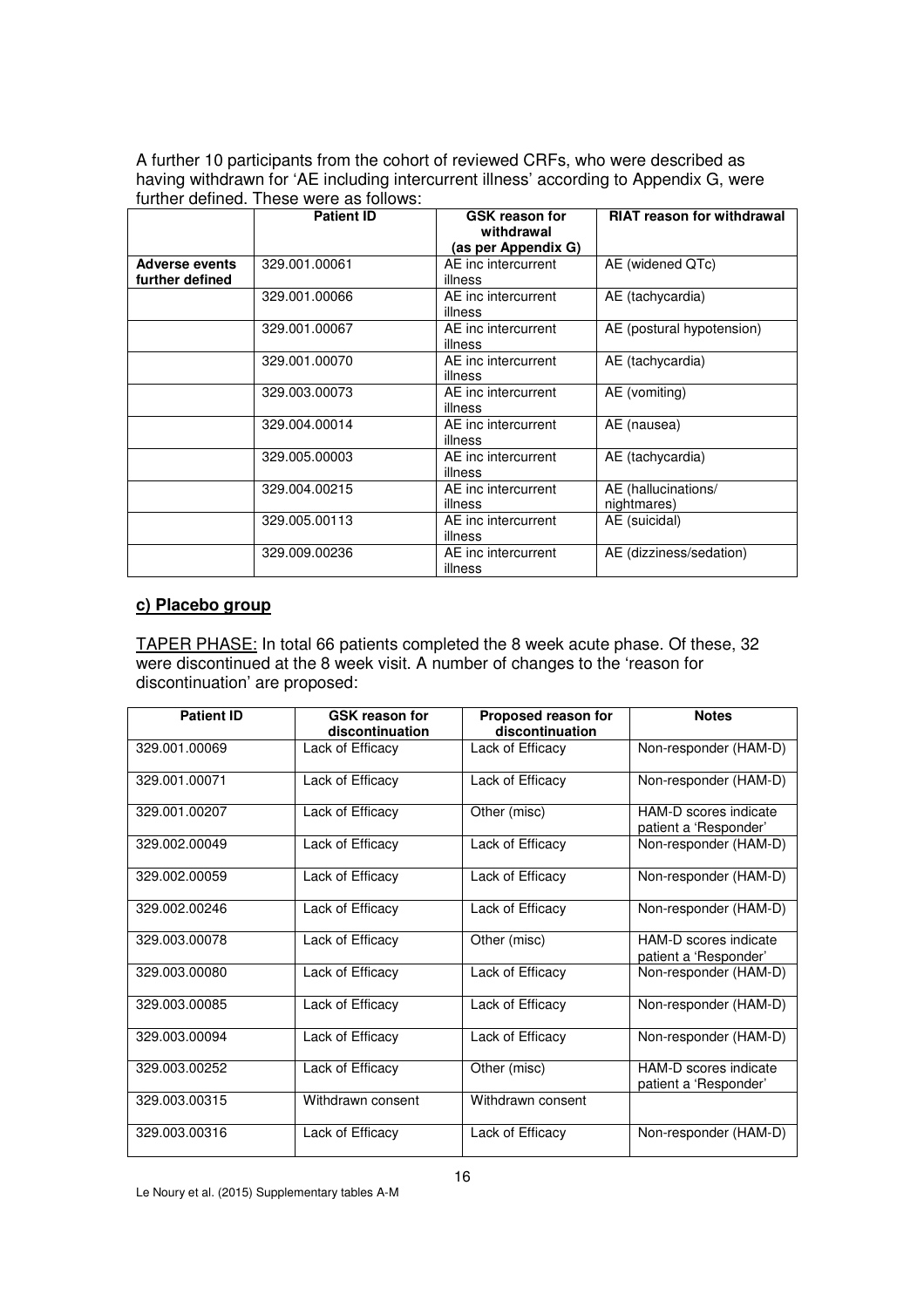| 329.004.00018 | Withdrawn consent             | Withdrawn consent       |                                                |
|---------------|-------------------------------|-------------------------|------------------------------------------------|
| 329.005.00001 | Lack of Efficacy              | Lack of Efficacy        | Non-responder (HAM-D)                          |
| 329.005.00120 | Lack of Efficacy              | Other (misc)            | HAM-D scores indicate<br>patient a 'Responder' |
| 329.005.00253 | Lack of Efficacy              | Lack of Efficacy        | Non-responder (HAM-D)                          |
| 329.005.00293 | Other (no study meds)         | PV (investigator)       |                                                |
| 329.005.00331 | Other (no study meds)         | PV (investigator)       |                                                |
| 329.006.00259 | Lack of Efficacy              | Lack of Efficacy        | Non-responder (HAM-D)                          |
| 329.007.00266 | Other 'moved out of<br>state' | Withdrawn consent       |                                                |
| 329.007.00267 | PV (positive drug test)       | PV (positive drug test) |                                                |
| 329.009.00136 | Lack of Efficacy              | Lack of Efficacy        | Non-responder (HAM-D)                          |
| 329.009.00198 | Lack of Efficacy              | Lack of Efficacy        | Non-responder (HAM-D)                          |
| 329.009.00238 | Lack of Efficacy              | Other (misc)            | HAM-D scores indicate<br>patient a 'Responder' |
| 329.009.00276 | Lack of Efficacy              | Other (misc)            | HAM-D scores indicate<br>patient a 'Responder' |
| 329.009.00306 | Lack of Efficacy              | Lack of Efficacy        | Non-responder (HAM-D)                          |
| 329.009.00312 | Lack of Efficacy              | Lack of Efficacy        | Non-responder (HAM-D)                          |
| 329.010.00263 | Withdrawn consent             | Withdrawn consent       |                                                |
| 329.010.00282 | Other (no study meds)         | PV (investigator)       |                                                |
| 329.011.00285 | Lack of Efficacy              | Lack of Efficacy        | Non-responder (HAM-D)                          |
| 329.011.00287 | Withdrawn consent             | Withdrawn consent       |                                                |

CRF REVIEW: Out of 22 CRFs checked, 6 changes to reasons for withdrawal were proposed. A further 1 participant who was described as having withdrawn for 'AE including intercurrent illness' according to Appendix G was defined. These were as follows:

|                                          | <b>Patient ID</b> | <b>GSK reason for</b><br>withdrawal<br>(as per Appendix G) | <b>RIAT reason for withdrawal</b>       |
|------------------------------------------|-------------------|------------------------------------------------------------|-----------------------------------------|
| 'Reason for<br>withdrawal'<br>changes    | 329.006.00037     | PV non compliance (pt)<br>refused FU safety<br>evaluation) | PV by investigator (screening<br>error) |
|                                          | 329.007.00141     | AE (angina)                                                | PV by investigator<br>(screening error) |
|                                          | 329.009.00129     | Lack of Efficacy                                           | AE (suicidal)                           |
|                                          | 329.009.00237     | PV non compliance                                          | PV by investigator (screening<br>error) |
|                                          | 329.009.00327     | Lack of Efficacy                                           | AE (anxiety/depression worse)           |
|                                          | 329.012.00217     | AE (ambivalence about<br>meds)                             | PV by investigator<br>(screening error) |
| <b>Adverse Events</b><br>further defined | 329.009.00330     | AE inc intercurrent illness                                | AE (nausea/vomiting)                    |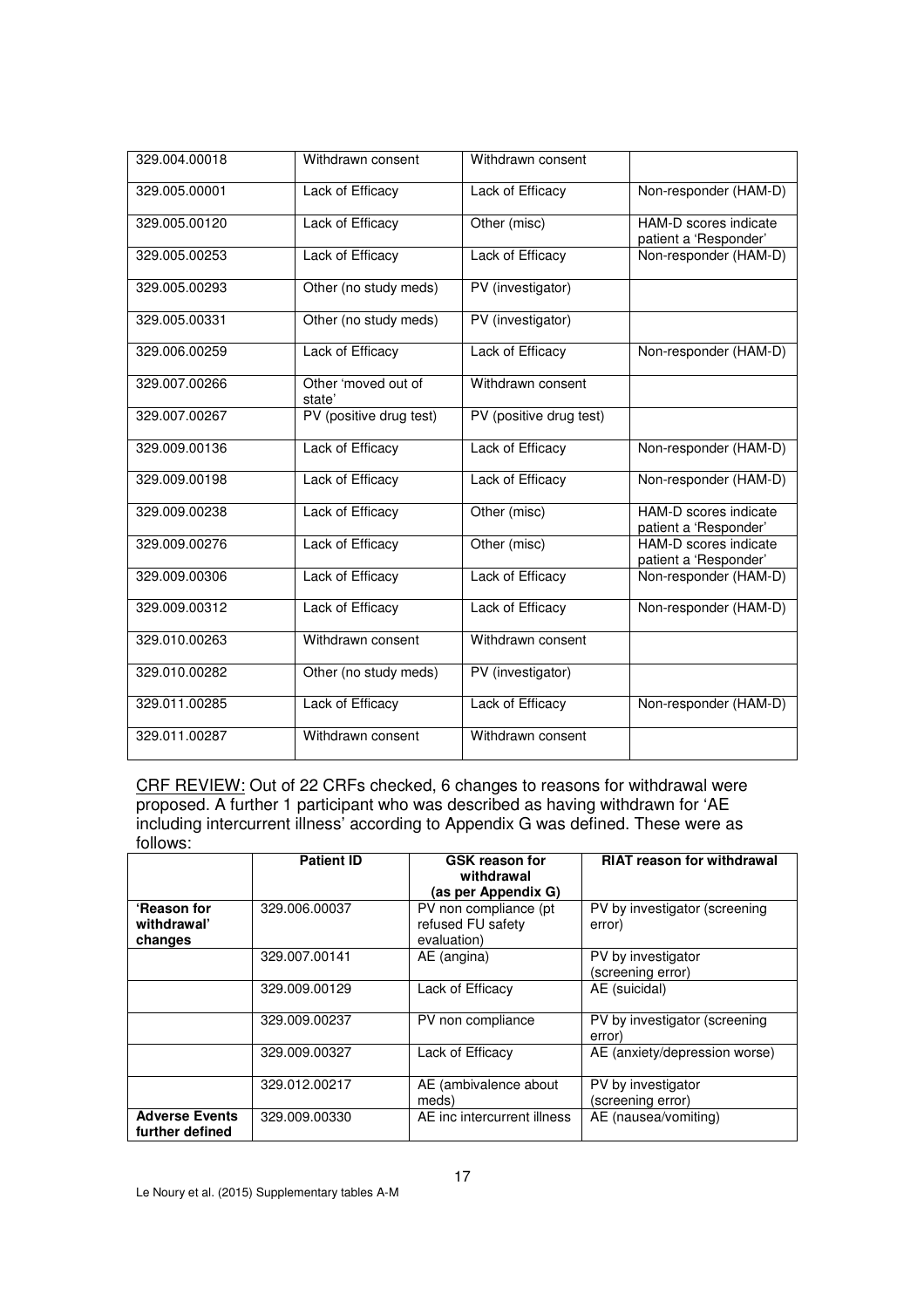## **Table I - Baseline screening errors (found during safety review)**

Five 'Protocol violations by investigator' were found in the placebo group, one in the imipramine group, and none in the paroxetine:

| <b>Patient ID number</b> | <b>Drug Group</b> | Inclusion criteria error                                                                                                                                                                                                                                                                                                                                                                                                   |
|--------------------------|-------------------|----------------------------------------------------------------------------------------------------------------------------------------------------------------------------------------------------------------------------------------------------------------------------------------------------------------------------------------------------------------------------------------------------------------------------|
| 329.012.00221            | Imipramine        | Patient reported as having 'severe' suicidal<br>ideation at the initial screening/baseline<br>visits on both Kiddie-SADS (5-severe) and<br>HAM-D (3 - suicidal ideas/gestures).                                                                                                                                                                                                                                            |
| 329.002.00241            | Placebo           | Patient reported as having 'severe' suicidal<br>ideation at the initial screening visit. Two<br>suicidal acts were reported within the<br>current depressive episode with one of<br>these occurring within the last 2 weeks.<br>The patient also found to have an<br>abnormality (arrhythmia) during baseline<br>EKG, however this was cleared following a<br>referral to a cardiologist.                                  |
| 329.006.00037            | Placebo           | Patient had a severity score HIGHER than<br>60 on the Clinical Global Assessment Scale<br>(C-GAS). Reported as a PV in CRF query<br>logs.                                                                                                                                                                                                                                                                                  |
| 329.007.00141            | Placebo           | Patient was withdrawn for ANGINA<br>however angina was reported as a<br>presenting condition at screening. CRF<br>states comments on reason for withdrawal<br>'physician discretion due to comparator<br>arm, vis-à-vis AE of chest pain.'                                                                                                                                                                                 |
| 329.009.00237            | Placebo           | ELIGIBILITY CHECKLIST 'Is patient<br>currently in episode of Major Depression for<br>at least 8 weeks?' 'NO' is checked -<br>therefore not meeting criteria for MDD. In<br>addition patient found to have SINUS<br>BRADYCARDIA at screening.                                                                                                                                                                               |
| 329.012.217              | Placebo           | Has been re-coded as 'PV by investigator'.<br>Patient was 'extremely' suicidal at<br>screening with no suicidal acts (see Kiddie-<br>SADS & HAM-D). Patient showed<br>'worsening depression' during the study,<br>was admitted to hospital during week 4 and<br>given Zoloft. GSK reason for withdrawal<br>was AE 'ambivalence towards meds'.<br>Alternatively could argue was withdrawn for<br>'AE worsening depression'. |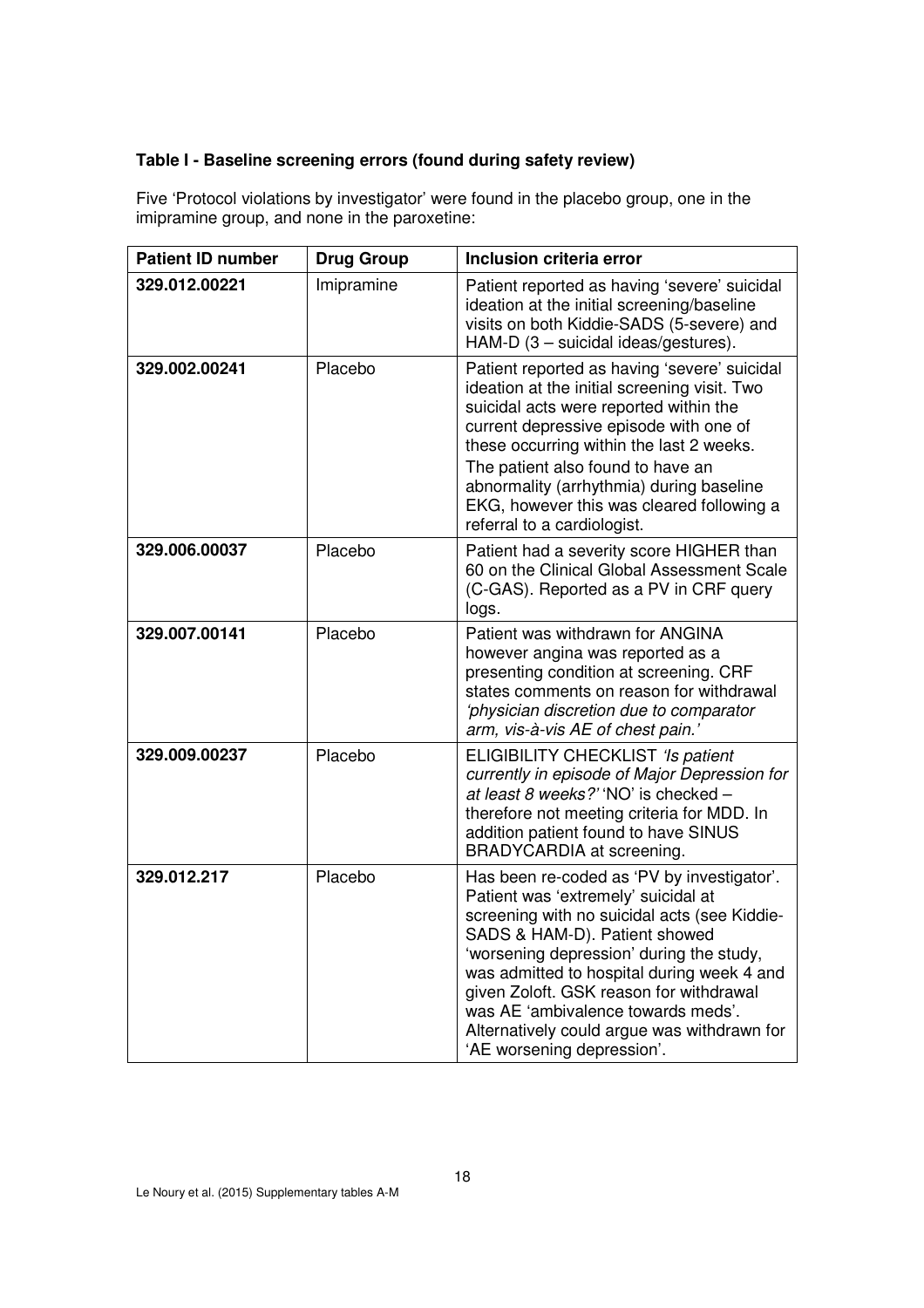#### **Table J – Suicidality at screening (Kiddie-SADS)**

From the sample of reviewed CRFs, 27% of patients were reported as having severe (or extreme) suicidal ideation at screening, compared with 13% in the paroxetine group and 3% in imipramine (see table 5).

#### **a) Kiddie-SADS items 108 to 117 'Suicidal Ideation' at screening visit (-1 week)**

|                          |                        | <b>Paroxetine</b><br>$N = 31$ | <b>Imipramine</b><br>$N=40$ | <b>Placebo</b><br>$N=22$ |
|--------------------------|------------------------|-------------------------------|-----------------------------|--------------------------|
| <b>Suicidal Ideation</b> | <b>Current episode</b> | 2.9                           | 2.7                         | 3.1                      |
|                          | Last 2 weeks           | 2.2                           | 2.3                         | 2.6                      |
| Number of                | <b>Current episode</b> | 0.0                           | 0.1                         | 0.3                      |
| <b>Suicidal Acts</b>     | Last 2 weeks           | 0.0                           | 0.0                         | 0.0                      |
| Seriousness of           | <b>Current episode</b> | 0.7                           | 0.6                         | 0.7                      |
| <b>Suicidal acts</b>     | Last 2 weeks           | 0.5                           | 0.5                         | 0.5                      |
| <b>Medical lethality</b> | <b>Current episode</b> | 0.6                           | 0.5                         | 0.6                      |
| of suicidal acts         | Last 2 weeks           | 0.5                           | 0.4                         | 0.4                      |
| Number of non            | <b>Current episode</b> | 1.7                           | 1.3                         | 0.9                      |
| suicidal self harm       | Last 2 weeks           | 1.3                           |                             | 0.7                      |

NB. Rating scale from 0 (n/a) to 7 (very extreme)

#### **b) Kiddie-SADS item 108 'Suicidal Ideation' - 'Current Episode' at screening (-1 week)**

|                                           | Paroxetine<br>$N=31$ | Imipramine<br>$N=40$ | <b>Placebo</b><br>$N=22$ |
|-------------------------------------------|----------------------|----------------------|--------------------------|
| $0 - N/A$                                 | O                    | O                    | O                        |
| 1 - None                                  | 6<br>19%             | (18%)                | (18%)                    |
| 2 - Min                                   | (23%)                | 12<br>(30%)          | (18%)                    |
| 3 - Mild                                  | (23%)                | 10<br>(25%)          | 6<br>(27%)               |
| 4 - Moderate                              | (23%)                | 10<br>(25%)          | 2<br>(9%)                |
| 5 + - Severe/EXTREME/<br><b>V EXTREME</b> | 4<br>13%             | (3%)                 | 6<br>(27%)               |

#### **c) Kiddie-SADS item 109 'Suicidal ideation' – 'Last Two Weeks' at Screening (-1 week)**

|                       | <b>Paroxetine</b><br>$N=31$ | Imipramine<br>$N=40$ | <b>Placebo</b><br>$N=22$ |
|-----------------------|-----------------------------|----------------------|--------------------------|
| $0 - N/A$             | 0                           | 0                    |                          |
| 1 - None              | 14                          | 13                   | 6                        |
|                       | (45%)                       | (33%)                | (27%)                    |
| 2 - Min               |                             | 9                    |                          |
|                       | (23%)                       | (23%)                | (23%)                    |
| 3 - Mild              | 3                           | 12                   |                          |
|                       | 10%                         | (30%)                | 18%                      |
| 4 - Moderate          | 5                           | 5                    | 5                        |
|                       | $16\%)$                     | (13%)                | (23%)                    |
| 5 + - Severe/EXTREME/ | 2                           |                      | 2                        |
| <b>V EXTREME</b>      | (6%)                        | (3%)                 | (9%)                     |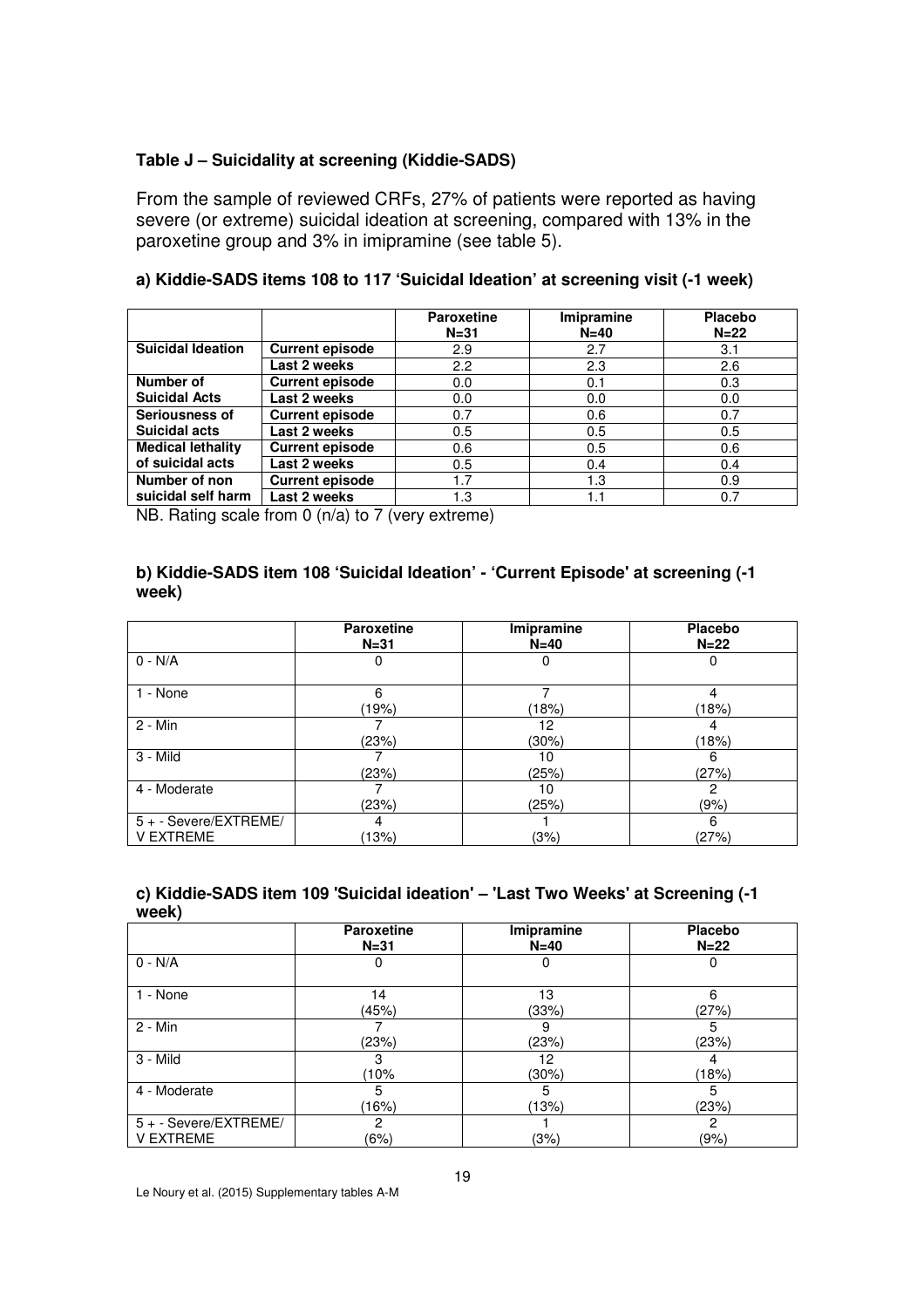| ATC Level 2 drug type         | <b>Drug</b>                                          | <b>Paroxetine</b> | Imipramine              | <b>Placebo</b>          |
|-------------------------------|------------------------------------------------------|-------------------|-------------------------|-------------------------|
| grouping                      |                                                      | $(n=24)$          | $(n=31)$                | $(n=26)$                |
| <b>Analgesics</b>             | Acetylsalicylic acid<br>(aspirin)                    | 1                 | 1                       | 0                       |
|                               | cinnamedrine<br>hydrochloride<br>(Midol)             | 1                 | 0                       | 0                       |
|                               | paracetamol                                          | 10                | 9                       | 4                       |
|                               | Paracetamol plus<br>(Tylenol/Benadryl<br>cold/flu)   | $\overline{2}$    | $\mathbf{1}$            | 1                       |
|                               | Codeine phosphate                                    | 0                 | 1                       | 0                       |
|                               | Diphenhydramine<br>citrate (Exedrin PM)              | 0                 | 1                       | 0                       |
|                               | Mepyramine<br>maleate (Pamprin)                      | 0                 | 0                       | 1                       |
|                               | Analgesic unknown                                    | 0                 | 1                       | 1                       |
|                               | Unknown Chinese<br>medicine                          | $\overline{0}$    | 1                       | $\overline{0}$          |
|                               | Total                                                | 14                | 15                      | $\overline{\mathbf{7}}$ |
|                               |                                                      |                   |                         |                         |
| <b>Antibiotics</b>            | amoxicillin                                          | 1                 | $\overline{2}$          | 4                       |
|                               | tetracycline                                         | $\mathbf{1}$      | $\pmb{0}$               | 0                       |
|                               | erythromycin                                         | $\mathbf 0$       | 1                       | $\overline{2}$          |
|                               | azithromycin                                         | 0                 | $\pmb{0}$               | $\mathbf{1}$            |
|                               | <b>Total</b>                                         | $\overline{2}$    | $\overline{\mathbf{3}}$ | $\overline{7}$          |
|                               |                                                      |                   |                         |                         |
| <b>Psychoanaleptics</b>       | Fluoxetine (Prozac)                                  | $\mathbf{1}$      | 0                       | 0                       |
|                               | Sertraline                                           | $\mathbf{1}$      | 0                       | 0                       |
|                               | Amitriptyline                                        | 0                 | 0                       | 1                       |
|                               | <b>Total</b>                                         | $\overline{2}$    | 0                       | 1                       |
| <b>Psycholeptics</b>          | diazepam                                             | 0                 | 0                       | 1                       |
|                               | <b>Total</b>                                         | $\mathbf 0$       | 0                       | 1                       |
|                               |                                                      |                   |                         |                         |
| Opthalmologicals              | Polymyxin b<br>sulphate (eye<br>drops)               | 1                 | $\mathbf 0$             | 0                       |
|                               | Sulfacetamide<br>sodium                              | 0                 | $\mathbf{1}$            | 0                       |
|                               | <b>Total</b>                                         | 1                 | 1                       | $\overline{\mathbf{0}}$ |
|                               |                                                      |                   |                         |                         |
| <b>Systemic antihistamine</b> | loratadine                                           | 1                 | 0                       | 0                       |
|                               | <b>Total</b>                                         | 1                 | 0                       | 0                       |
| <b>Antipruritics</b>          | Diphendydramine<br>hydrochloride                     | 1                 | 0                       | $\overline{2}$          |
|                               | <b>Total</b>                                         | 1                 | 0                       | $\overline{2}$          |
|                               |                                                      |                   |                         |                         |
| <b>GI Antispas/anticholin</b> | Phenobarbital,<br>hyocyamine,<br>atropine (Donnatal) | 1                 | 0                       | 0                       |
|                               | <b>Total</b>                                         | 1                 | 0                       | 0                       |

**Table K – Types of medication taken 1 month prior to enrolment**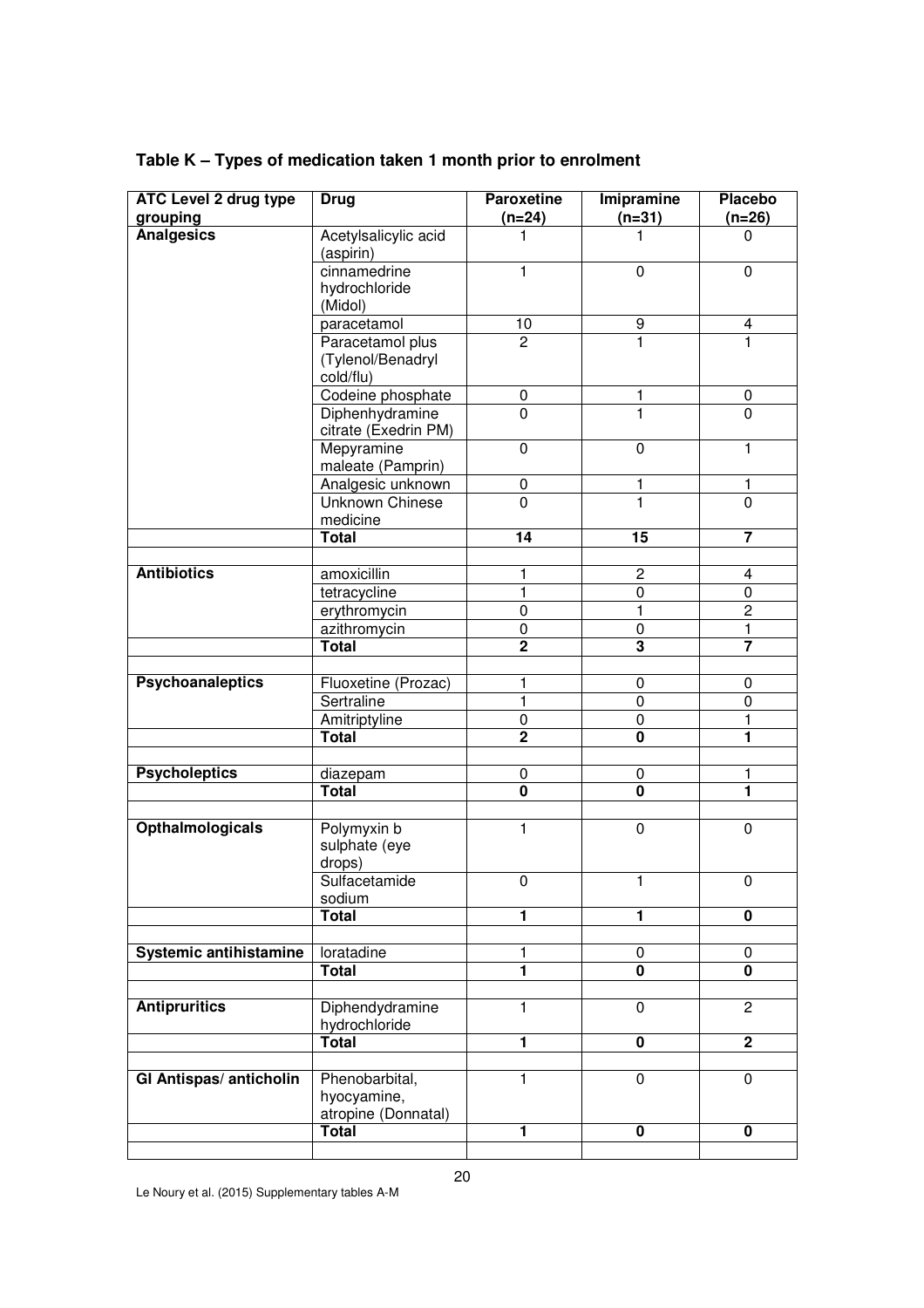| <b>Vaccines</b>       | Hepatitis B vaccine |                              | 0                       | $\pmb{0}$                    |
|-----------------------|---------------------|------------------------------|-------------------------|------------------------------|
|                       | <b>Total</b>        | 1                            | 0                       | 0                            |
|                       |                     |                              |                         |                              |
| <b>Nasal prep</b>     | Clemastine          | 1                            | $\overline{0}$          | $\mathbf 0$                  |
|                       | fumarate (Tavist-D) |                              |                         |                              |
|                       | Total               | 1                            | 0                       | 0                            |
|                       |                     |                              |                         |                              |
|                       | Vit B 12            |                              |                         |                              |
| Antianaemic prep      | <b>Total</b>        | 0<br>$\overline{\mathbf{0}}$ | 1<br>1                  | 0<br>$\overline{\mathbf{0}}$ |
|                       |                     |                              |                         |                              |
|                       |                     |                              |                         |                              |
| <b>Sex</b>            | Ethinylestradiol    | $\mathbf 0$                  | 3                       | 1                            |
| hormones/stimulants   | (Desogen28;         |                              |                         |                              |
|                       | Loestrin or Ovcon)  |                              |                         |                              |
|                       | Oral contraceptive  | $\pmb{0}$                    | 1                       | 0                            |
|                       | unknown             |                              |                         |                              |
|                       | Injectable          | $\mathbf 0$                  | 0                       | 1                            |
|                       | contraceptive (NOS) |                              |                         |                              |
|                       | <b>Total</b>        | $\mathbf 0$                  | 4                       | $\mathbf{2}$                 |
|                       |                     |                              |                         |                              |
| <b>Antimycotics</b>   | Ketoconazole        | $\pmb{0}$                    | 1                       | 0                            |
|                       | (Nizoral)           |                              |                         |                              |
|                       | <b>Total</b>        | $\mathbf 0$                  | 1                       | $\mathbf 0$                  |
|                       |                     |                              |                         |                              |
| Anti inflammatory     | ibuprofen           | $\pmb{0}$                    | 3                       | 1                            |
|                       | Naproxen sodium     | 0                            | $\mathbf 0$             | 1                            |
|                       | oxaprozin           | 0                            | 0                       | 1                            |
|                       | <b>Total</b>        | 0                            | $\overline{\mathbf{3}}$ | $\overline{\mathbf{3}}$      |
|                       |                     |                              |                         |                              |
|                       |                     |                              |                         |                              |
| Cough & cold prep     | Dextromethorphan    | $\pmb{0}$                    | 1                       | 0                            |
|                       | hydrobromide        |                              |                         |                              |
|                       | (Nyquil)            |                              |                         |                              |
|                       | Guaifenesin         | $\mathbf 0$                  | $\mathbf{1}$            | $\mathbf{0}$                 |
|                       | (Robitussin)        |                              |                         |                              |
|                       | <b>Total</b>        | $\mathbf 0$                  | $\overline{2}$          | 0                            |
|                       |                     |                              |                         |                              |
| <b>Antidiarrhea</b>   | Loperamide          | 0                            | 1                       | $\Omega$                     |
|                       | hydrochloride       |                              |                         |                              |
|                       | Total               | 0                            | 1                       | 0                            |
|                       |                     |                              |                         |                              |
| <b>Antiasthmatics</b> | salbutamol          | 0                            | 0                       | 1                            |
|                       | <b>Total</b>        | 0                            | 0                       | 1                            |
|                       |                     |                              |                         |                              |
| Chemotherapeutics     | Trimethoprim        | $\overline{0}$               | $\mathbf 0$             | 1                            |
|                       | (Bactrim)           |                              |                         |                              |
|                       | <b>Total</b>        | $\pmb{0}$                    | $\pmb{0}$               | 1                            |
|                       |                     |                              |                         |                              |
| <b>Antiepileptics</b> | clonazepam          | 0                            | 0                       | 1                            |
|                       | <b>Total</b>        | $\overline{\mathbf{0}}$      | $\overline{\mathbf{0}}$ | 1                            |
|                       |                     |                              |                         |                              |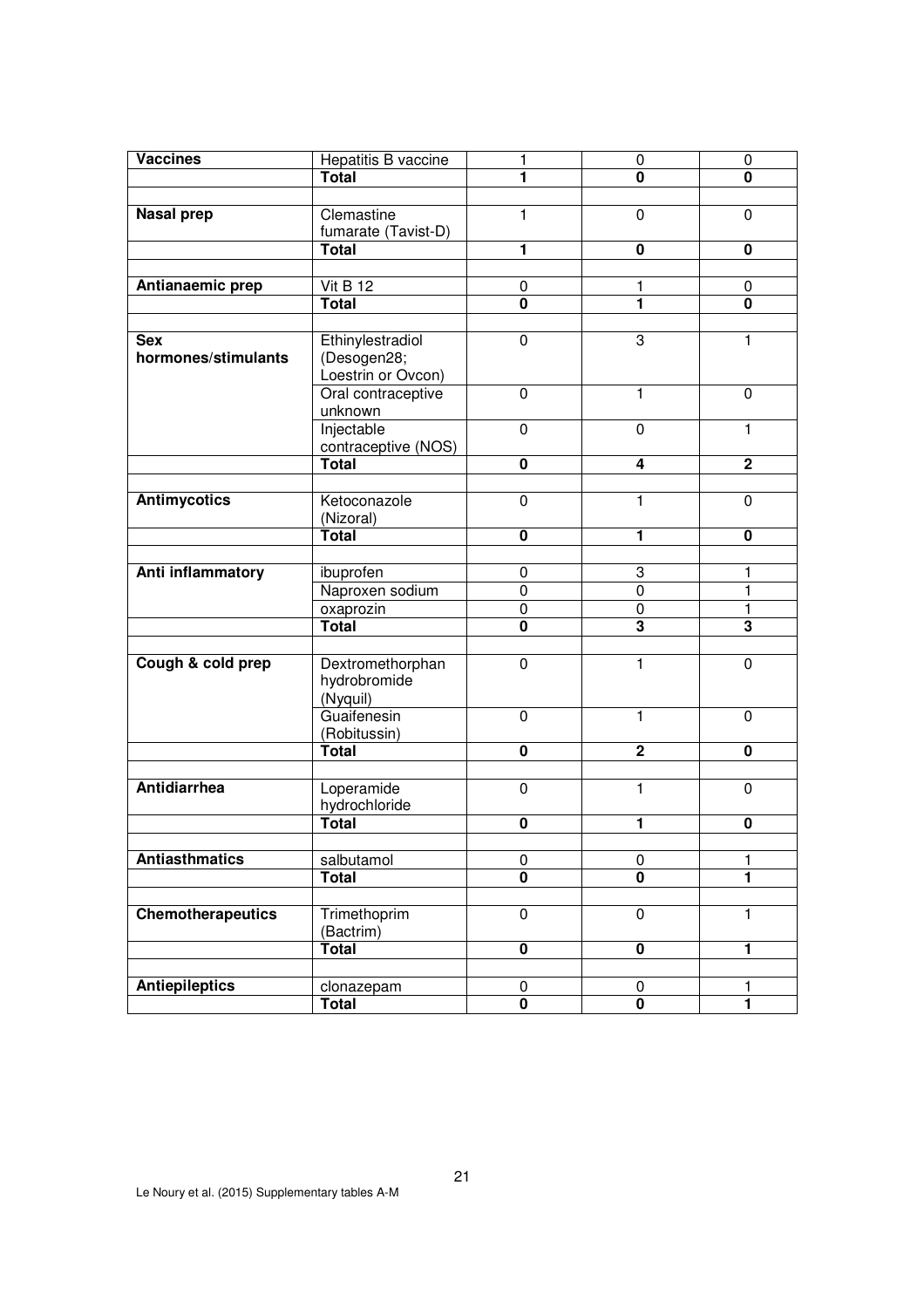### **Table L – Adverse events occurring in patients taking other medication prior to enrolment vs. those taking no other medication**

| <b>SOC</b>                      | <b>MedDRA</b> preferred<br>term | <b>Patients taking 'other</b><br><b>Medications' during</b><br>month pre-enrolment | <b>Patients taking 'No</b><br><b>Medication' during</b><br>month pre-enrolment |
|---------------------------------|---------------------------------|------------------------------------------------------------------------------------|--------------------------------------------------------------------------------|
|                                 |                                 |                                                                                    |                                                                                |
| Gastrointestinal                | Abdominal pain                  | $\mathbf 0$                                                                        | $\pmb{0}$                                                                      |
| <b>Disorders</b>                | Constipation                    | $\pmb{0}$                                                                          | $\overline{7}$                                                                 |
|                                 | Cramps                          | 3                                                                                  | 11                                                                             |
|                                 | Diarrhea                        | 1                                                                                  | 11                                                                             |
|                                 | Dry Mouth                       | $\overline{5}$                                                                     | $\overline{15}$                                                                |
|                                 | Dyspepsia                       | $\mathbf{1}$                                                                       | $\overline{7}$                                                                 |
|                                 | Food poisoning                  | 1                                                                                  | $\pmb{0}$                                                                      |
|                                 | Gastroenteritis                 | $\pmb{0}$                                                                          | $\overline{0}$                                                                 |
|                                 | Nausea                          | 8                                                                                  | 29                                                                             |
|                                 | Reflux                          | 1                                                                                  | $\pmb{0}$                                                                      |
|                                 | Retching                        | $\pmb{0}$                                                                          | $\mathbf 0$                                                                    |
|                                 | Sores                           | $\pmb{0}$                                                                          | $\pmb{0}$                                                                      |
|                                 | <b>Stomatitis</b>               | $\pmb{0}$                                                                          | $\pmb{0}$                                                                      |
|                                 | Ulcer                           | $\mathbf 0$                                                                        | 1                                                                              |
|                                 | Vomiting                        | $\overline{c}$                                                                     | 9                                                                              |
|                                 | <b>TOTAL</b>                    | 22                                                                                 | 90                                                                             |
|                                 |                                 |                                                                                    |                                                                                |
| Nervous system<br>disorders     | <b>Bad taste</b>                | 0                                                                                  | 0                                                                              |
|                                 | Convulsion                      | 0                                                                                  | 0                                                                              |
|                                 | Dystonia                        | $\overline{4}$                                                                     | $\mathbf{1}$                                                                   |
|                                 | Headache                        | 25                                                                                 | 34                                                                             |
|                                 | Laryngitis                      | $\pmb{0}$                                                                          | 1                                                                              |
|                                 | Memory loss                     | $\overline{0}$                                                                     | $\pmb{0}$                                                                      |
|                                 | Migraine                        | $\mathbf 0$                                                                        | 1                                                                              |
|                                 | Myoclonus                       | 3                                                                                  | $\mathbf{1}$                                                                   |
|                                 | Paresthesia                     | 0                                                                                  | 1                                                                              |
|                                 | Sore throat                     | $\overline{7}$                                                                     | $\ensuremath{\mathsf{3}}$                                                      |
|                                 | <b>Tics</b>                     | $\pmb{0}$                                                                          | $\mathbf{1}$                                                                   |
|                                 | Tinnitus                        | 0                                                                                  | 0                                                                              |
|                                 | Toothache                       | 4                                                                                  | $\overline{c}$                                                                 |
|                                 | Tremor                          | 4                                                                                  | 7                                                                              |
|                                 | Vision blurred                  | $\pmb{0}$                                                                          | $\overline{2}$                                                                 |
|                                 | TOTAL                           | 47                                                                                 | 54                                                                             |
|                                 |                                 |                                                                                    |                                                                                |
| General                         | Fatigue                         | 6                                                                                  | $\boldsymbol{9}$                                                               |
| disorders                       | Fever                           | $\pmb{0}$                                                                          | $\pmb{0}$                                                                      |
|                                 | Pain                            | $\pmb{0}$                                                                          | $\pmb{0}$                                                                      |
|                                 | <b>TOTAL</b>                    | $\overline{6}$                                                                     | $\overline{9}$                                                                 |
|                                 |                                 |                                                                                    |                                                                                |
| <b>Psychiatric</b><br>disorders | Abnormal dreams                 | 0                                                                                  | 3                                                                              |
|                                 | Aggravated depression           | $\pmb{0}$                                                                          | $\sqrt{5}$                                                                     |
|                                 | Aggression                      | $\overline{1}$                                                                     | $\overline{6}$                                                                 |
|                                 | Agitation                       | $\pmb{0}$                                                                          | $\mathbf{1}$                                                                   |
|                                 | Akathisia                       | 10                                                                                 | 8                                                                              |

**a) Paroxetine group** 

Le Noury et al. (2015) Supplementary tables A-M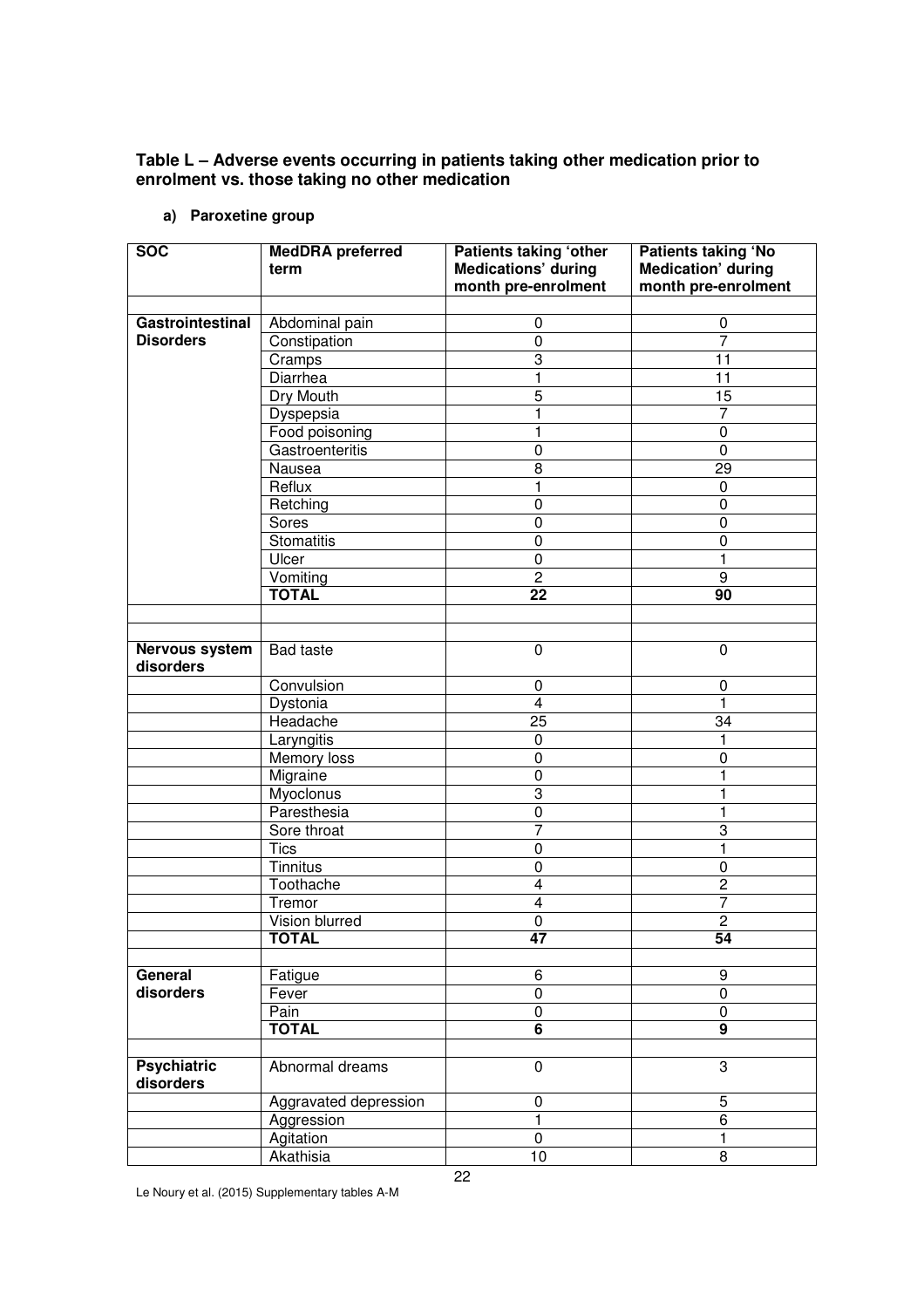|                  | Anorgasmia                | 1                       | $\mathbf 0$     |
|------------------|---------------------------|-------------------------|-----------------|
|                  | Anxiety                   | 0                       | $\overline{c}$  |
|                  | Concentration low         | 1                       | 1               |
|                  | Depersonalisation         | 0                       | $\mathbf 0$     |
|                  | <b>Disinhibition</b>      | 1                       | 3               |
|                  | Drug withdrawal           | $\mathbf 0$             | $\overline{2}$  |
|                  | syndrome                  |                         |                 |
|                  | Hallucination             | $\mathbf 0$             | 1               |
|                  | Impulsive behaviour       | $\mathbf 0$             | $\mathbf{1}$    |
|                  | Insomnia                  | 4                       | 12              |
|                  | Paranoia                  | 1                       | $\mathbf 0$     |
|                  | Psychosis                 | $\overline{0}$          | $\mathbf{1}$    |
|                  | Somnolence                | 9                       | 15              |
|                  | Substance abuse           | $\mathbf 0$             | $\mathbf{1}$    |
|                  | Suicidal ideation/gesture | $\mathbf 0$             | 5               |
|                  | Suicide attempt           | $\overline{c}$          | 6               |
|                  | <b>TOTAL</b>              | 30                      | 73              |
|                  |                           |                         |                 |
| Respiratory,     | Coughing                  | 4                       | $\overline{c}$  |
| thoracic and     | Chest cold                | $\overline{2}$          | 9               |
| mediastinal      | Epistaxis                 | $\mathbf 0$             | $\mathbf{1}$    |
| disorders        | Dyspnea                   | 0                       | 3               |
|                  | Nasopharyngitis           | $\overline{2}$          | $\mathbf{1}$    |
|                  | Respiratory disorder      | $\overline{0}$          | $\pmb{0}$       |
|                  | Rhinitis                  | $\overline{\mathbf{4}}$ | 6               |
|                  | <b>Sinusitis</b>          | 3                       | $\overline{5}$  |
|                  | Sneezing                  | 0                       | $\pmb{0}$       |
|                  |                           |                         |                 |
|                  | <b>TOTAL</b>              | 15                      | $\overline{27}$ |
|                  |                           |                         |                 |
| <b>Cardiac</b>   | Atrial ectopic            | $\mathbf 0$             | $\mathbf 0$     |
| disorders        | AV block                  | $\overline{0}$          | $\overline{1}$  |
|                  | Bradycardia               | $\pmb{0}$               | $\mathbf 0$     |
|                  | Bundle branch block       | $\pmb{0}$               | $\mathbf 0$     |
|                  | <b>Dizziness</b>          | 14                      | 21              |
|                  | Chest pain                | 0                       | $\overline{c}$  |
|                  | ECG/T-ECG abnormal        | 0                       | $\mathbf 0$     |
|                  | Hot flush                 | 0                       | 0               |
|                  | Hypertension              | 0                       | $\mathbf 0$     |
|                  | Postural hypotension      | 1                       | 2               |
|                  | QT interval prolonged     | $\pmb{0}$               | $\mathbf 0$     |
|                  | Tachycardia               | 1                       | $\overline{c}$  |
|                  | <b>TOTAL</b>              | $\overline{16}$         | $\overline{28}$ |
|                  |                           |                         |                 |
|                  |                           |                         |                 |
| <b>Skin and</b>  | Acne                      | 1                       | $\overline{c}$  |
| subcutaneous     | Dermatitis                | 0                       | $\mathbf{1}$    |
| tissue disorders | Itchy                     | $\pmb{0}$               | $\pmb{0}$       |
|                  | Rash                      | $\mathbf{1}$            | 3               |
|                  | Scabies                   | $\mathbf 0$             | $\pmb{0}$       |
|                  | Sweating                  | $\mathbf{1}$            | $\mathbf{1}$    |
|                  | Syncope                   | $\pmb{0}$               | $\mathbf 0$     |
|                  | <b>TOTAL</b>              | 3                       | $\overline{7}$  |
|                  |                           |                         |                 |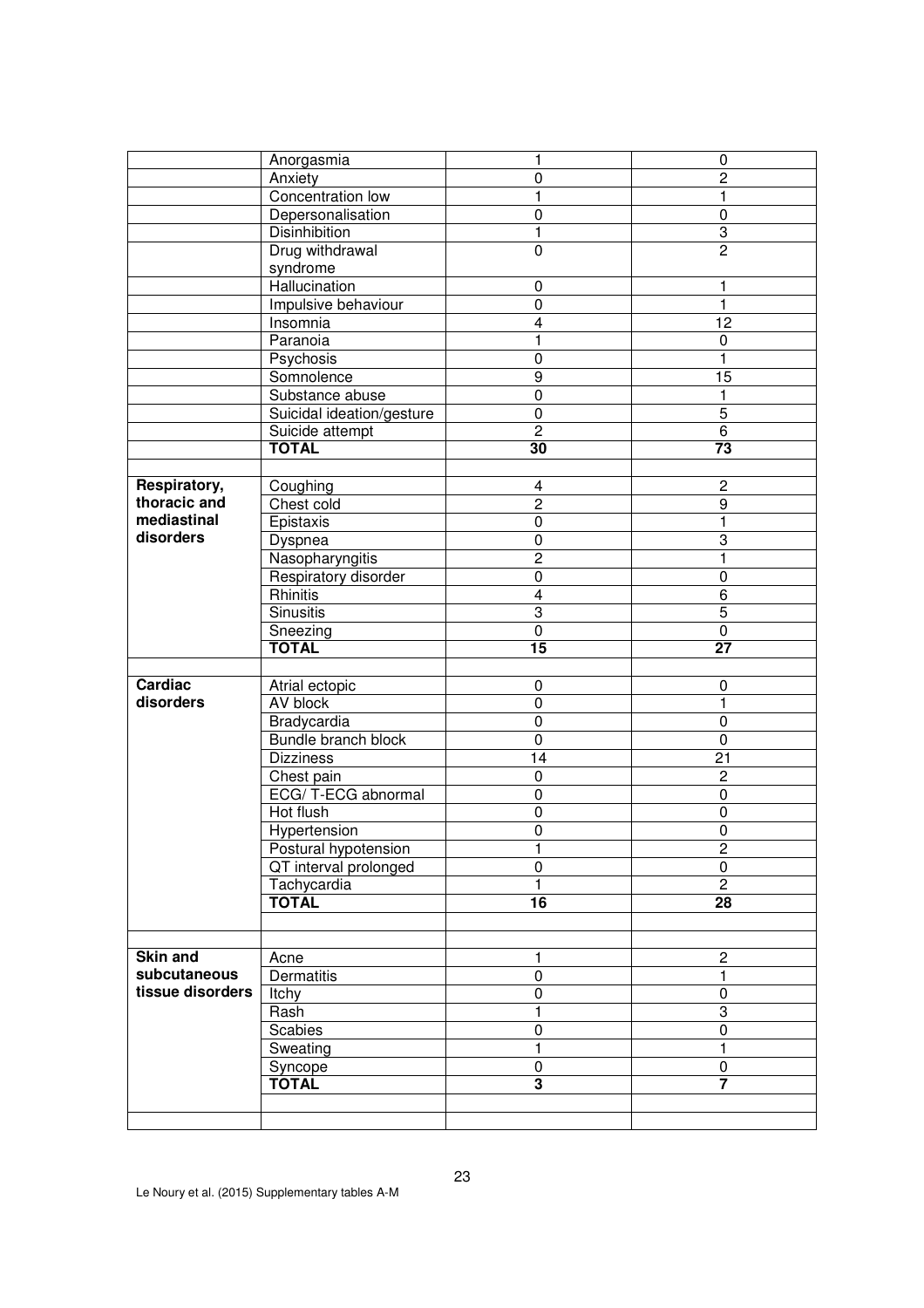| <b>Renal and</b>           | Albuminuria                     | $\mathbf 0$                      | $\mathbf 0$                      |
|----------------------------|---------------------------------|----------------------------------|----------------------------------|
| urinary                    | Cystitis                        | $\pmb{0}$                        | $\mathbf{1}$                     |
| disorders                  | Nocturia                        | 0                                | $\mathbf 0$                      |
|                            | Polyuria                        | 0                                | $\mathbf 0$                      |
|                            | Pyuria                          | 0                                | $\mathbf 0$                      |
|                            | Urinary abnormality             | 1                                | $\overline{c}$                   |
|                            | Urinary retention               | 0                                | $\mathbf 0$                      |
|                            | UTI                             | 0                                | 1                                |
|                            | <b>TOTAL</b>                    | 1                                | 4                                |
|                            |                                 |                                  |                                  |
| Immune system              | Allergy                         | $\pmb{0}$                        | 1                                |
| disorders                  | Urticaria                       | $\pmb{0}$                        | 1                                |
|                            | <b>TOTAL</b>                    | $\mathbf{0}$                     | $\overline{2}$                   |
|                            |                                 |                                  |                                  |
| <b>Endocrine</b>           | Amenorrhea                      | 1                                | 0                                |
| disorders                  | Hyperglycemia                   | $\pmb{0}$                        | $\mathbf 0$                      |
|                            | <b>TOTAL</b>                    | 1                                | $\overline{\mathbf{0}}$          |
|                            |                                 |                                  |                                  |
| <b>Blood and</b>           | Anaemia                         | $\mathbf 0$                      | $\mathbf{1}$                     |
| lymphatic                  | Eosinophilia                    | $\pmb{0}$                        | $\mathbf 0$                      |
| system                     | Leukopenia                      | $\pmb{0}$                        | $\mathbf 0$                      |
| disorders                  | Lymphadenopathy                 | $\pmb{0}$                        | $\mathbf 0$                      |
|                            |                                 |                                  |                                  |
|                            | Thrombocythemia<br><b>TOTAL</b> | $\pmb{0}$<br>0                   | $\mathbf 0$<br>1                 |
|                            |                                 |                                  |                                  |
| <b>Musculoskeletal</b>     |                                 |                                  |                                  |
| and connective             | Arthralgia                      | 1                                | 0                                |
| tissue disorders           | Back pain<br><b>Chills</b>      | 5<br>$\mathbf 0$                 | $\mathbf 0$                      |
|                            |                                 |                                  | $\mathbf 0$                      |
|                            | Myalgia<br><b>TOTAL</b>         | 0                                | $\overline{2}$<br>$\overline{2}$ |
|                            |                                 | $\overline{6}$                   |                                  |
|                            |                                 |                                  |                                  |
| Reproductive<br>system and | Breast enlargement              | 0<br>$\overline{2}$              | 1<br>1                           |
| breast disorder            | Dysmenorrhea<br><b>TOTAL</b>    | $\overline{2}$                   | $\overline{2}$                   |
|                            |                                 |                                  |                                  |
| <b>Infections</b>          |                                 |                                  |                                  |
|                            | Herpes zoster                   | $\mathbf 0$                      | $\mathbf 0$                      |
|                            | Infection<br>Otitis media       | $\overline{c}$<br>$\overline{0}$ | $\overline{c}$<br>$\overline{2}$ |
|                            | <b>TOTAL</b>                    | $\mathbf 2$                      | 4                                |
|                            |                                 |                                  |                                  |
| Eye disorders              | Conjunctivitis                  |                                  |                                  |
|                            |                                 | $\overline{c}$                   | 0                                |
|                            | <b>Itchy</b> eyes               | 1                                | 1                                |
|                            | <b>Mydriasis</b>                | 0                                | 0                                |
|                            | Photosensitivity                | 0                                | $\mathbf{1}$                     |
|                            | Photopsia                       | $\pmb{0}$                        | 0                                |
|                            | <b>TOTAL</b>                    | 3                                | $\mathbf 2$                      |
|                            |                                 |                                  |                                  |
| <b>Metabolism and</b>      | Decreased appetite              | 3                                | 6                                |
| nutritional                | Increased appetite              | $\pmb{0}$                        | $\overline{4}$                   |
| disorders                  | <b>Thirst</b>                   | $\pmb{0}$                        | $\pmb{0}$                        |
|                            | Weight gain                     | 1                                | 1                                |
|                            | Weight loss                     | 0                                | $\overline{2}$                   |
|                            | <b>TOTAL</b>                    | $\overline{\mathbf{4}}$          | $\overline{13}$                  |
|                            |                                 |                                  |                                  |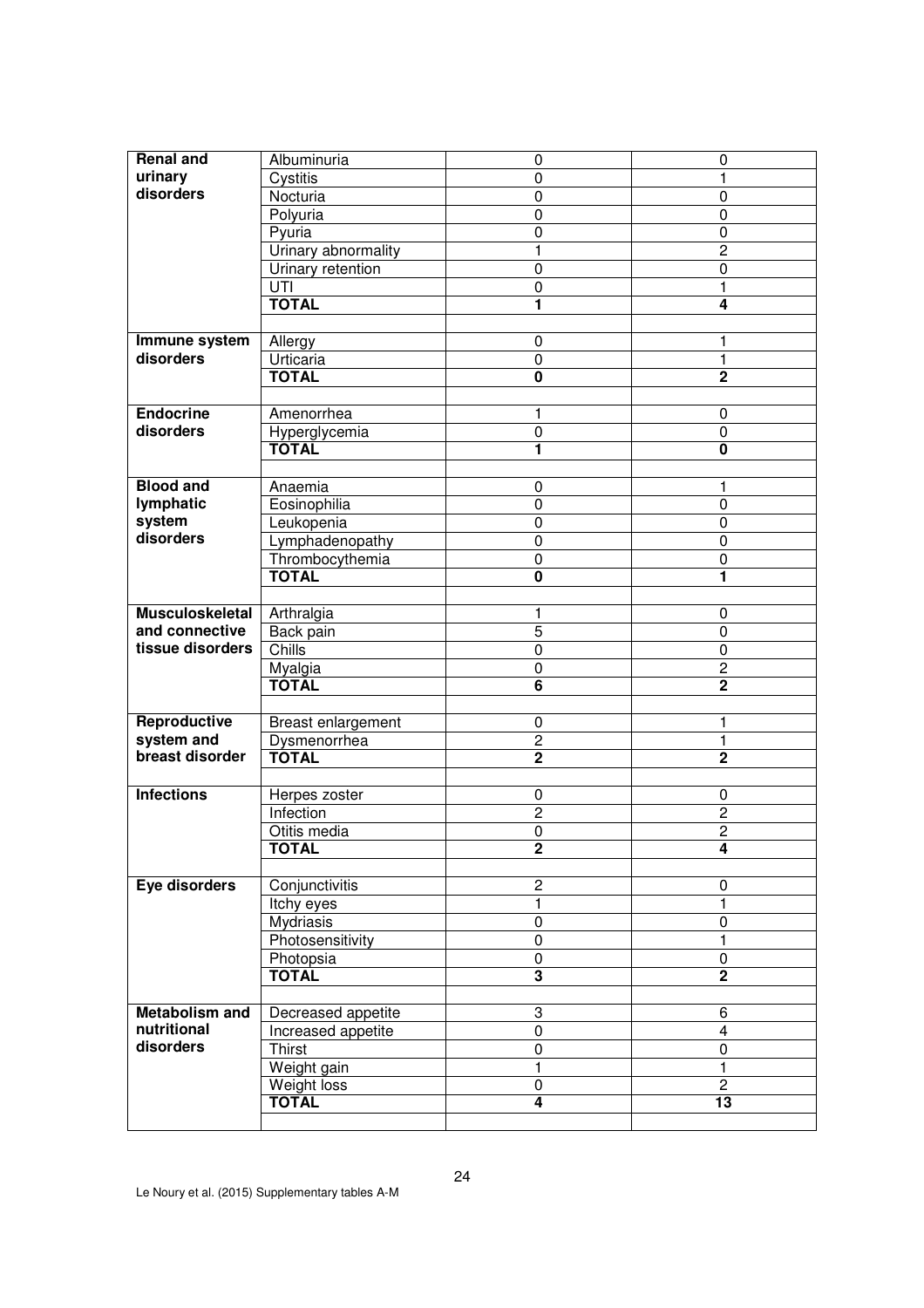| Ear and                       | Ear pain         | 0   |          |
|-------------------------------|------------------|-----|----------|
| labyrinth                     | <b>TOTAL</b>     | 0   |          |
| disorders                     |                  |     |          |
|                               |                  |     |          |
| Injuries,                     | Head injury      | 0   | 0        |
| poisoning and                 | Overdose         | 0   | 0        |
| procedural                    | Trauma           | 0   | 3        |
| complications                 | <b>TOTAL</b>     | 0   | 3        |
|                               |                  |     |          |
|                               |                  |     |          |
| Pregnancy,                    | Pregnancy        | 0   | 0        |
| puerperium and                | <b>TOTAL</b>     | 0   | $\bf{0}$ |
| perinatal                     |                  |     |          |
| conditions                    |                  |     |          |
|                               |                  |     |          |
| <b>Surgical and</b>           | Tooth extraction | 0   |          |
| medical                       | <b>TOTAL</b>     | 0   |          |
| procedures                    |                  |     |          |
|                               |                  |     |          |
| Total number of<br><b>AEs</b> |                  | 158 | 323      |

## **b) Imipramine group**

| <b>SOC</b>       | <b>MedDRA</b> preferred<br>term | <b>Patients taking 'other</b><br><b>Medications' during</b><br>month pre-enrolment | <b>Patients taking 'No</b><br><b>Medication' during</b><br>month pre-enrolment |
|------------------|---------------------------------|------------------------------------------------------------------------------------|--------------------------------------------------------------------------------|
|                  |                                 |                                                                                    |                                                                                |
| Gastrointestinal | Abdominal pain                  | 0                                                                                  | 0                                                                              |
| <b>Disorders</b> | Constipation                    | $\overline{2}$                                                                     | 8                                                                              |
|                  | Cramps                          | 1                                                                                  | 10                                                                             |
|                  | Diarrhea                        | 6                                                                                  | $\overline{2}$                                                                 |
|                  | Dry Mouth                       | $\overline{15}$                                                                    | 33                                                                             |
|                  | Dyspepsia                       | 4                                                                                  | 8                                                                              |
|                  | Food poisoning                  | $\mathbf 0$                                                                        | $\mathbf 0$                                                                    |
|                  | Gastroenteritis                 | 0                                                                                  |                                                                                |
|                  | Nausea                          | 14                                                                                 | 29                                                                             |
|                  | Reflux                          | $\mathbf 0$                                                                        | $\Omega$                                                                       |
|                  | Retching                        | 0                                                                                  |                                                                                |
|                  | Sores                           | $\overline{0}$                                                                     | $\mathbf 0$                                                                    |
|                  | <b>Stomatitis</b>               | $\mathbf 0$                                                                        | $\overline{c}$                                                                 |
|                  | Vomiting                        | 6                                                                                  | $\overline{5}$                                                                 |
|                  | <b>TOTAL</b>                    | 48                                                                                 | 99                                                                             |
|                  |                                 |                                                                                    |                                                                                |
| Nervous system   | <b>Bad taste</b>                |                                                                                    | $\overline{c}$                                                                 |
| disorders        | Convulsion                      |                                                                                    | $\mathbf 0$                                                                    |
|                  | Dystonia                        | $\overline{2}$                                                                     | 5                                                                              |
|                  | Headache                        | 32                                                                                 | $\overline{27}$                                                                |
|                  | Laryngitis                      | 0                                                                                  | 0                                                                              |
|                  | Memory loss                     | 0                                                                                  | 1                                                                              |
|                  | Migraine                        |                                                                                    | 0                                                                              |
|                  | Myoclonus                       | $\mathbf 0$                                                                        |                                                                                |
|                  | Paresthesia                     | $\mathbf 0$                                                                        | 1                                                                              |
|                  | Sore throat                     | 7                                                                                  | $\overline{5}$                                                                 |
|                  | <b>Tics</b>                     | 0                                                                                  |                                                                                |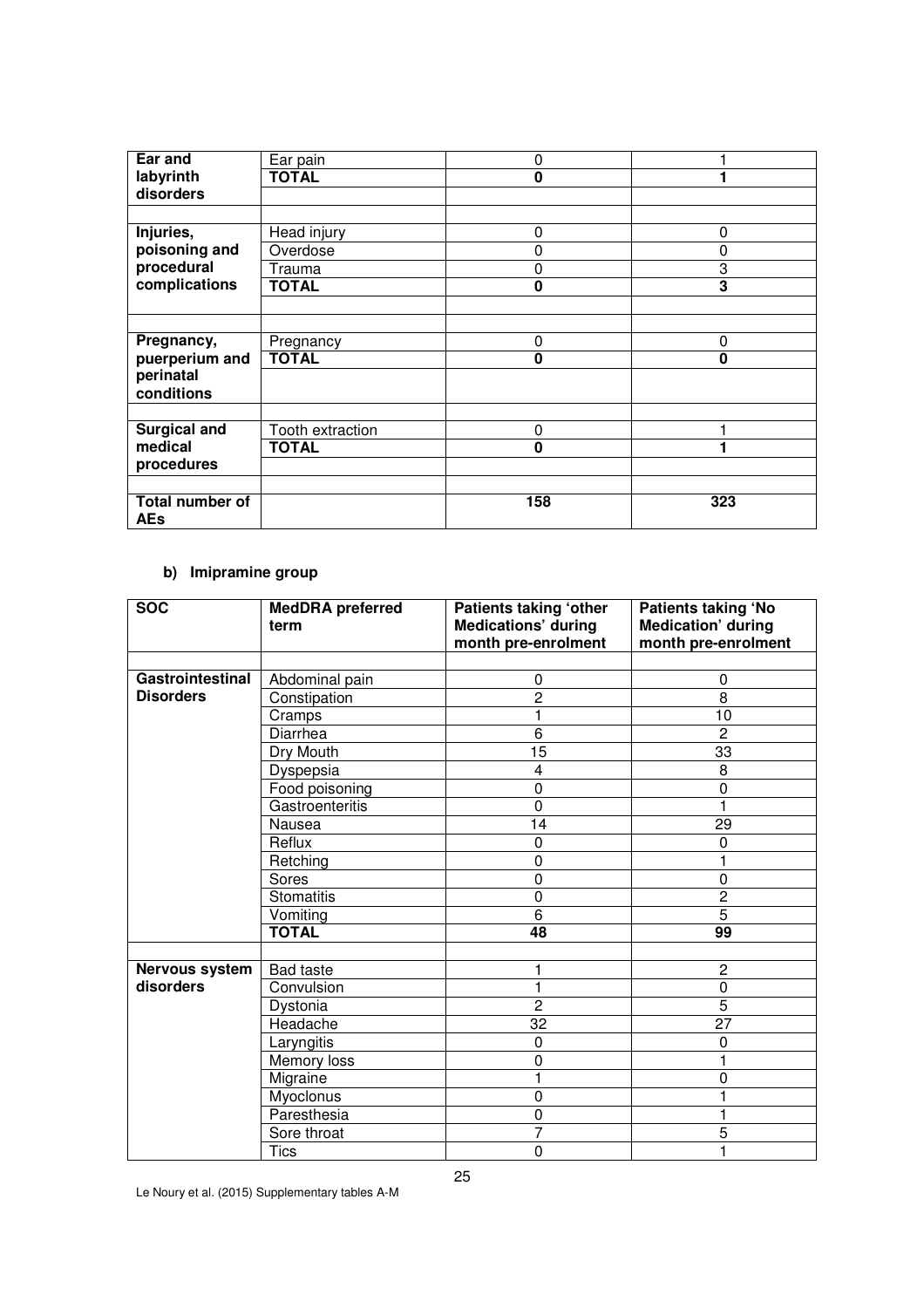|                    | Tinnitus                  | $\pmb{0}$               | $\overline{c}$          |
|--------------------|---------------------------|-------------------------|-------------------------|
|                    | Toothache                 | 0                       | 0                       |
|                    | Tremor                    | 14                      | 6                       |
|                    | Vision blurred            | 1                       | 4                       |
|                    | <b>TOTAL</b>              | $\overline{59}$         | 55                      |
|                    |                           |                         |                         |
| General            | Fatigue                   | 5                       | 3                       |
| disorders          | Fever                     | $\pmb{0}$               | $\overline{2}$          |
|                    | Pain                      | $\overline{0}$          | $\overline{0}$          |
|                    | <b>TOTAL</b>              | $\overline{\mathbf{5}}$ | $\overline{\mathbf{5}}$ |
|                    |                           |                         |                         |
| <b>Psychiatric</b> | Abnormal dreams           | 1                       | $\overline{\mathbf{4}}$ |
| disorders          | Aggravated depression     | $\overline{2}$          | $\mathbf{1}$            |
|                    | Aggression                | 1                       | $\overline{c}$          |
|                    | Agitation                 | 0                       | $\mathbf{1}$            |
|                    | Akathisia                 | $\overline{6}$          | $\overline{6}$          |
|                    | Anorgasmia                | 0                       | $\pmb{0}$               |
|                    | Anxiety                   | $\pmb{0}$               | $\pmb{0}$               |
|                    | Concentration low         | 1                       | $\pmb{0}$               |
|                    | Depersonalisation         | 0                       | 1                       |
|                    | Disinhibition             | 0                       | 1                       |
|                    | Drug withdrawal           | $\pmb{0}$               | 0                       |
|                    | syndrome                  |                         |                         |
|                    | <b>Hallucinations</b>     | 1                       | $\pmb{0}$               |
|                    | Insomnia                  | 3                       | $\overline{11}$         |
|                    | Paranoia                  | $\overline{0}$          | $\pmb{0}$               |
|                    | Psychosis                 | 0                       | $\pmb{0}$               |
|                    | Somnolence                | 3                       | $\overline{11}$         |
|                    | Substance abuse           | $\pmb{0}$               | 1                       |
|                    | Suicidal ideation/gesture | $\pmb{0}$               | 3                       |
|                    | Suicide attempt           | $\blacksquare$          | $\overline{2}$          |
|                    | <b>TOTAL</b>              | $\overline{19}$         | 44                      |
|                    |                           |                         |                         |
| Respiratory,       | Coughing                  | $\overline{c}$          | $\overline{c}$          |
| thoracic and       | Chest cold                | $\pmb{0}$               | 6                       |
| mediastinal        | Epistaxis                 | $\pmb{0}$               | 1                       |
| disorders          | Dyspnea                   | 4                       | 1                       |
|                    | Nasopharyngitis           | 0                       | 0                       |
|                    | Respiratory disorder      | 0                       | 0                       |
|                    | Rhinitis                  | 1                       | $\overline{2}$          |
|                    | <b>Sinusitis</b>          | $\overline{c}$          | 1                       |
|                    | Sneezing                  | $\pmb{0}$               | 0                       |
|                    | <b>TOTAL</b>              | $\overline{9}$          | $\overline{13}$         |
|                    |                           |                         |                         |
| Cardiac            | Atrial ectopic            | $\pmb{0}$               | 0                       |
| disorders          | AV block                  | $\mathbf{1}$            | $\mathbf{1}$            |
|                    | Bradycardia               | $\pmb{0}$               | 1                       |
|                    | Bundle branch block       | $\pmb{0}$               | $\mathbf{1}$            |
|                    | <b>Dizziness</b>          | $\overline{19}$         | 38                      |
|                    | Chest pain                | $\overline{4}$          | $\mathbf{1}$            |
|                    | ECG/T-ECG abnormal        | 3                       | 4                       |
|                    | Hot flush                 | $\overline{3}$          | 3                       |
|                    | Hypertension              | $\pmb{0}$               | $\mathbf{2}$            |
|                    | Arrythmia                 | $\pmb{0}$               | $\mathbf{1}$            |
|                    | Postural hypotension      | $\overline{7}$          | 10                      |
|                    | QT interval prolonged     | $\overline{2}$          |                         |
|                    |                           |                         |                         |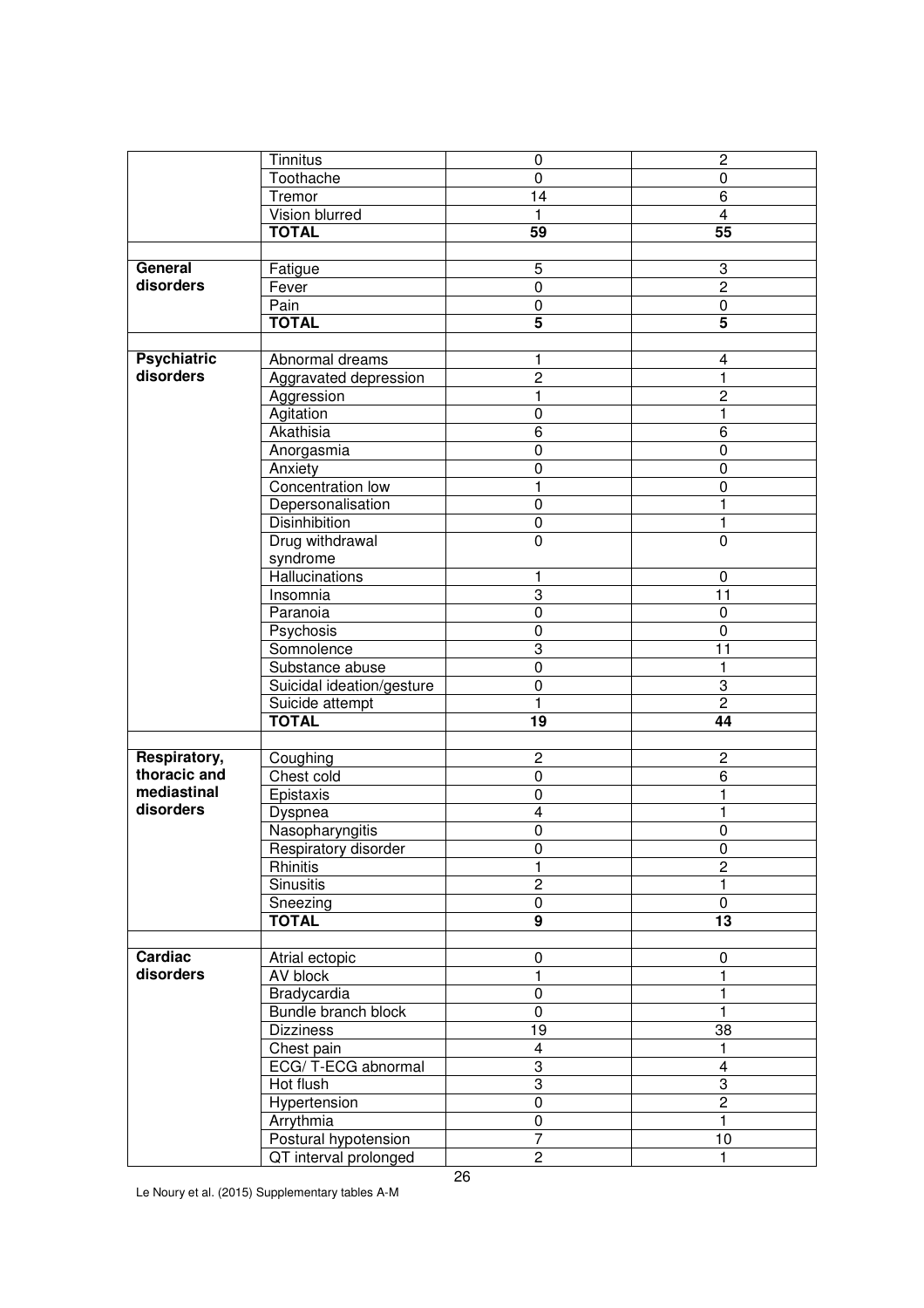|                        | Tachycardia         | 12                      | 16                      |
|------------------------|---------------------|-------------------------|-------------------------|
|                        | <b>TOTAL</b>        | $\overline{51}$         | 79                      |
|                        |                     |                         |                         |
|                        |                     |                         |                         |
| <b>Skin and</b>        | Acne                | $\overline{c}$          | 0                       |
| subcutaneous           | <b>Dermatitis</b>   | $\overline{2}$          | 0                       |
| tissue disorders       | Itchy               | 0                       | 1                       |
|                        | Rash                | $\overline{c}$          | 3                       |
|                        | Scabies             | $\boldsymbol{0}$        | 0                       |
|                        | Sweating            | 5                       | $\overline{2}$          |
|                        |                     | 0                       | 0                       |
|                        | Syncope<br>TOTAL    | $\overline{11}$         | $\overline{6}$          |
|                        |                     |                         |                         |
| <b>Renal and</b>       | Albuminuria         | 0                       | 0                       |
| urinary                |                     | 0                       |                         |
| disorders              | Cystitis            |                         | 0                       |
|                        | Nocturia            | 1                       | 0                       |
|                        | Polyuria            | $\mathbf 0$             | 1                       |
|                        | Pyuria              | $\mathbf 0$             | $\mathbf{1}$            |
|                        | Urinary abnormality | $\mathbf 0$             | $\mathbf 0$             |
|                        | Urinary retention   | 1                       | $\overline{5}$          |
|                        | UTI                 | 0                       | 0                       |
|                        | <b>TOTAL</b>        | $\overline{2}$          |                         |
|                        |                     |                         |                         |
| Immune system          | Allergy             | $\mathbf 0$             | 1                       |
| disorders              | Urticaria           | 1                       | 0                       |
|                        | <b>TOTAL</b>        | 1                       | 1                       |
|                        |                     |                         |                         |
| <b>Endocrine</b>       |                     |                         |                         |
|                        | Amenorrhea          | 0                       | 0                       |
| disorders              | Hyperglycemia       | 1                       | 0                       |
|                        |                     | 1                       | $\overline{\mathbf{0}}$ |
|                        |                     |                         |                         |
| <b>Blood and</b>       | Anaemia             | $\pmb{0}$               | 1                       |
| lymphatic              | Eosinophilia        | 1                       | $\mathbf 0$             |
| system                 | Leukopenia          | $\overline{2}$          | 0                       |
| disorders              | Lymphadenopathy     | $\pmb{0}$               | $\pmb{0}$               |
|                        | Thrombocythemia     | $\pmb{0}$               | $\pmb{0}$               |
|                        | <b>TOTAL</b>        | $\overline{\mathbf{3}}$ | 1                       |
|                        |                     |                         |                         |
| <b>Musculoskeletal</b> | Arthralgia          | 1                       | 0                       |
| and connective         | Back pain           |                         |                         |
| tissue disorders       |                     | 0<br>$\mathbf 0$        | 2<br>3                  |
|                        | Chills              |                         |                         |
|                        | Myalgia             | 1                       | 0                       |
|                        | <b>TOTAL</b>        | $\overline{2}$          | $\overline{5}$          |
|                        |                     |                         |                         |
| Reproductive           | Breast enlargement  | 0                       | 0                       |
| system and             | Dysmenorrhea        | $\overline{2}$          | $\overline{2}$          |
| breast                 | <b>TOTAL</b>        | $\overline{2}$          | $\overline{2}$          |
| disorders              |                     |                         |                         |
|                        |                     |                         |                         |
| <b>Infections</b>      | Herpes zoster       | $\pmb{0}$               | 0                       |
|                        | Infection           | $\overline{c}$          | $\mathbf{1}$            |
|                        | Otitis media        | $\mathbf{1}$            | 1                       |
|                        | <b>TOTAL</b>        | 3                       | $\overline{2}$          |
|                        |                     |                         |                         |
| Eye disorders          | Conjunctivitis      | $\pmb{0}$               | 0                       |
|                        |                     | 0                       | 1                       |
|                        | Itchy eyes          |                         |                         |
|                        | Mydriasis           | 1                       | 0                       |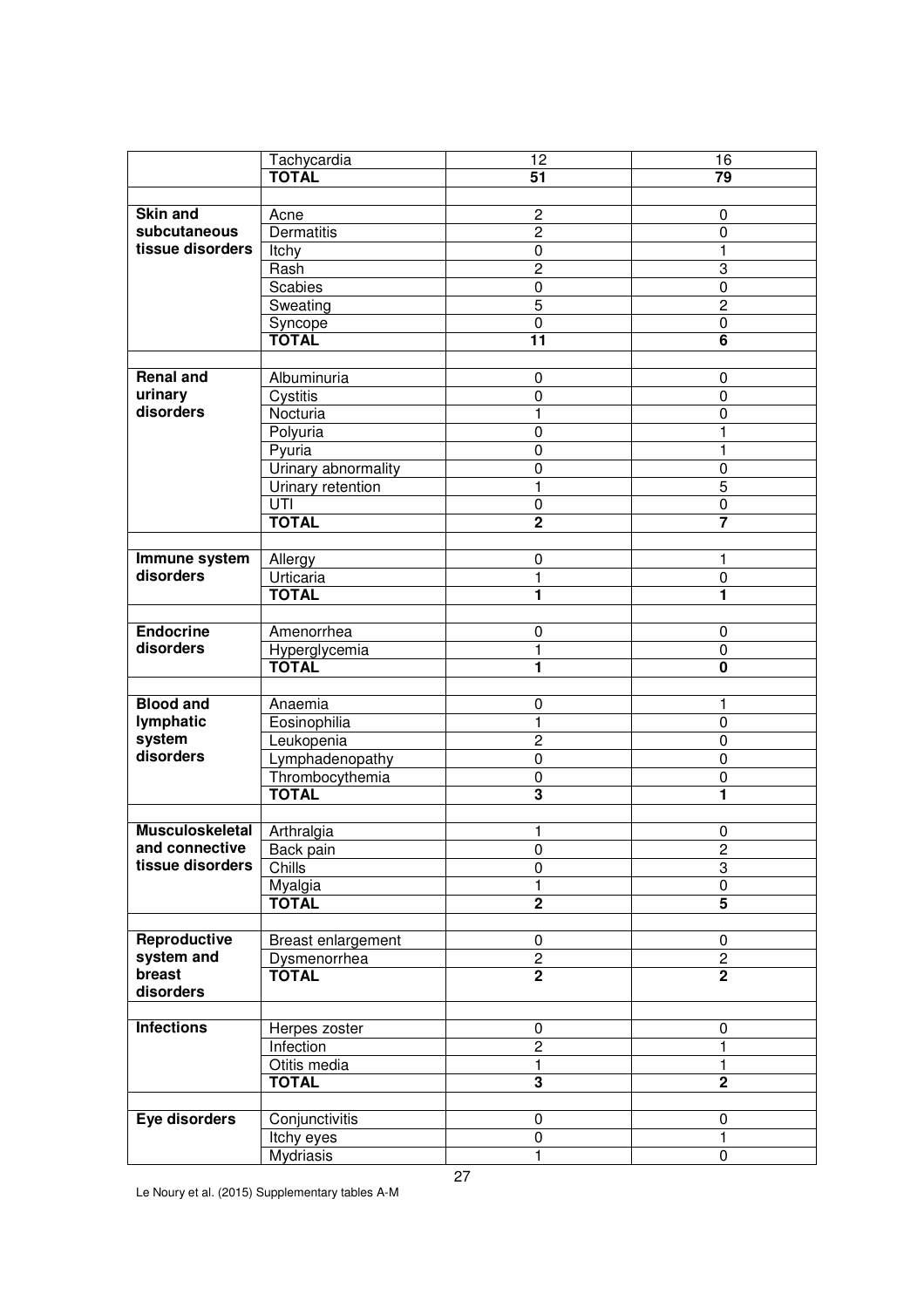|                        | Photosensitivity   | 1                       | 0                       |
|------------------------|--------------------|-------------------------|-------------------------|
|                        | Photopsia          | $\mathbf 0$             | 1                       |
|                        | <b>TOTAL</b>       | $\overline{2}$          | $\overline{2}$          |
|                        |                    |                         |                         |
| <b>Metabolism and</b>  | Decreased appetite | 1                       | 1                       |
| nutritional            | Increased appetite | $\mathbf 0$             | 1                       |
| disorders              | Thirst             | $\mathbf 0$             | $\overline{c}$          |
|                        | Weight gain        | $\mathbf 0$             | 0                       |
|                        | <b>Weight loss</b> | $\overline{1}$          | $\mathbf 0$             |
|                        | <b>TOTAL</b>       | $\overline{2}$          | 4                       |
|                        |                    |                         |                         |
| Ear and                | Ear pain           | 0                       | 0                       |
| labyrinth              | <b>TOTAL</b>       | $\overline{\mathbf{0}}$ | $\overline{\mathbf{0}}$ |
| disorders              |                    |                         |                         |
|                        |                    |                         |                         |
| Injuries,              | Head injury        | $\mathbf 0$             | 1                       |
| poisoning and          | Overdose           | $\mathbf 0$             | 1                       |
| procedural             | Trauma             | $\mathbf 0$             | 1                       |
| complications          | <b>TOTAL</b>       | $\overline{\mathbf{0}}$ | $\overline{\mathbf{3}}$ |
|                        |                    |                         |                         |
| Pregnancy,             | Pregnancy          | $\mathbf 0$             | $\overline{c}$          |
| puerperium and         | <b>TOTAL</b>       |                         | $\overline{2}$          |
| perinatal              |                    |                         |                         |
| conditions             |                    |                         |                         |
|                        |                    |                         |                         |
| <b>Surgical and</b>    | Tooth extraction   | 0                       | $\overline{c}$          |
| medical                | <b>TOTAL</b>       | $\overline{\mathbf{0}}$ | $\overline{2}$          |
| procedures             |                    |                         |                         |
|                        |                    |                         |                         |
| <b>Total number of</b> |                    | 220                     | 332                     |
| <b>AEs</b>             |                    |                         |                         |

#### **c) Placebo group**

| <b>SOC</b>       | <b>MedDRA</b> preferred<br>term | Patients taking 'other<br><b>Medications' during</b><br>month pre-enrolment | <b>Patients taking 'No</b><br><b>Medication' during</b><br>month pre-enrolment |  |  |
|------------------|---------------------------------|-----------------------------------------------------------------------------|--------------------------------------------------------------------------------|--|--|
|                  |                                 |                                                                             |                                                                                |  |  |
| Gastrointestinal | Abdominal pain                  | $\overline{2}$                                                              | 0                                                                              |  |  |
| <b>Disorders</b> | Constipation                    |                                                                             | 3                                                                              |  |  |
|                  | Cramps                          | 3                                                                           |                                                                                |  |  |
|                  | Diarrhea                        | 6                                                                           | 3                                                                              |  |  |
|                  | Dry Mouth                       | 4                                                                           | 8                                                                              |  |  |
|                  | Dyspepsia                       | 0                                                                           | 4                                                                              |  |  |
|                  | Food poisoning                  | 0                                                                           |                                                                                |  |  |
|                  | Gastroenteritis                 | 0                                                                           | 0                                                                              |  |  |
|                  | Nausea                          | 14                                                                          | 13                                                                             |  |  |
|                  | Reflux                          | 0                                                                           | 0                                                                              |  |  |
|                  | Retching                        | 0                                                                           | ი                                                                              |  |  |
|                  | Sores                           | 0                                                                           |                                                                                |  |  |
|                  | <b>Stomatitis</b>               | 0                                                                           | 0                                                                              |  |  |
|                  | Vomiting                        | $\mathbf{2}$                                                                | 3                                                                              |  |  |
|                  | <b>TOTAL</b>                    | 32                                                                          | 47                                                                             |  |  |
|                  |                                 |                                                                             |                                                                                |  |  |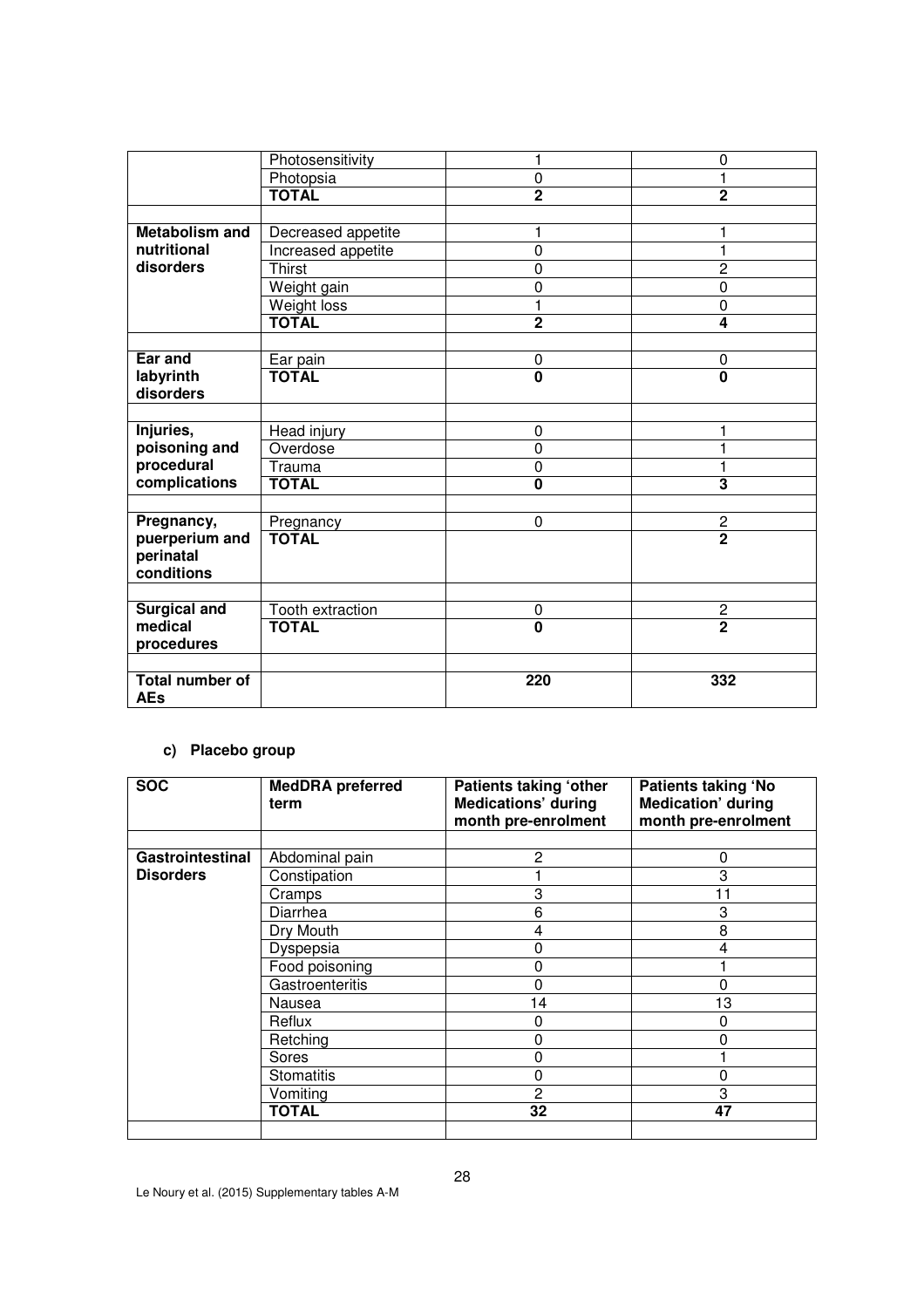| Nervous system     | <b>Bad taste</b>          | 0                            | 0               |  |  |
|--------------------|---------------------------|------------------------------|-----------------|--|--|
| disorders          | Convulsion                | $\pmb{0}$                    | $\mathbf 0$     |  |  |
|                    | Dystonia                  | $\overline{2}$               | 1               |  |  |
|                    | Headache                  | 29                           | 27              |  |  |
|                    | Laryngitis                | 0                            | 0               |  |  |
|                    | Memory loss               | 0                            | 0               |  |  |
|                    | Myoclonus                 | 0                            | 0               |  |  |
|                    | Paresthesia               | 0                            | 0               |  |  |
|                    | Sore throat               | 3                            | 8               |  |  |
|                    | Tics                      | $\overline{0}$               | $\overline{0}$  |  |  |
|                    | Tinnitus                  | $\mathbf 0$                  | 0               |  |  |
|                    | Toothache                 | 1                            | $\overline{2}$  |  |  |
|                    | Tremor                    | 1                            | $\mathbf{1}$    |  |  |
|                    | Vision blurred            | $\overline{2}$               | $\mathbf 0$     |  |  |
|                    | <b>TOTAL</b>              | 38                           | 39              |  |  |
|                    |                           |                              |                 |  |  |
| General            | Fatigue                   | 3                            | $\overline{8}$  |  |  |
| disorders          | Fever                     | 1                            | 3               |  |  |
|                    | Pain                      | $\mathbf{1}$                 | $\mathbf{1}$    |  |  |
|                    | <b>TOTAL</b>              | 5                            | 12              |  |  |
|                    |                           |                              |                 |  |  |
| <b>Psychiatric</b> | Abnormal dreams           | 0                            | $\overline{2}$  |  |  |
| disorders          | Aggravated depression     | 1                            | 1               |  |  |
|                    | Aggression                | $\mathbf 0$                  | $\mathbf 0$     |  |  |
|                    | Agitation                 | 0                            | 0               |  |  |
|                    | Akathisia                 | $\overline{2}$               | 6               |  |  |
|                    | Anorgasmia                | 0                            | 0               |  |  |
|                    | Anxiety                   | 1                            | $\mathbf 0$     |  |  |
|                    | Concentration low         | $\boldsymbol{0}$             | $\overline{0}$  |  |  |
|                    | Depersonalisation         | 1                            | 0               |  |  |
|                    | <b>Disinhibition</b>      | $\pmb{0}$                    | $\overline{2}$  |  |  |
|                    | Drug withdrawal           | $\pmb{0}$                    | $\mathbf 0$     |  |  |
|                    | syndrome                  |                              |                 |  |  |
|                    | Hallucination             | $\mathbf 0$                  | $\mathbf 0$     |  |  |
|                    | Insomnia                  | $\overline{c}$               | $\overline{2}$  |  |  |
|                    | Paranoia                  | $\pmb{0}$                    | $\pmb{0}$       |  |  |
|                    | Psychosis                 | $\pmb{0}$                    | $\pmb{0}$       |  |  |
|                    | Somnolence                | 1                            | $\overline{2}$  |  |  |
|                    | Substance abuse           | 0                            | $\pmb{0}$       |  |  |
|                    | Suicidal ideation/gesture | 1                            | $\pmb{0}$       |  |  |
|                    | Suicide attempt           | 0                            | 0               |  |  |
|                    | <b>TOTAL</b>              | $\overline{9}$               | 15              |  |  |
|                    |                           |                              |                 |  |  |
| Respiratory,       | Coughing                  | 1                            | 5               |  |  |
| thoracic and       | Chest cold                | 8                            | 6               |  |  |
| mediastinal        | Epistaxis                 | $\pmb{0}$                    | $\pmb{0}$       |  |  |
| disorders          | Dyspnea                   | 0                            | $\overline{2}$  |  |  |
|                    | Nasopharyngitis           | 0                            | 1               |  |  |
|                    | Respiratory disorder      | 1                            | $\mathbf{1}$    |  |  |
|                    | Rhinitis                  | $\overline{2}$               | 3               |  |  |
|                    | Sinusitis                 | $\overline{5}$               | $\overline{3}$  |  |  |
|                    |                           |                              | $\mathbf{1}$    |  |  |
|                    | Sneezing<br><b>TOTAL</b>  | $\pmb{0}$<br>$\overline{17}$ | $\overline{22}$ |  |  |
|                    |                           |                              |                 |  |  |
|                    |                           |                              |                 |  |  |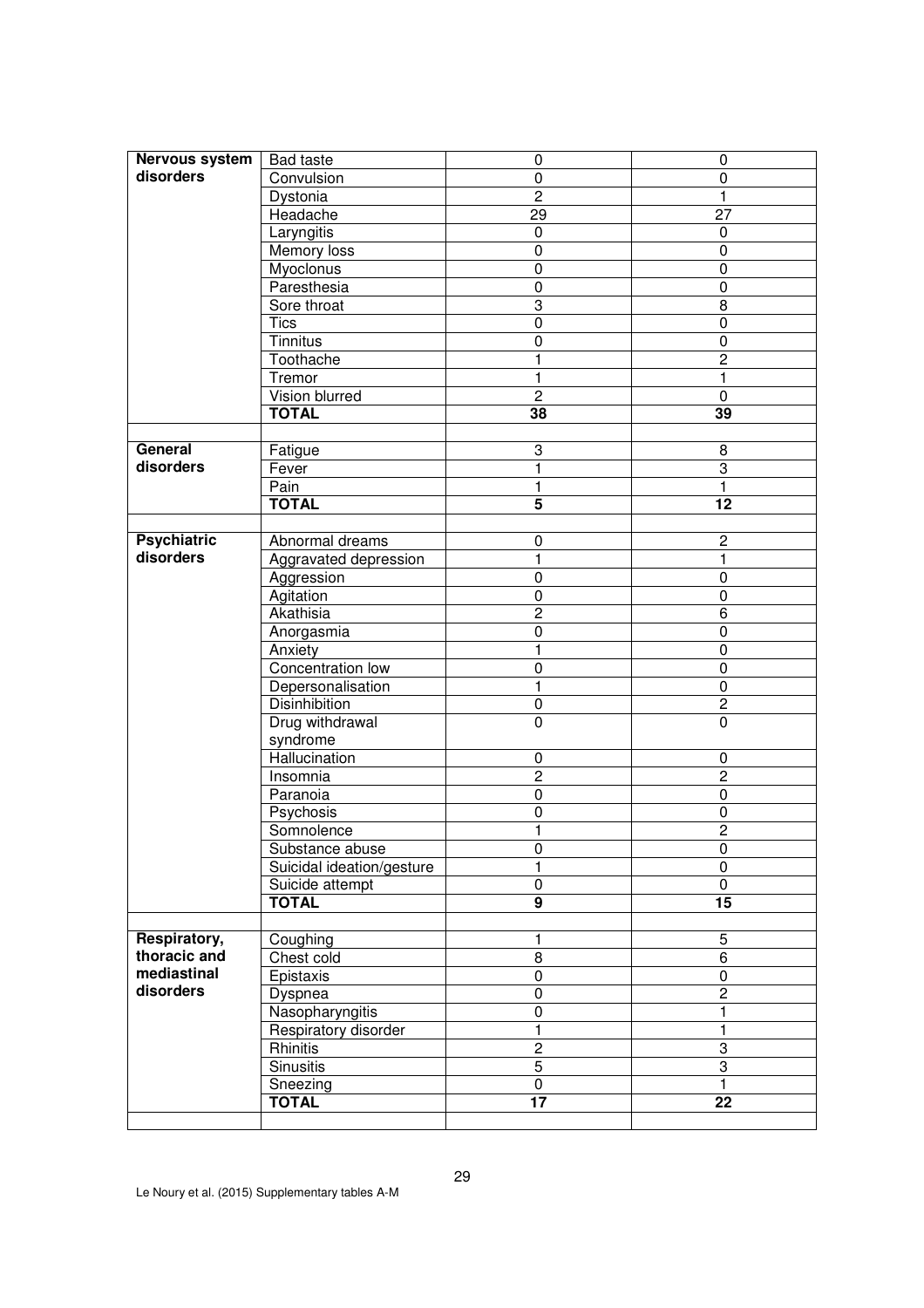| Cardiac                | Atrial ectopic        | 1                       | $\mathbf 0$             |  |  |  |
|------------------------|-----------------------|-------------------------|-------------------------|--|--|--|
| disorders              | AV block              | $\mathbf{1}$            | $\mathbf{1}$            |  |  |  |
|                        | Bradycardia           | 1                       | $\mathbf 0$             |  |  |  |
|                        | Bundle branch block   | 0                       | 1                       |  |  |  |
|                        | <b>Dizziness</b>      | 5                       | $\overline{13}$         |  |  |  |
|                        | Chest pain            | 1                       | $\mathbf{1}$            |  |  |  |
|                        | ECG/T-ECG abnormal    | $\overline{c}$          | 0                       |  |  |  |
|                        | Hot flush             | 1                       | 1                       |  |  |  |
|                        | Arrhythmia            | 0                       | 1                       |  |  |  |
|                        | Postural hypotension  | 1                       | 0                       |  |  |  |
|                        | QT interval prolonged | 0                       | 0                       |  |  |  |
|                        | Tachycardia           | $\pmb{0}$               | $\mathbf{1}$            |  |  |  |
|                        | <b>TOTAL</b>          | $\overline{13}$         | $\overline{19}$         |  |  |  |
|                        |                       |                         |                         |  |  |  |
| <b>Skin and</b>        | Acne                  | 1                       | $\pmb{0}$               |  |  |  |
| subcutaneous           | <b>Dermatitis</b>     | $\pmb{0}$               | $\overline{1}$          |  |  |  |
| tissue disorders       | Itchy                 | $\mathbf{1}$            | $\mathbf 0$             |  |  |  |
|                        | Rash                  | 3                       | $\mathbf{1}$            |  |  |  |
|                        | Scabies               | 0                       | $\mathbf{1}$            |  |  |  |
|                        | Sweating              | $\mathbf{1}$            | $\mathbf 0$             |  |  |  |
|                        | Syncope               | $\pmb{0}$               | $\mathbf{1}$            |  |  |  |
|                        | <b>TOTAL</b>          | 6                       | 4                       |  |  |  |
|                        |                       |                         |                         |  |  |  |
| <b>Renal and</b>       | Albuminuria           | 0                       | 4                       |  |  |  |
| urinary                | Cystitis              | 0                       | 0                       |  |  |  |
| disorders              | Nocturia              | 0                       | 0                       |  |  |  |
|                        | Polyuria              | 0                       | 0                       |  |  |  |
|                        | Pyuria                | 0                       | 0                       |  |  |  |
|                        | Urinary abnormality   | 0                       | $\mathbf 0$             |  |  |  |
|                        | Urinary retention     | 0                       | $\pmb{0}$               |  |  |  |
|                        | UTI                   | 0                       | $\pmb{0}$               |  |  |  |
|                        | <b>TOTAL</b>          | 0                       | 4                       |  |  |  |
|                        |                       |                         |                         |  |  |  |
| Immune system          | Allergy               | 3                       | 0                       |  |  |  |
| disorders              | Urticaria             | $\pmb{0}$               | $\mathbf 0$             |  |  |  |
|                        | <b>TOTAL</b>          | $\overline{\mathbf{3}}$ | $\overline{\mathbf{0}}$ |  |  |  |
|                        |                       |                         |                         |  |  |  |
| <b>Endocrine</b>       | Amenorrhea            | $\pmb{0}$               | $\pmb{0}$               |  |  |  |
| disorders              | Hyperglycemia         | 0                       | 1                       |  |  |  |
|                        | <b>TOTAL</b>          | $\overline{\mathbf{0}}$ | 1                       |  |  |  |
|                        |                       |                         |                         |  |  |  |
| <b>Blood and</b>       | Anaemia               | 0                       | 0                       |  |  |  |
| lymphatic              | Eosinophilia          | $\pmb{0}$               | 1                       |  |  |  |
| disorders              | Leukopenia            | 0                       | 0                       |  |  |  |
|                        | Lymphadenopathy       | 1                       | $\mathbf 0$             |  |  |  |
|                        | Thrombocythemia       | 0                       | 1                       |  |  |  |
|                        | <b>TOTAL</b>          | 1                       | $\overline{2}$          |  |  |  |
|                        |                       |                         |                         |  |  |  |
| <b>Musculoskeletal</b> | Arthralgia            | $\overline{c}$          | $\overline{c}$          |  |  |  |
| and connective         | Back pain             | 3                       | $\overline{7}$          |  |  |  |
| tissue disorders       | Chills                | 0                       | 0                       |  |  |  |
|                        | Myalgia               | 1                       | 1                       |  |  |  |
|                        | <b>TOTAL</b>          | 6                       | 10                      |  |  |  |
|                        |                       |                         |                         |  |  |  |
|                        |                       |                         |                         |  |  |  |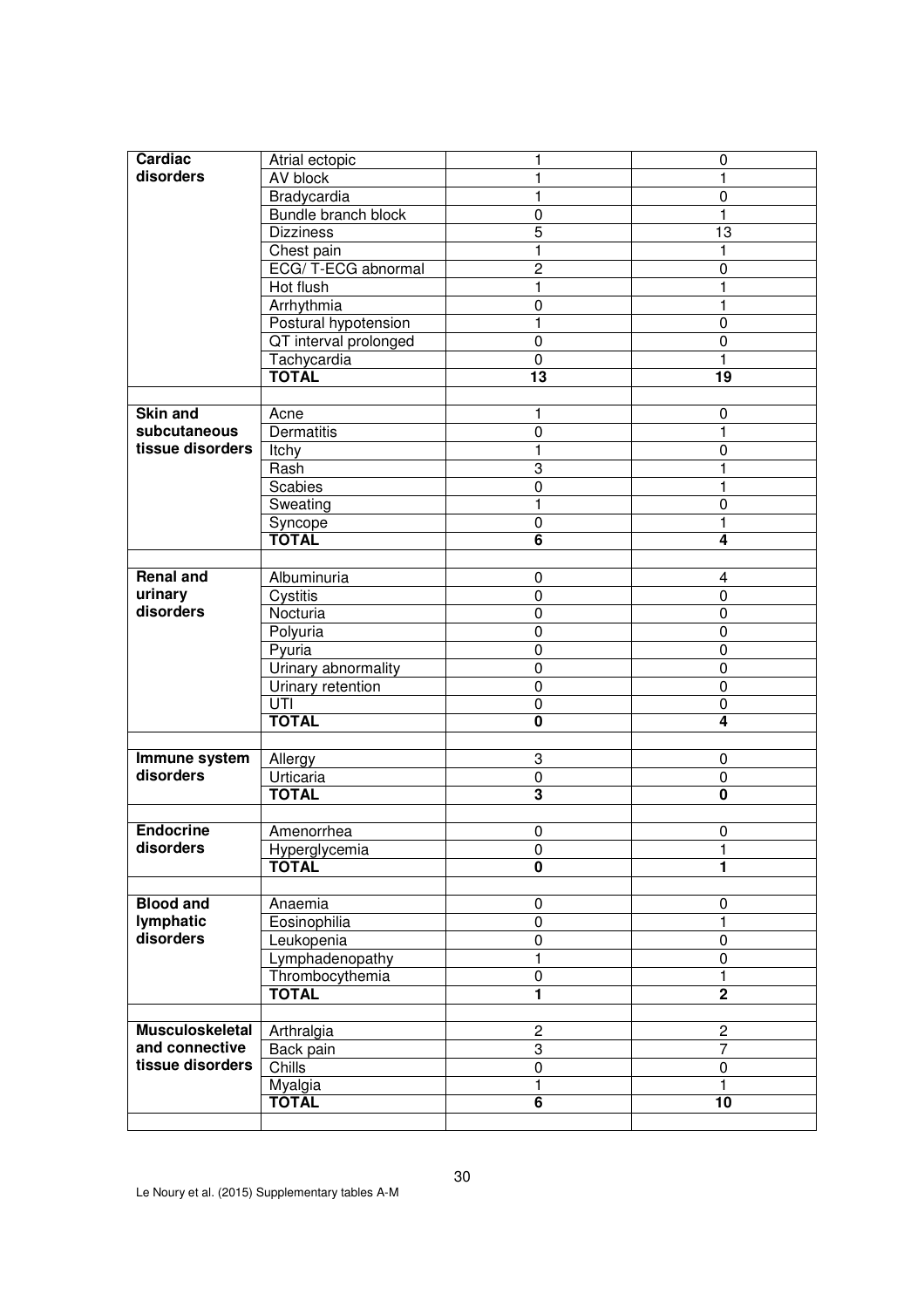| Reproductive           | Breast enlargement      | $\pmb{0}$               | $\pmb{0}$               |  |  |
|------------------------|-------------------------|-------------------------|-------------------------|--|--|
| system and             | Dysmenorrhea            | $\overline{2}$          | $\overline{2}$          |  |  |
| breast disorder        | <b>TOTAL</b>            | $\overline{2}$          | $\overline{2}$          |  |  |
|                        |                         |                         |                         |  |  |
| <b>Infections</b>      |                         | $\mathbf 0$             |                         |  |  |
|                        | Herpes zoster           |                         | 1<br>$\overline{2}$     |  |  |
|                        | Infection               | $\mathbf{1}$            |                         |  |  |
|                        | Otitis media            | $\mathbf 0$             | $\pmb{0}$               |  |  |
|                        | <b>TOTAL</b>            | 1                       | 3                       |  |  |
|                        |                         |                         |                         |  |  |
| Eye disorders          | Conjunctivitis          | $\pmb{0}$               | $\mathbf{1}$            |  |  |
|                        | Itchy eyes              | $\overline{0}$          | $\overline{0}$          |  |  |
|                        | Mydriasis               | $\pmb{0}$               | $\mathbf 0$             |  |  |
|                        | Photosensitivity        | $\pmb{0}$               | $\pmb{0}$               |  |  |
|                        | Photopsia               | $\mathbf 0$             | $\pmb{0}$               |  |  |
|                        | <b>TOTAL</b>            | $\overline{\mathbf{0}}$ | 1                       |  |  |
|                        |                         |                         |                         |  |  |
| <b>Metabolism and</b>  | Decreased appetite      | $\mathbf{1}$            | 3                       |  |  |
| nutritional            | Increased appetite      | $\overline{0}$          | $\overline{1}$          |  |  |
| disorders              | Thirst                  | $\mathbf{1}$            | 1                       |  |  |
|                        | Weight gain             | 0                       | 0                       |  |  |
|                        | Weight loss             | 1                       | 1                       |  |  |
|                        | <b>TOTAL</b>            | 4                       | $\overline{\mathbf{6}}$ |  |  |
|                        |                         |                         |                         |  |  |
| Ear and                | Ear pain                | $\pmb{0}$               | $\pmb{0}$               |  |  |
| labyrinth              | <b>TOTAL</b>            | $\overline{\mathbf{0}}$ | $\overline{\mathbf{0}}$ |  |  |
| disorders              |                         |                         |                         |  |  |
|                        |                         |                         |                         |  |  |
| Injuries,              | Head injury             | $\mathbf 0$             | $\mathbf 0$             |  |  |
| poisoning and          | Overdose                | $\overline{0}$          | $\overline{0}$          |  |  |
| procedural             | Trauma                  | $\pmb{0}$               | $\overline{6}$          |  |  |
| complications          | <b>TOTAL</b>            | 0                       | 6                       |  |  |
|                        |                         |                         |                         |  |  |
| Pregnancy,             | Pregnancy               | $\pmb{0}$               | $\pmb{0}$               |  |  |
| puerperium and         | <b>TOTAL</b>            | $\overline{\mathbf{0}}$ | $\overline{\mathbf{0}}$ |  |  |
| perinatal              |                         |                         |                         |  |  |
| conditions             |                         |                         |                         |  |  |
|                        |                         |                         |                         |  |  |
| <b>Surgical and</b>    | <b>Tooth extraction</b> | $\pmb{0}$               | 0                       |  |  |
| medical                | <b>TOTAL</b>            | $\overline{\mathbf{0}}$ | $\mathbf{0}$            |  |  |
| procedures             |                         |                         |                         |  |  |
|                        |                         |                         |                         |  |  |
| <b>Total number of</b> |                         | 137                     | 193                     |  |  |
| <b>AEs</b>             |                         |                         |                         |  |  |